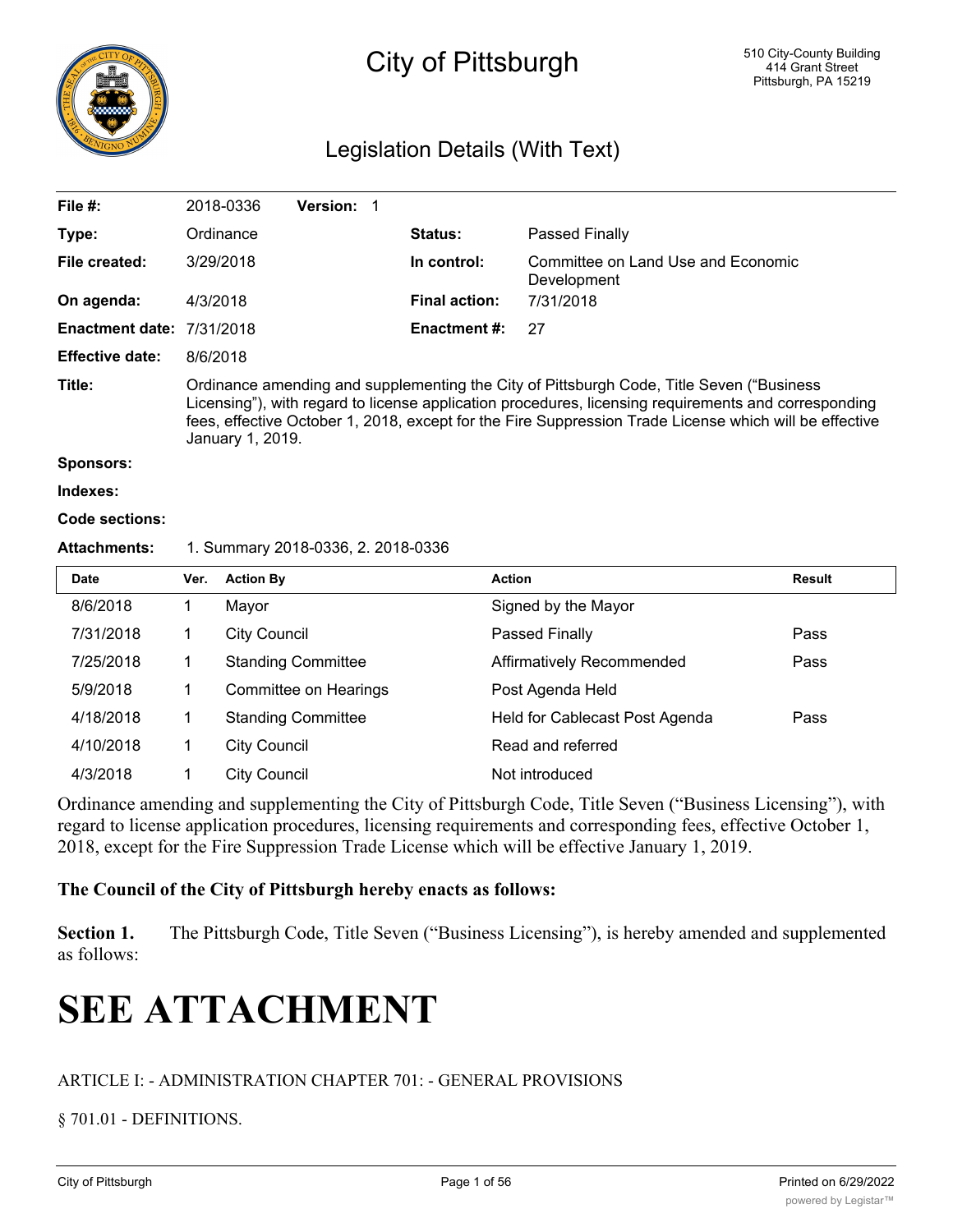As used in this Title, certain terms are defined as follows:

(a) *LICENSE OFFICER.* The Director of the Department of Permits, Licenses, and Inspections who is hereby empowered to delegate any authority granted him or her or any other officer or employee of the Department. Any duty prescribed herein to be performed by the Director may be performed by the Director or other officer or employee of the Department assigned such duty by the Director.

- (b) *INSIGNIA.* Any tag, plate, badge, emblem, sticker or any other similar device which may be required for any use in connection with any license.
- (c) *LICENSEE.* A license holder for any use or period of time of any special privilege granted relevant to any provision of this Title.

(Ord. No. 29-2014, § 1, eff. 12-22-14) § 701.02 - LICENSE APPLICABILITY AND SCOPE.

- (a) *Compliance required.* No person, either directly or indirectly, shall conduct any business or nonprofit enterprise or use in connection therewith any vehicle, premises, machine or device, in whole or in part, for which a license is required by any law or ordinance, without first obtaining the license and keeping it in effect at all times as required by law or ordinance. No person under eighteen (18) years of age shall be entitled to a license.
- (b) *Special sales.* This Business Licensing Title applies to all business in the nature of special sales for which a license is required by any law or ordinance and no person, either directly or indirectly, shall conduct any sale except in conformity with the provisions of this Title.
	- (1) *One act constitutes doing business.* For the purpose of this Title, any person shall be deemed to be in business or engaging in nonprofit enterprise, and thus subject to the requirements of subsections (a) and (b) hereof, when he does one (1) act of:
		- A. Selling any goods or services;
		- B. Soliciting business or offering goods or services for sale or hire; or
		- C. Acquiring or using any vehicle or any premises for business purposes in the city.
	- (2) *Agents responsible for obtaining license.* The agents or other representatives of nonresidents who are doing business in the City shall be personally responsible for the compliance of their principals and of the businesses they represent with this Title.
	- (3) *Separate license for branch establishments.* A license shall be obtained in the manner prescribed herein for each branch establishment or location of the business engaged in, as if each branch establishment or location were a separate business, except for warehouses and distributing plants used in connection with and incidental to a business licensed under the provisions of this Title.

(4) *Nonprofit and charitable enterprises.* Nonprofit and charitable enterprises shall obtain a license and pay all fees or other charges therefor unless specifically exempt therefrom. When a nonprofit or charitable organization is specifically exempt from the payment of license fees, it shall apply to the License Officer for an "Exempt Mercantile License" who on approval thereof shall issue the license. § 701.03 - DUTIES OF LICENSE OFFICER.

- (a) *Duties.* The License Officer shall collect all license fees and issue all licenses in the name of the City to all persons qualified under the provisions of this Title and shall do the following:
	- (1) *Make rules.* Promulgate and enforce all reasonable rules and regulations necessary to the operation and enforcement of this Title.
	- (2) *Adopt forms.* Adopt all forms and prescribe the information to be given therein**, as well as the manner of submission of forms.**
	- (3) *Require affidavits.* Require applicants to submit all affidavits and oaths necessary to the administration of this Title.
	- (4) *Obtain endorsement.* Submit all applications, in proper cases, to interested City officials for their endorsements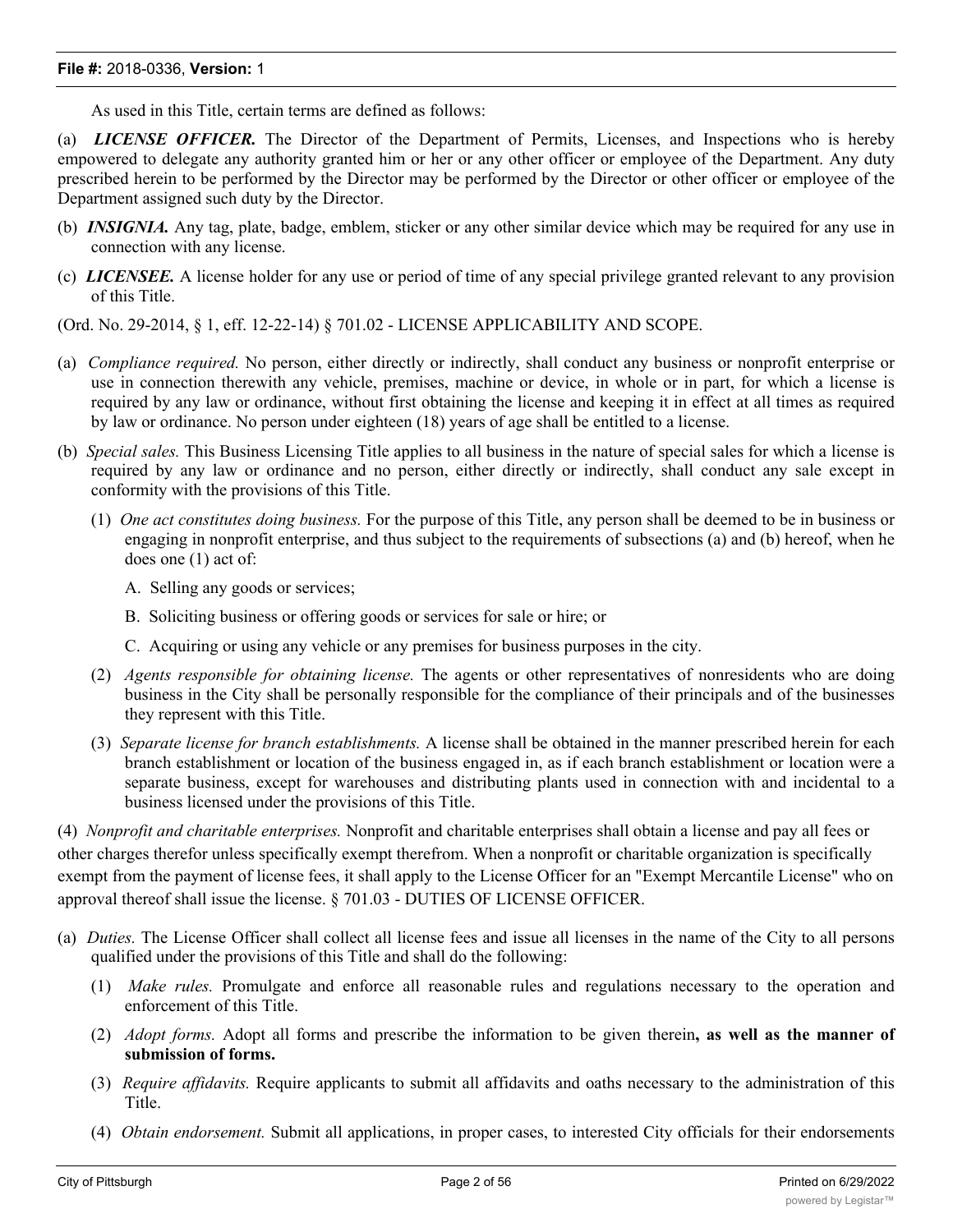thereon as to compliance by the applicant with all laws, ordinances or regulations which they have the duty of enforcing.

- (5) *Investigate.* Investigate and determine the eligibility of any applicant for a license as prescribed herein.
- (6) *Examine records.* Examine the books and records of any applicant or licensee when reasonably necessary to the administration and enforcement of this Title.
- (7) *Give notice.* Notify any applicant of the acceptance or rejection of his or her application and deliver written reasons for denial at the applicant's request.

(b) *Information confidential.* The License Officer shall keep all information furnished or obtained under the authority of this Title in strict confidence. The information shall not be subject to public inspection and shall be kept so that the contents thereof shall not become known except to the persons charged with the administration of this Title. § 701.04 - QUALIFICATION OF APPLICANTS.

- (a) *General standards to be applied.* The general standards herein set out relative to the qualifications of every applicant for a City license shall be considered and applied by the License Officer.
	- (1) *Good standing moral character.* Each shall be of good **standing** moral character. In making the determination, the License Officer shall consider only:
		- A. *Reserved.*
		- B. *License history.* The license history of the applicant; whether the person, in previously operating in this or another state under a license has had a license revoked or suspended and the reasons thereof. **, as well as adhering to Standards of Conduct as defined in 701.09.**
		- **C.** *Payment History.* **Whether the applicant accrued unpaid fee(s) or nonpayment of a returned check required for related or different license(s) issued by the Department of Permits, Licenses and Inspections.**
		- **D. Any other reason expressly provided for in this title.**
	- (2) *Mereantile lieense. Tax Compliance*. Applicants must be current or in a payment plan for all applicable tax **obligations for the City of Pittsburgh.** The License Officer shall ascertain from the City Treasurer's **Department of Finance** office whether a required mercantile license **compliance** has been obtained.
	- (3) *No City obligations.* Each applicant shall not be in default under the provisions of this Title nor indebted nor obligated in any manner to the City except for current taxes.
	- (4) *Compliance with building and zoning laws.* Each applicant shall certify to his or her knowledge that he or she is not in violation of any City building or zoning laws.
	- **(5)** *Maintain Proof of Insurance(s)***. Each licensee shall maintain general liability insurance, and workers compensation insurance (if applicable). Licensees shall maintain vehicle insurance(s), where vehicles are used to carry on licensed business. Insurances shall include a signed statement that the licensee shall hold harmless the City of Pittsburgh, its officers and employees and shall indemnify the City of Pittsburgh, its officers and employees for any claims or damage to property or injury to persons, which may be occasioned by any activity carried on under the terms of the license. Licensee shall furnish and maintain such public liability, food products liability, and property damage insurance as will protect the licensee and the City from all claims for damage to property or bodily injury, including death which may arise from operations under the permit or in connection therewith. Such insurance shall provide coverage for bodily injury for each person, for each occurrence and for property damage per occurrence, as prescribed by the License Officer. Such insurance shall be without prejudice to coverage otherwise existing therein, and shall name as additional insured the City of Pittsburgh, its officers and employees, and shall further provide that the policy shall not terminate or be cancelled prior to the expiration date of the permit**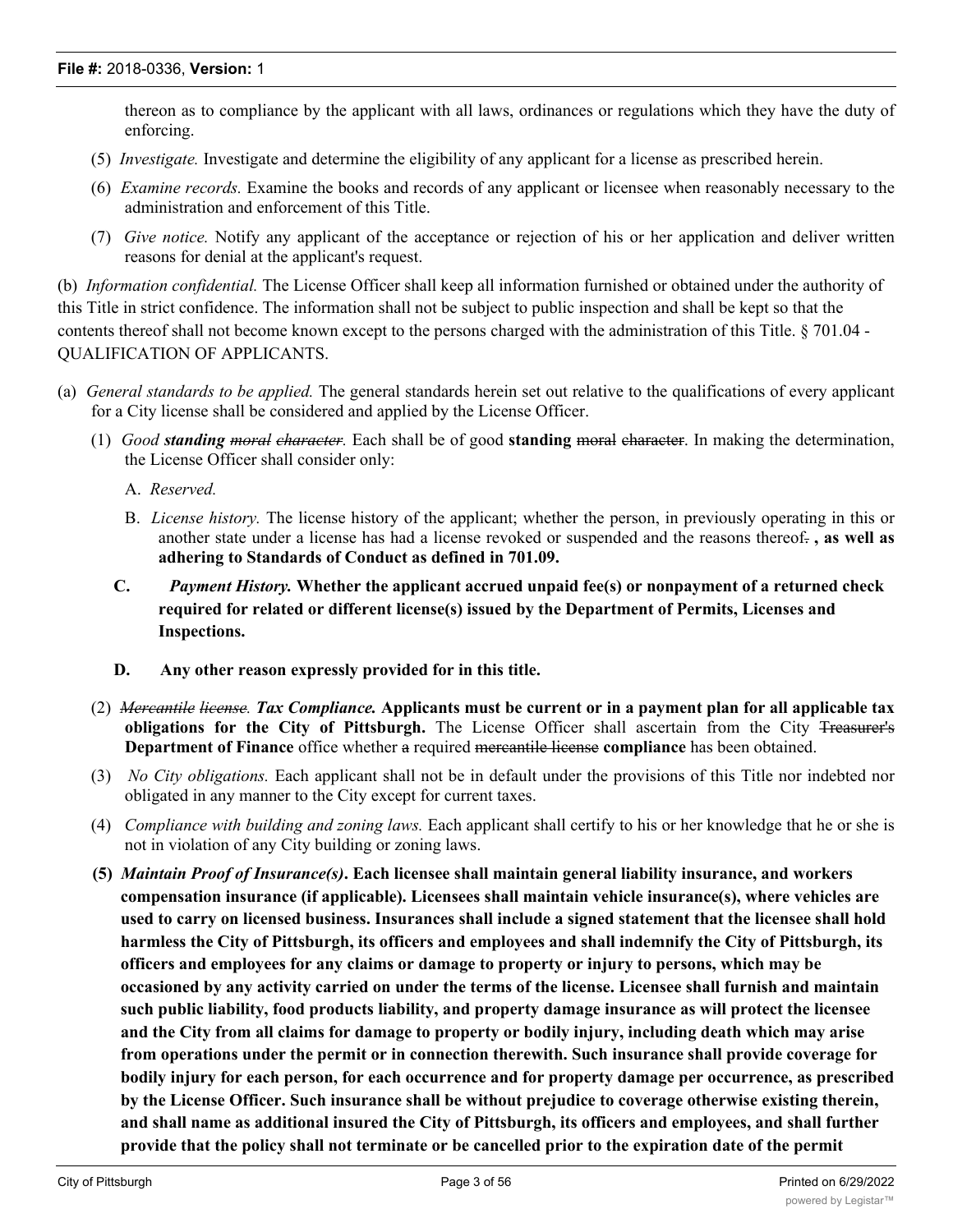# **without thirty (30) days' written notice to the Director of the Department of Permits, Licenses and Inspections.**

(Ord. 3-2001, eff. 2-15-01) § 701.05 - LICENSE ISSUANCE PROCEDURE.

License issuance procedure shall be as is provided in Chapter 107 of Title One-Administrative. § 701.06 - LICENSED PREMISES.

The License Officer shall not issue a license if it is determined that the licensed activity at the proposed location:

- (a) Will be detrimental to or endanger the public health, safety, morals, comfort or general welfare.
- (b) If the proposed use will be injurious to the use and enjoyment of other property in the immediate vicinity of the proposed use.
- (c) If the premises are not of a nature and type that are suitable for the licensed activity. § 701.07 LICENSE FEE.

License fees shall be in the amounts established in the applicable **assessed by the Department of Permits, Licenses and Inspections and reflected in the** sections of this Title.

- (a) *Adjustment.* The License Officer shall require an increase in fee when the status of a licensee changes to place him or her in a classification imposing the increase in fee.
- (b) *Rebate.* No rebate or refund of any license fee or part thereof shall be made for any reason except if the fee or any part thereof was collected through an error. **The License Officer may adopt a refund policy upon the promulgation of rules and regulations where it is deemed applicable by the Department of Permits, Licenses and Inspections.**
- (c) *Employees.* Employees of the city, required to hold a license as provided for in this Title, shall have their license renewed annually without fee. Licenses issued without fee shall be valid only for the City employment and shall not be valid for any other purposes. The employee's supervisor shall provide a written statement to the License Officer stating the requirement for the employee to hold the license.
- (d) *Renewal penalty.* A renewal penalty of fifty dollars (\$50.00) shall be assessed for each license not renewed by the due date.
- (e) Failure to Apply Penalty. Any business or individual that fails to appropriately apply for a license herein Title VII and operates without a license for any period of time will be subject to a penalty fee of an amount **prescribed by the License Officer.**
- (f) Fees. License Fees shall be posted by the Department of Permits, Licenses and Inspections each year. At the discretion of the Director of the Department of Permits, Licenses, and Inspections, the Department of Permits, Licenses, and Inspections is authorized to increase fees not to exceed three (3) percent annually for Title 7 and Title 10 permits and fees associated with the operation of the Department of Permits, Licenses, and Inspections.

(Ord. 8-1983, eff. 3-7-83; Ord. 47-1985, eff. 11-25-85; Am. Ord. 45-1997, eff. 1-15-97; Ord. No. 29-2014, § 1, eff. 12-22- 14) § 701.08 - LICENSE INFORMATION.

Each license issued shall state upon its face:

- (a) The name of the licensee and any other name under which the business is to be conducted.
- (b) The kind and address of each business so licensed.
- (c) The amount of license fee.
- (d) The dates of issuance and expiration.
- (e) Other information as the License Officer determines is necessary. § 701.09 DUTIES OF LICENSEE.
- (a) *General standards of conduct.* Every licensee under this Title shall: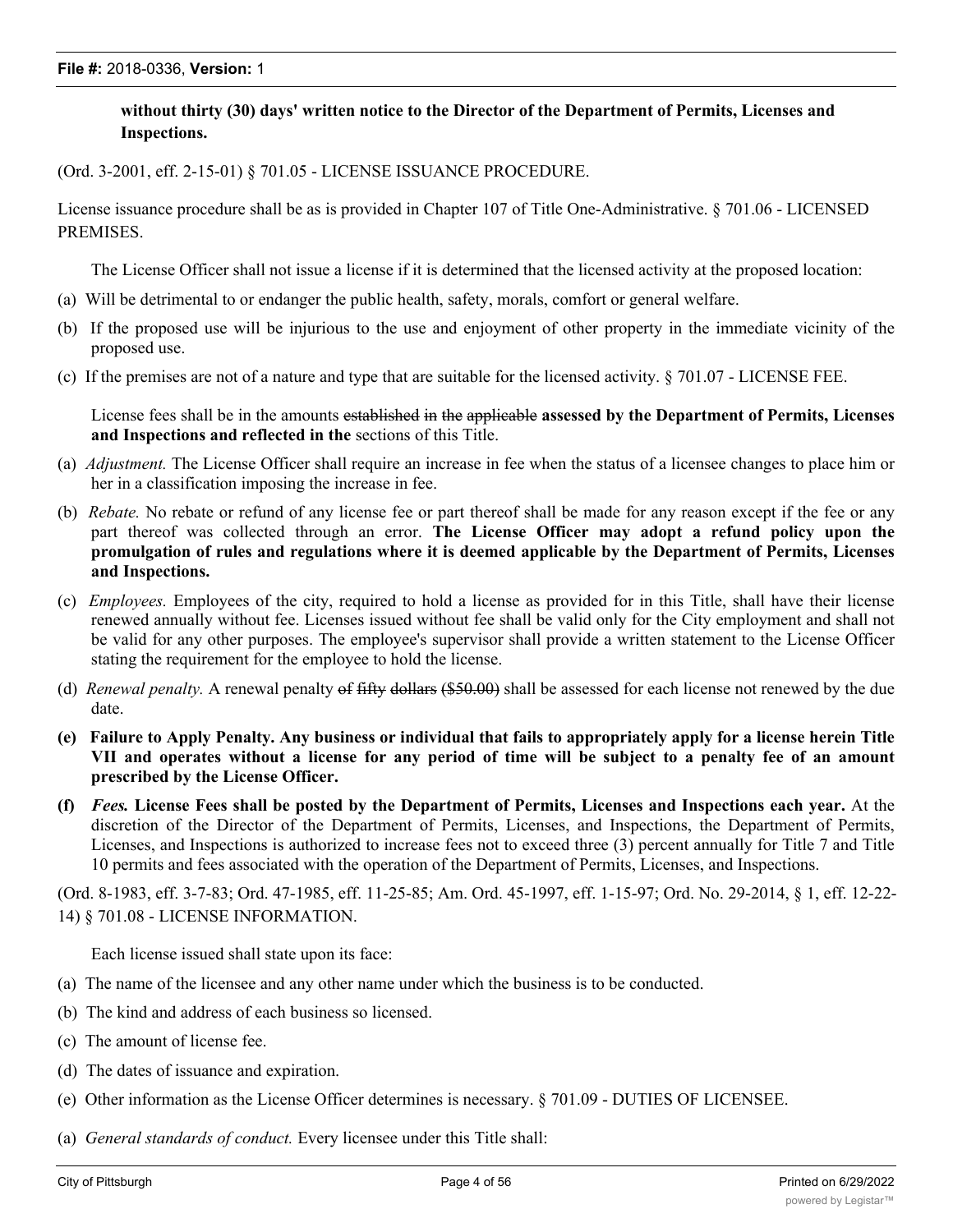- (1) *Permit inspection.* Permit all reasonable inspections of his or her business and examinations of his or her books by public authorities authorized by law.
- (2) *Comply with governing law.* Ascertain and at all times comply with all laws, ordinances and regulations applicable to the licensed business.
- (3) *Operate properly.* Avoid all forbidden, improper or unnecessary practices or conditions which do or may affect the public health, morals or welfare.
- (4) *Cease business.* Refrain from operating the licensed businesses on premises after license expiration and during any period of revocation or suspension.
- **(5)** *City Tax Compliance.* **All applicants must be current in their tax obligations as per City Code §701.04 (a) (3).**
- (b) *Display of license and insignia.* Every licensee under this Title shall:
	- (1) *Premises.* Post and maintain the license or insignia upon the licensed premises in a place where it may easily be seen at all times by interested parties.
	- (2) *Vehicles.* Affix any insignia **or license** delivered for use in connection with a licensed activity involving a vehicle in a prominent place on the outside thereof.
	- (3) *Persons.* Carry the license on his or her person when he or she has no licensed business premises.
	- (4) *Machines.* Affix any insignia delivered for use in connection therewith upon the outside of any coin, vending or other business machine or device, so that it may be easily seen at all times by interested parties.**, as required by the License Officer.**
	- (5) *Inoperative licenses, special permits and insignia.* Not allow any license, permit or insignia to remain posted, displayed or used, after the period for which it was issued has expired; or when it has been suspended or revoked, or for any reason become ineffective. The licensee shall promptly return the inoperative license, special permit or insignia to the License Officer.
	- (6) *Unlawful possession.* Not loan, sell, give or assign, to any other person to use or display, or to destroy, damage or remove, or to have in his or her possession, except as authorized by the License Officer or by law, any license, or insignia which has been issued to the licensee.
- (c) *New location desired.* A licensee shall have the right to change the location of the licensed business provided he or she shall:
	- (1) *Approval of license officer.* Obtain written permission from the License Officer for change of location.
	- (2) *Payment of fee.* Pay a removal fee of five dollars (\$5.00) **in an amount prescribed in the current fee schedule posted** to the License Officer.

(d) *Keep records.* Keep all records and books necessary to the computation of his or her license fee and to the enforcement of this Title. The License Officer shall make his or her own determination as to the requirements of a financial statement for any business where the licensee has failed to keep books and records as required herein. § 701.10 - TRANSFER OF LICENSE.

A license is not transferable to another person, and is not otherwise transferable except as may be expressly provided elsewhere in this Title. § 701.11 - TERM OF LICENSE.

The License Officer shall have the authority to establish the license year or term for any non-yearly licenses or permits issued under this Title. All yearly licenses or permits issued by the Department of Permits, Licenses, and Inspections (PLI) shall expire three hundred sixty-five (365) days after issuance. This section shall supersede all references to the expiration date and/or time of renewal for yearly PLI-issued licenses elsewhere in this Title. This section shall take effect upon enactment and shall not alter the term of existing licenses.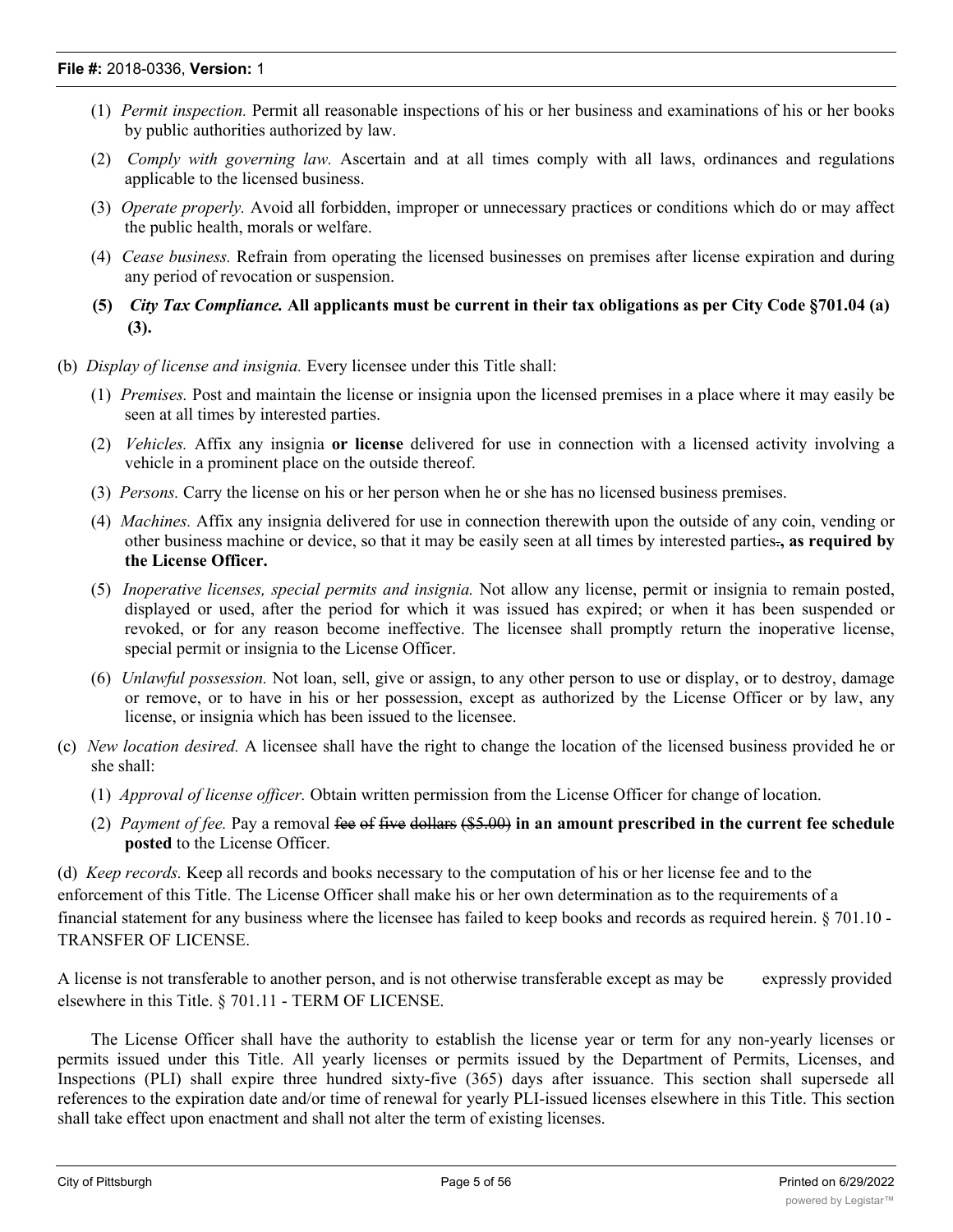(Ord. No. 14-2016, § 1, eff. 6-6-16) § 701.12 - ENFORCEMENT AND INSPECTIONS.

- (a) *Inspections.* The following persons hereinafter called "inspectors" are authorized to conduct inspections in the manner prescribed herein:
	- (1) *License Officer.* The License Officer shall make all investigations necessary to the enforcement of this Title.
	- (2) *Authorized officials.* The License Officer shall have the authority to order the inspection of licensees, their businesses and premises, by all City officials having duties to perform with reference to licensees or businesses.
	- (3) *Police Officers.* All police officers shall inspect and examine businesses located within their respective jurisdictions to enforce compliance with this Title.

(b) *Authority of inspectors.* All inspectors shall have the authority to enter premises to inspect for violation of any provision of this Title. Persons inspecting licensees, their businesses or premises as herein authorized shall report all violations of this Title or of other laws or ordinances to the License Officer and shall submit other reports as the License Officer may require. § 701.13 - LIABILITY FOR FEES.

When a person knowingly allows another person who has not obtained a license to use his or her premises for an activity requiring a license under this Title, the person who allowed his premises to be so used shall be liable for any applicable fees required herein. § 701.14 - LICENSE REVOCATION OR SUSPENSION.

- (a) Any license issued pursuant to the provisions of this Title may be revoked or suspended by **at** the **discretion of the** License Officer**, based on the severity and/or frequency including and not limited to** for any of the following reasons:
	- (1) Fraud, misrepresentation or false statement contained in the license application.
	- (2) Fraud, misrepresentation or false statement made in the course of carrying on the business.
	- (3) Violation of any provision of this Title or rules or regulations duly made in accordance therewith.
	- (4) Conviction of any crime or misdemeanor involving moral turpitude.
	- (5) Conducting the business or using any vehicle, premises, machine or other device in connection therewith in an unlawful manner or in such a manner as to constitute a breach of peace or a menace to the health, safety or general welfare of the public.
	- (6) Obstruction of or denial of entry for authorized inspections.
	- (7) Violation of any City building or zoning laws, or rules or regulations duly made in accordance therewith.

(b) The License Officer shall revoke the license of any licensee whose license was suspended twice within any one (1) year's period of time and no new license or reinstatement or renewal shall be approved or issued for one (1) year from the revocation date. § 701.15 - BOARD OF LICENSE AND INSPECTION REVIEW.

- (a) A Board of License and Inspection Review, consisting of five (5) members appointed by the Mayor and approved by City Council, shall be empaneled to hear and adjudicate appeals related to this Title or as otherwise set forward in this Code.
- (b) The members of the Board of License and Inspection Review shall serve three-year terms.
- (c) All appointees and sitting Board members shall be residents of the City of Pittsburgh, and at least two (2) members shall have experience working with community advocacy groups or community development corporations, and at least one (1) member shall have two (2) or more years' experience working in business licensing and building code inspections.
- (d) The Board of License and Inspection Review shall adopt and maintain rules of procedure not inconsistent with the provisions of this Code or applicable law and shall make such rules of procedure available to the public.
- (e) The Board of License and Inspection Review shall, by a majority vote, affirm, modify, reverse, vacate, or revoke the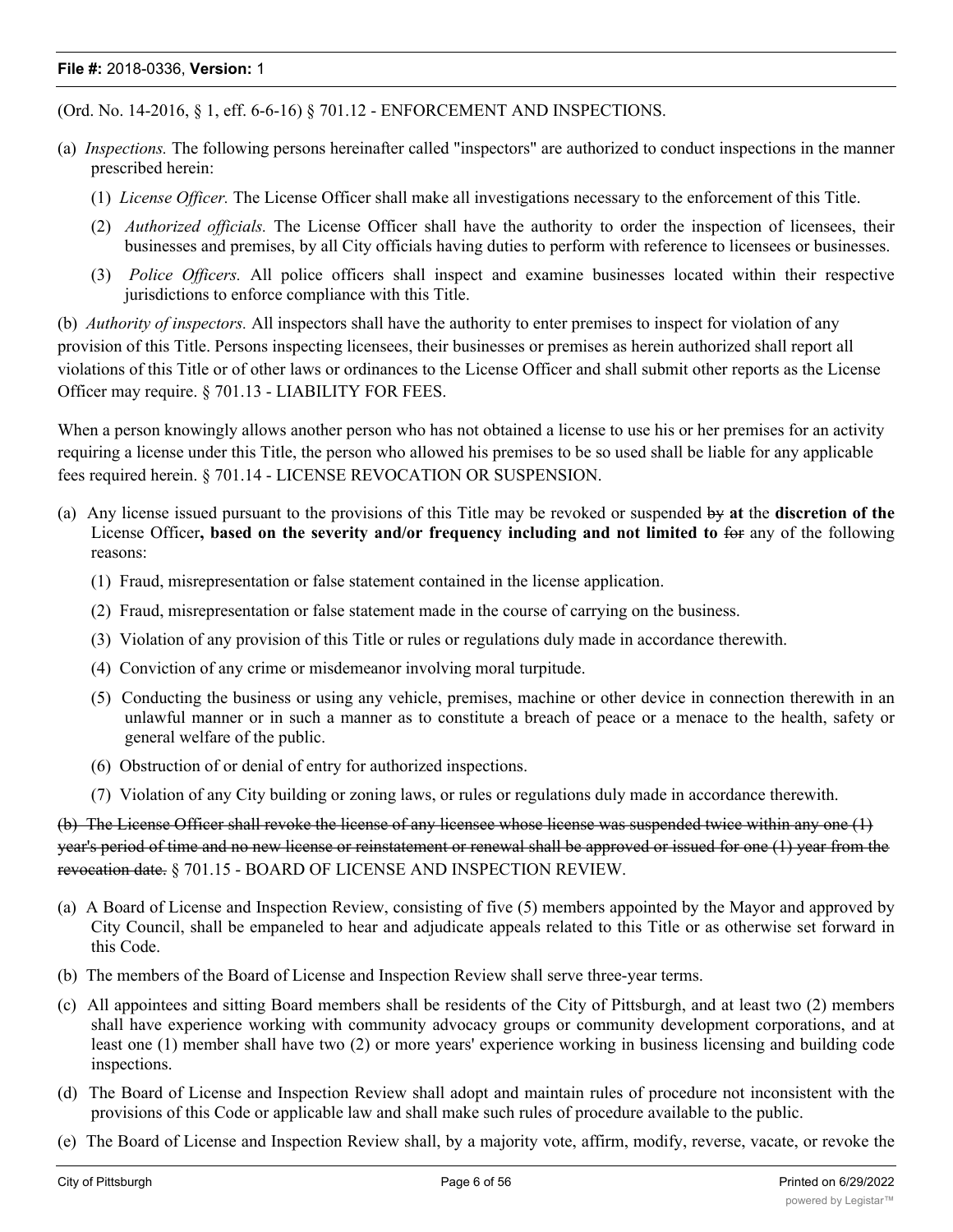notice, order, or action from which an appeal is taken.

(f) Each decision of the Board of License and Inspection Review shall be made in writing and shall be available for public review.

(Ord. No. 29-2015, § 1, eff. 8-11-15)

**Editor's note-** Ord. No. 29-2015, § 1, effective Aug. 11, 2015, renumbered previous §§ 701.15 and 701.16 as §§ 701.16 and 701.18. § 701.16 - RIGHT OF APPEAL.

- (a) Any person aggrieved by any action of the License Officer related to the issuance, transfer, renewal, refusal, suspension, revocation, or cancellation of any City license issued pursuant to this Title shall have the right to appeal to the Board of License and Inspection Review.
- (b) Appeals shall be filed in writing in a form and manner prescribed by the License Officer. Each appeal shall be accompanied by a copy of the notice, order, or other official document which is the subject of the appeal, as applicable. Each appeal shall be filed within thirty (30) days of the date of the action being appealed.
- (c) All appeals considered by the Board of License and Inspection Review shall be heard in a public forum at a publicly advertised time as determined by the Board of License and Inspection Review.
- (d) The Board of License and Inspection Review shall maintain an official record of all hearings and such hearings shall be conducted in compliance with all applicable laws.

(Ord. No. 29-2015, § 1, eff. 8-11-15)

**Editor's note-** See § 701.15 editor's note. § 701.17 - ACTION PENDING APPEAL.

Whenever an appeal is filed pursuant to this Chapter or Title X, Chapter 1004, Section 1004.02 is pending, compliance with the order, decision, notice of violation, or license suspension or revocation which is the subject of the appeal shall not be required except where there exists a condition of immediate danger or hazard to health, safety, or welfare which requires immediate compliance.

(Ord. No. 29-2015, § 1, eff. 8-11-15) § 701.18 - PENALTY.

- (a) Whoever violates any provision of Title 7 Business Licensing shall be punished as provided in Section 101.09 of Title 1 Administrative.
- (b) Administrative penalty fee of sixty-one dollars  $(461.00)$  shall be charged on all late filings for license permits under this Title **as prescribed in the fee schedule posted**.

(Ord. 42-1990, eff. 1-1-91; Ord. No. 29-2015, § 1, eff. 8-11-15)

**Editor's note-** See § 701.15 editor's note. ARTICLE III: - SALES BUSINESSES CHAPTER 713: - PAWNBROKERS

§ 713.01 - LICENSE REQUIRED.

No person shall use, exercise or carry on the trade or business of pawnbroker within the City without first obtaining a license from the License Officer. § 713.02 - DEFINITIONS.

As used in this Chapter, certain terms are defined as follows:

(a) *PAWNBROKER.* Any person who:

- (1) Engages in the business of lending money on the deposit or pledge of personal property, other than choses in action, securities or written evidence of indebtedness; or
- (2) Purchases personal property with an express or implied agreement or understanding to sell it back at a subsequent time at a stipulated price; or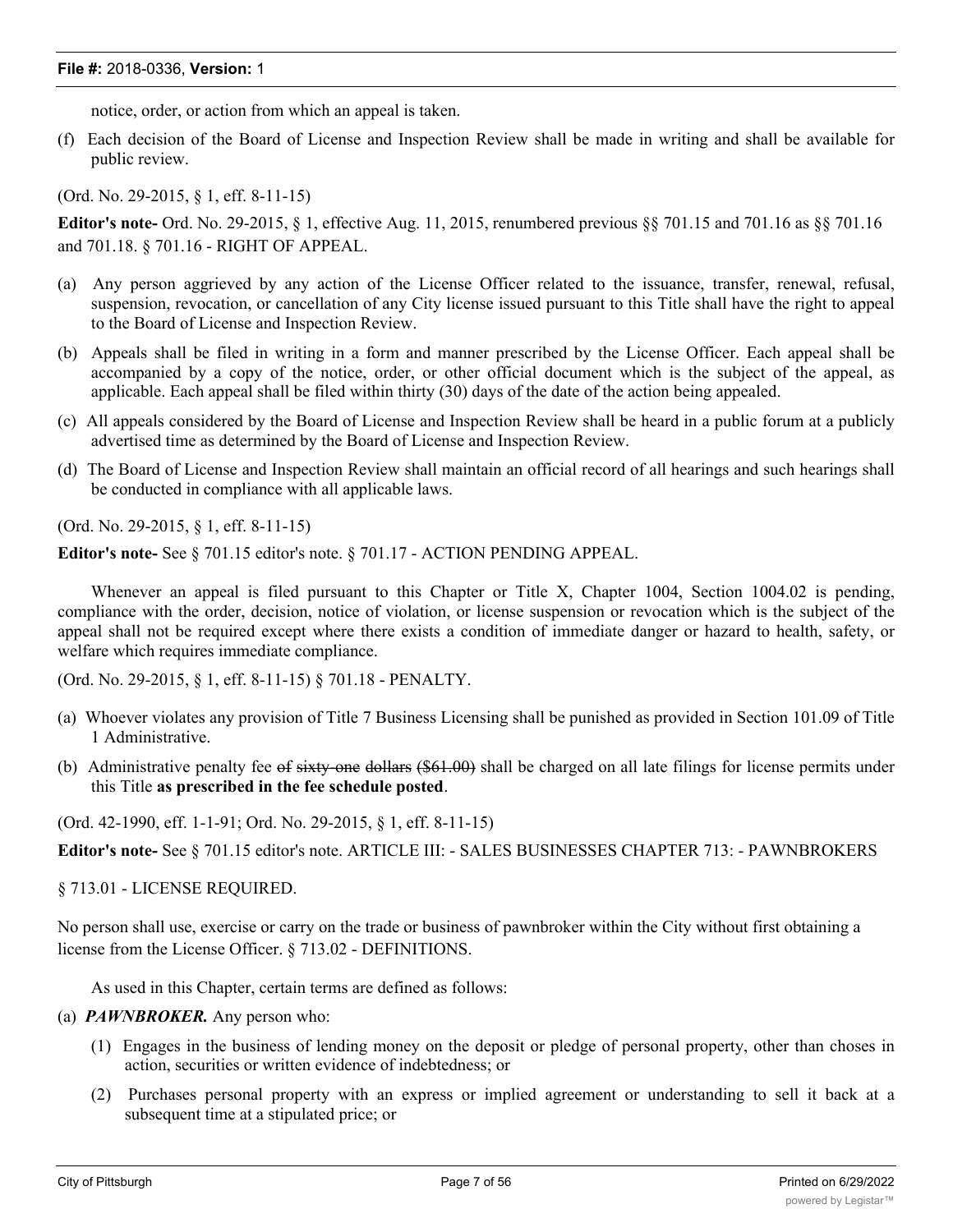- (3) Lends money upon goods, wares or merchandise pledged, stored or deposited as collateral security.
- (b) *PLEDGE.* Articles deposited with a pawnbroker as security for a loan in the course of his or her business.

(c) *PLEDGOR.* The person who obtains a loan from a pawnbroker and delivers a pledge into the possession of a pawnbroker, unless the person discloses that he or she is or was acting or another in which case a "pledgor" means the disclosed principal. § 713.03 - RECORDS TO BE KEPT.

Each pawnbroker shall keep a book legibly written in the English language in which shall be recorded:

- (a) A full and accurate description of all articles purchased or pledged.
- (b) The time of purchase or pledge.
- (c) The time within which the purchased or pledged article is to be redeemed.
- (d) The amount of money lent or paid thereof. § 713.04 DAILY REPORT TO POLICE.

All pawnbrokers before 12:00 noon of every business day shall report to the Superintendent of Police a description of all articles received in the course of pawnbroking during the previous business day, together with the number of tickets and a description of the persons making the transactions. § 713.05 - MEMORANDUM OF INFORMATION TO PLEDGER.

Every pawnbroker shall at the time of making or receiving any article in pawn, deliver to the pledgor a memorandum signed by him or her containing:

- (a) The date.
- (b) The amount of the loan.
- (c) The rate of interest and storage charges.
- (d) The time within which the article is to be redeemed.

(e) A description of the article pledged. § 713.06 - PROHIBITED BUSINESS HOURS.

A pawnbroker shall not transact business on Sunday nor on any other day between 9:00 p.m. and 7:00 a.m. § 713.07 - PROHIBITED TRANSACTIONS.

A pawnbroker shall not accept a pledge from a person under eighteen (18) years of age nor from any intoxicated person or known thief. § 713.08 - REVOCATION FOR CONVICTION OF CERTAIN CRIMES.

In addition to reasons specified in § 701.14, if any pawnbroker is convicted of robbery, burglary, larceny, receiving stolen goods or any other crime involving the unlawful obtaining of personal property, the License Officer shall immediately revoke his or her license. § 713.09 - LICENSE FEE.

The fee for the issuance of a pawnbroker's license shall be four hundred seventy-eight dollars (\$478.00) per year due annually as prescribed by the fee schedule posted by the Department of Permits, Licenses and Inspections and is **valid for a period of 365 days from the date of issuance.** on or before January 31 of the current year.

(Ord. 42-1990, eff. 1-1-91) CHAPTER 715: - JUNK DEALERS

§ 715.01 - LICENSE REQUIRED.

No person shall carry on the business of buying or selling and dealing in junk, rope, scrap, iron, copper, brass or other materials commonly referred to as junk without first obtaining a license from the License Officer. § 715.02 - RECORDS TO BE KEPT.

Every junk dealer shall keep a book legibly written in English at the time of acquiring articles in the course of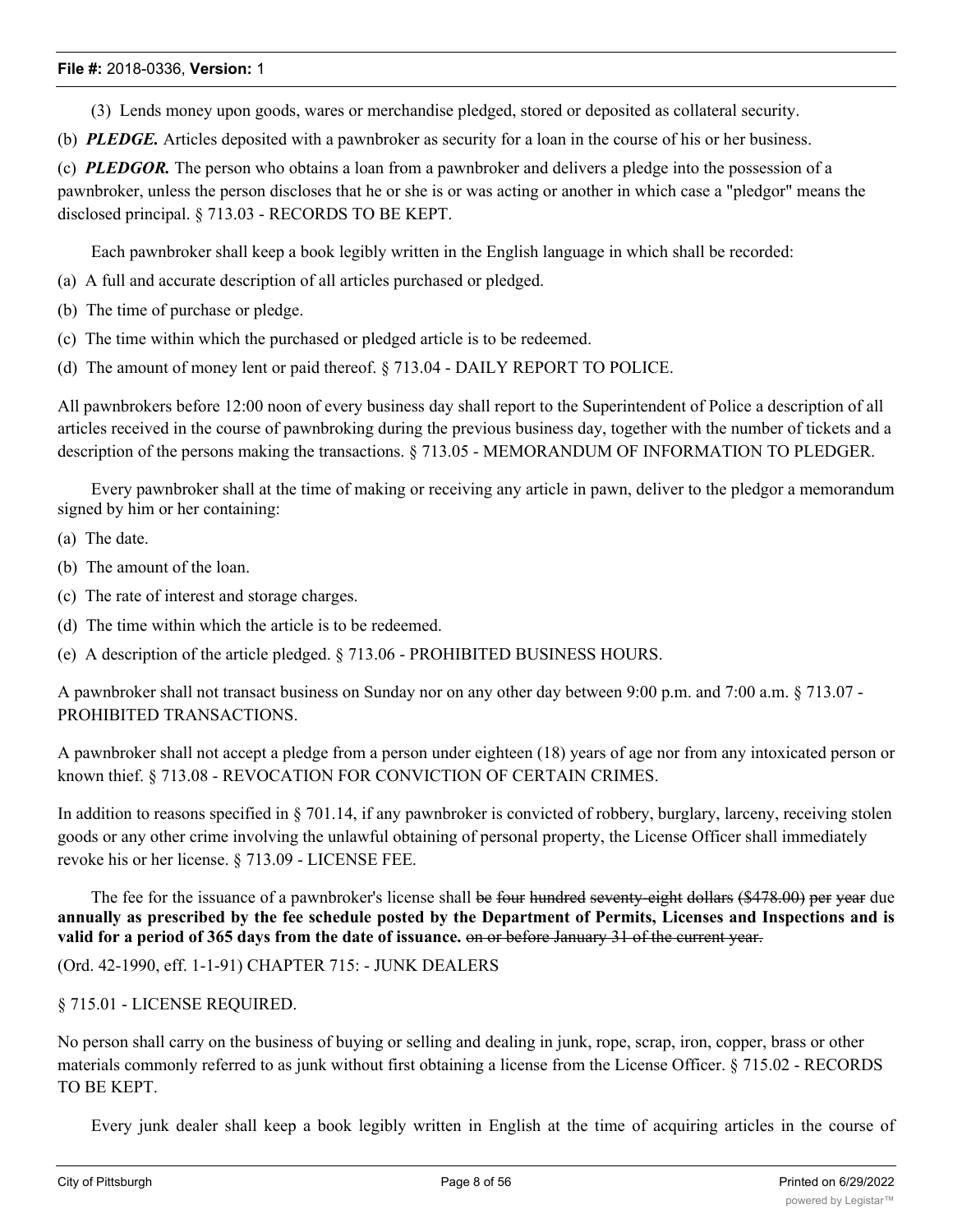business which book shall contain:

- (a) A full and accurate description of the article purchased.
- (b) The name and address of the person selling an article.

(c) The name and address of any person buying an article. § 715.03 - DAILY REPORT TO POLICE.

Every junk dealer, before 12:00 noon of every business day shall report to the Superintendent of Police the information required by § 715.02 for all articles received during the previous business day. § 715.04 - PERIOD OF RETENTION OF ARTICLES RECEIVED.

All licensees shall keep and retain on their premises all articles or junk in the original form, shape or condition in which they were received for a minimum period of forty-eight (48) hours after receipt. § 715.05 - PROHIBITED TRANSACTIONS.

No licensee shall receive or purchase articles from a person under eighteen (18) years of age nor from an intoxicated person or known thief. § 715.06 - PROHIBITED BUSINESS HOURS.

A junk dealer shall not transact any business on any day between 9:00 p.m. and 7:00 a.m. § 715.07 - REVOCATION FOR CONVICTION OF CERTAIN CRIMES.

In addition to reasons specified in  $\S 701.14$ , if any junk dealer is convicted of robbery, burglary, larceny, receiving stolen goods or any other crime involving the taking of personal property, the License Officer shall immediately revoke his or her license. § 715.08 - LICENSE FEE.

The fee for the issuance of a junk dealer's license shall be two hundred fifty dollars (\$250.00) per year due **annually** as prescribed by the fee schedule posted by the Department of Permits, Licenses and Inspections and is valid for a **period of 365 days from the date of issuance.** on or before March 31 of the current year.

(Ord. 42-1990, eff. 1-1-91) CHAPTER 717: - ANTIQUE OR SECOND HAND DEALERS

§ 717.01 - LICENSE REQUIRED.

No person shall engage in the business of being an antique or second hand dealer without first obtaining a license from the License Officer. § 717.02 - DEFINITIONS.

As used in this Chapter, certain terms are defined as follows:

(a) *SECOND HAND DEALER* or *ANTIQUE DEALER.* Any person who either wholly or partly engages or operates the trade or business of buying and selling used goods such as antiques, precious stones, metals and jewelry, tools, electrical devices, fixtures, appliances, second hand cars, automobile accessories or tires, household goods, firearms and bric-a-brac.

(b) The foregoing enumeration of articles, goods and property shall not be deemed to be exclusive or all inclusive.

*SECOND HAND ARTICLES* or *GOODS* for the purpose of this Chapter are any articles or goods that are purchased, salvaged or received from any person. § 717.03 - RECORDS TO BE KEPT.

Every second hand and antique dealer shall keep a book legibly written in the English language at the time of acquiring articles in the course of business which book shall contain:

- (a) An accurate description of the article purchased.
- (b) The name and address of the person selling an article
- (c) The name and address of person buying an article. § 717.04 WEEKLY REPORTS TO POLICE.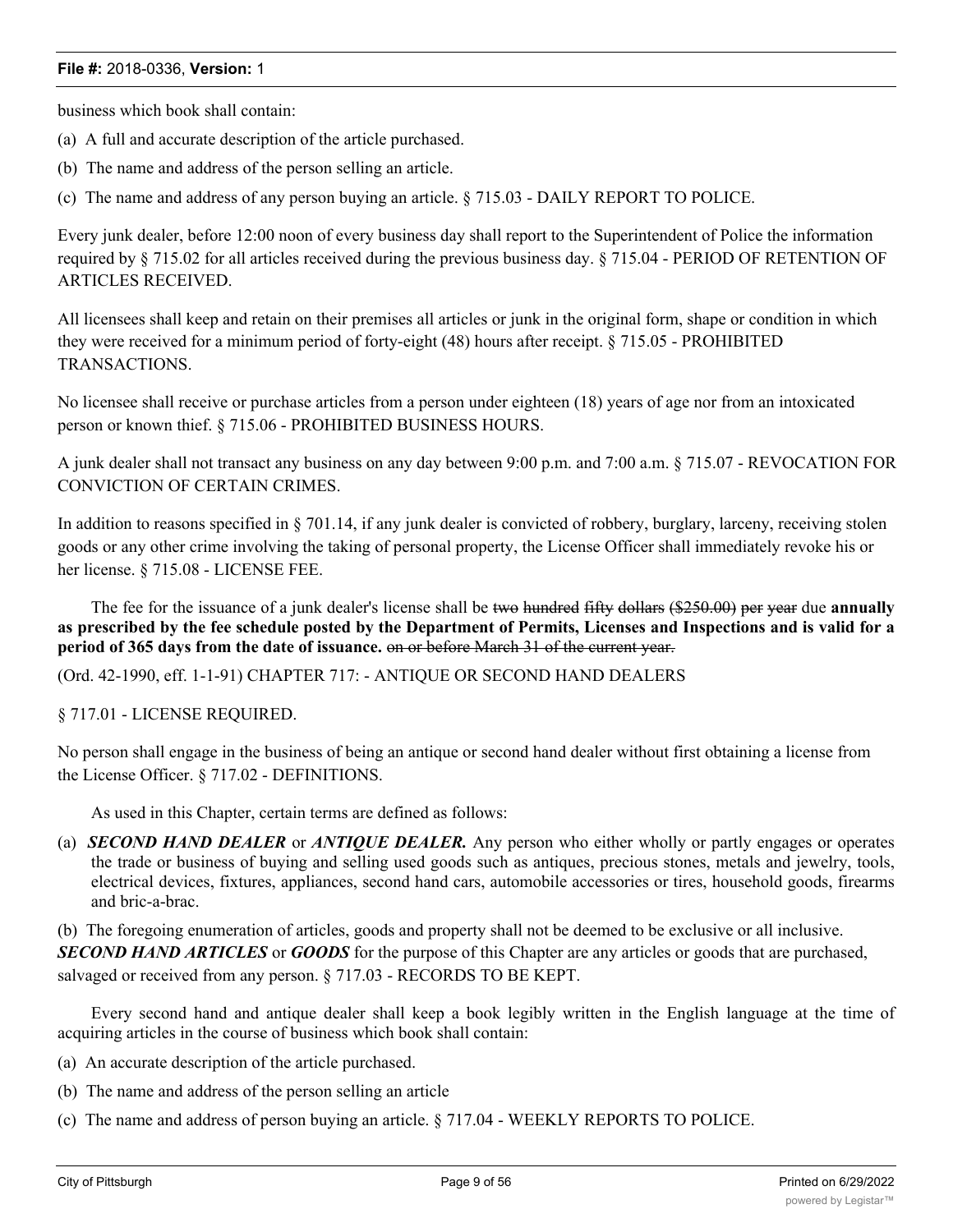Every second hand and antique dealer shall furnish by 12:00 noon Monday to the Superintendent of Police the information specified in § 717.03 for the previous business week. § 717.05 - PERIOD OF RETENTION OF PURCHASED ARTICLES.

No second hand or antique dealer shall sell or dispose of in any way until thirty (30) days after purchase any of the following second hand articles or goods: antiques, precious stones, jewelry, watches, old gold, platinum, silver or other precious metals, or any similar articles or things. No second hand or antique dealer shall sell or dispose of in any way any other second hand article or goods until seven (7) days after purchase of the same. § 717.06 - PROHIBITED TRANSACTIONS.

No second hand or antique dealer shall purchase any article from any person under eighteen (18) years of age nor from any intoxicated person or known thief. § 717.07 - REVOCATION FOR CONVICTION OF CERTAIN CRIMES.

In addition to reasons specified in § 701.14, if any second hand or antique dealer is convicted of robbery, burglary, larceny, receiving stolen goods or any other crime involving the unlawful obtaining of personal property the License Officer shall immediately revoke his or her license. § 717.08 - LICENSE FEE.

The fee for the issuance of a second hand or antique dealer's license shall be two hundred fifty dollars (\$250.00) per year due annually as prescribed by the fee schedule posted by the Department of Permits, Licenses and Inspections **and is valid for a period of 365 days from the date of issuance**. on or before February 28 of the current year.

(Ord. 42-1990, eff. 1-1-91) CHAPTER 719: - VENDORS AND PEDDLERS[1]

# Footnotes:

--- (**1**) ---

**Editor's note-** Ordinance 26-2000, effective November 3, 2000, repealed Ch. 719 in its entirety and replaced it with a new Ch. 719 as set out below. Subsequently, Am. Ord. 31-2002, § 1, effective Nov. 4, 2002, amended Ch. 719, in its entirety, to read as herein set out. See also the Code Comparative Table.

# § 719.01 - LICENSE REQUIRED.

No person shall engage in the business of being a vendor or peddler without first obtaining a license from the License Officer.

(Ord. 31-2002, § 1, eff. 11-4-02) § 719.02 - DEFINITIONS AND EXCEPTIONS.

- (a) *PEDDLER* as used herein includes any person, whether a resident of the City of Pittsburgh or not, traveling by foot from place to place, from house to house, or from street to street, carrying on their person goods, wares, merchandise, meats, fish, vegetables, fruits, garden truck, farm products, or provisions offering and exposing the same for sale, or making sales and delivering articles to purchasers. It is further provided that one who solicits orders for delivery at a later date is deemed a peddler and subject to the provisions of this chapter.
- (b) *VENDOR* as used herein includes any person, whether a resident of the City of Pittsburgh or not who, without traveling from place to place, sells or offers for sale goods, wares, merchandise, meats, fish, vegetables, fruits, farm products, or provisions from an approved vending unit at an approved vendor location.
- **(c) VENDOR EMPLOYEE - an employee without partial ownership of the business working at a licensed establishment. Workers compensation insurance is required to cover any vendor employee during the license period.**
- **(d)** *VENDOR/SPORTS AND ENTERTAINMENT FACILITIES (S&E)* as used herein includes any person, whether a resident of the City of Pittsburgh or not who, without traveling from place to place, sells or offers for sale goods, wares, merchandise, meats, fish, vegetables, fruits, farm products, or provisions from an approved vending unit at an approved vendor location located within the boundaries set forth in Section 719.05C(c)(2) of property owned by the Stadium Authority of the City of Pittsburgh for the operation and management of Heinz Field and PNC Park or of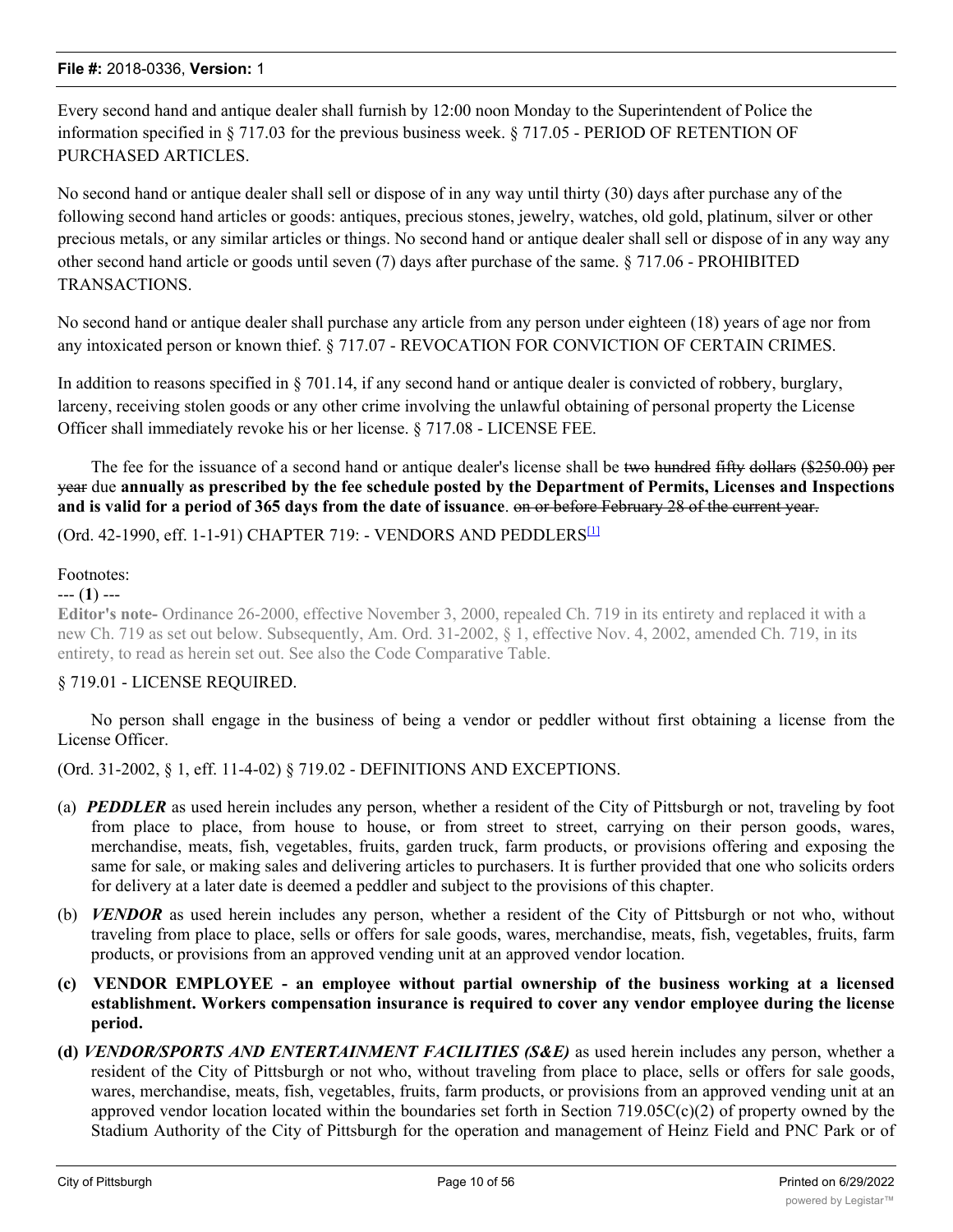the property owned by the Sports and Exhibition Authority of Pittsburgh and Allegheny County for the operation and management of the Consol Energy Center and the David L. Lawrence Convention Center or of any other property used by professional sports franchises in which the Sports and Exhibition Authority of the City of Pittsburgh, or Allegheny County has a financial or proprietary interest; and property owned and operated by the University of Pittsburgh known as the John M. and Gertrude E. Peterson Event Center; and property owned and operated by Duquesne University known as A.J. Palumbo Center.

- (d) *STATIONARY VEHICULAR VENDOR* as used herein includes any person, whether a resident of the City of Pittsburgh or not, who sells or offers for sale goods, wares, merchandise, meats, fish, vegetables, fruits, garden truck, farm products, or provisions from an approved vending vehicle at a specific and permitted vehicular vendor location.
- **(e) STATIONARY VENDOR** as used herein includes any person, whether a resident of the City of Pittsburgh or not, who sells or offers for sale goods, wares, merchandise, meats, fish, vegetables, fruits, garden truck, farm products, or provisions from an approved vending station.
- **(f)** *MOBILE VEHICULAR VENDOR* as used herein includes any person, whether a resident of the City of Pittsburgh or not who, sells or offers for sale goods, wares, merchandise, meats, fish, vegetables, fruits, garden truck, farm products, or provisions from an approved vending vehicle that shall not remain at any one (1) location for a period greater than four (4) hours.
- **g)** *BLOCKFACE.* As defined by the Bureau of Building Inspection**Department of Permits, Licenses and Inspection**, means that portion of the sidewalk which directly fronts any street or thoroughfare and shall be understood to apply to both sides so that each street or thoroughfare shall contain two (2) blockfaces.

(Ord. 31-2002, § 1, eff. 11-4-02; Ord. No. 61-2015, § 1, eff. 12-18-15) § 719.03 - INFORMATION REQUIRED.

In addition to information required under Section 701.08, the following information is required:

- (a) A description of the nature of the business and goods to be bought, sold or rented and the name, address and phone number of the applicant.
- (b) If employed, the name, address and phone number of the employer, together with the credentials establishing the exact relationship. **The name and contact information for all employees employed by vendor for the licensing period. The vendor must pay a fee for each vendor employee listed.**
- (c) The duration and hours of operation for which the right to do business is requested.
- (d) A description of any vehicle used and its license number.
- (e) Proof of registration for city business taxes and clearance that all taxes are paid.
- (f) Evidence that all required health licenses have been obtained.
- (g) The location or alternate locations for which application for permit has been made. **Selection of an approved vending location.**
- (h) A signed statement that the permittee shall hold harmless the City of Pittsburgh, its officers and employees and shall indemnify the City of Pittsburgh, its officers and employees for any claims or damage to property or injury to persons which may be occasioned by any activity carried on under the terms of the permit**license**. Permitee **Licensee** shall furnish and maintain such public liability, food products liability, and property damage insurance as will protect permittee and the City from all claims for damage to property or bodily injury, including death which may arise from operations under the permit or in connection therewith. Such insurance shall provide coverage of not less than fifty thousand dollars (\$50,000.00) for bodily injury for each person, one hundred thousand dollars (\$100,000.00) for each occurrence and not less than one hundred thousand dollars (\$100,000.00) for property damage per occurrence.**, as prescribed by the License Officer. Vendors with employees are required to obtain workers compensation insurance. Vendors that use vehicles are required to obtain vehicle insurance.** Such insurance shall be without prejudice to coverage otherwise existing therein, and shall name as additional insured the City of Pittsburgh, its officers and employees, and shall further provide that the policy shall not terminate or be cancelled prior to the expiration date of the permit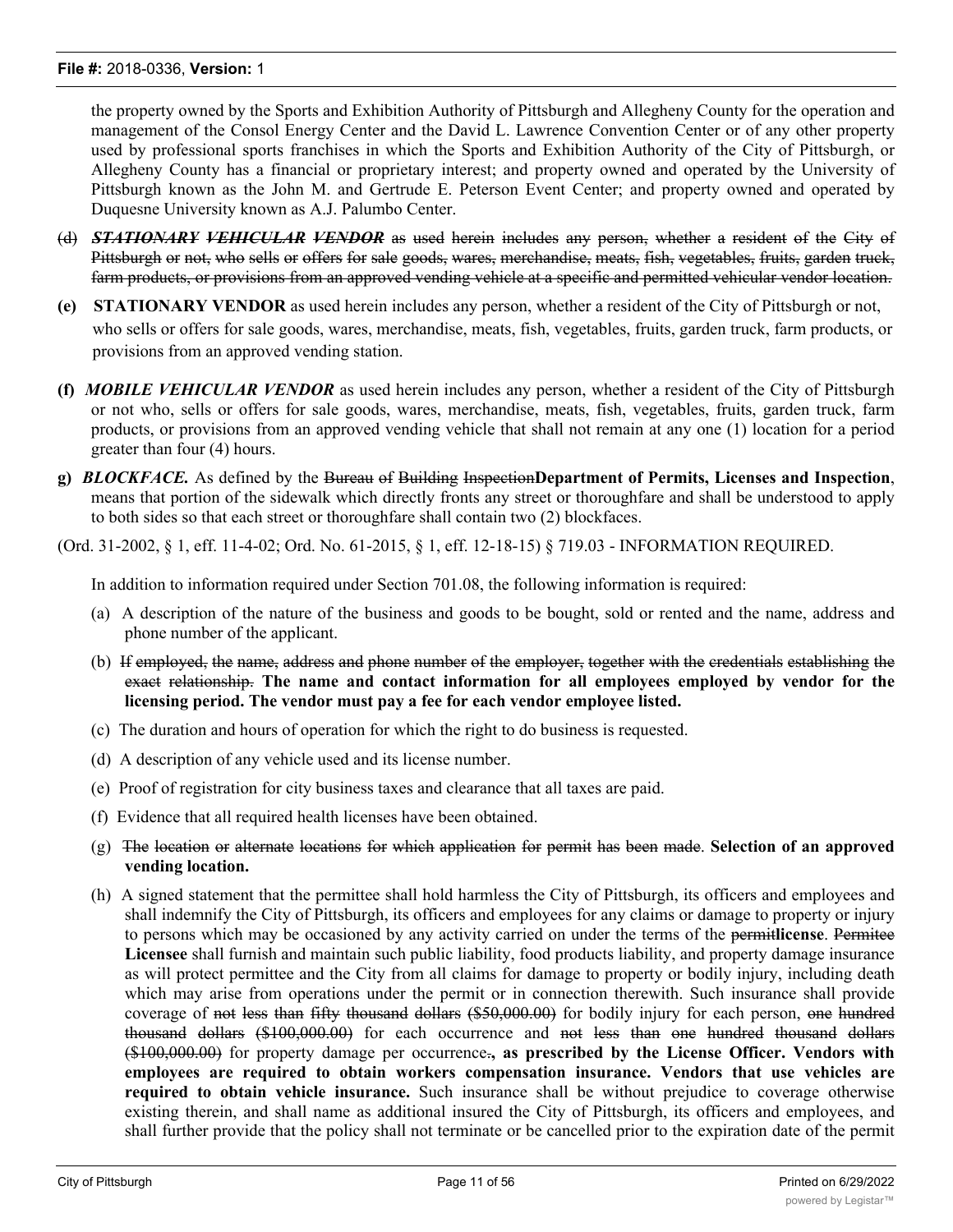without thirty (30) days' written notice to the Chief of the Bureau of Building Inspection. **Director of the Department of Permits, Licenses and Inspections.** Before conducting business at the location permitted by the Director, permittee shall name as an additional insured on the policies of insurance hereinabove required the owner of the property abutting the space between the prolongations of the boundary lines of the location which run perpendicular to the curbline to the property line of the same side of the street.

(Ord. 31-2002, § 1, eff. 11-4-02) § 719.04 - LOUD NOISES, SPEAKING DEVICES, SIGNS, GOODS, SMOKE, STRONG ODORS AND DISPOSAL OF TRASH.

- (a) No vendor, peddler, vehicular vendor, nor any person on his or her behalf, shall blow a horn, or use any device, except a ring of a bell, including any loud speaking radio or sound amplifying system upon any of the streets, alleys, parks or other public places of the City or upon any private premises in the City where sound of sufficient volume is emitted or produced therefrom to be capable of being plainly heard upon the streets, avenues, alleys, parks or other public places, for the purpose of attracting attention to any goods, wares or merchandise which the licensee proposes to sell.
- (b) Vendors and vehicular vendors shall be permitted signs attached to their vehicle or vending unit in compliance with the then existing zoning ordinance regulating same. At present, signs measuring up to two (2) feet by two (2) feet are permitted within the zoning ordinance. Signs may not be placed on walls or on the public right-of-way.
- (c) Vendors and vehicular vendors shall only be permitted to sell goods that can be contained on, in or under their vehicle or vending unit. The vehicle or vending unit shall be capable of mobility at all times. The size of the vending unit shall not be larger than eleven (11) feet high, twenty-four (24) feet long and eight (8) feet wide except as provided for in subsection (f).
- (d) All vendors, peddlers, and vehicular vendors shall comply with all applicable Allegheny County Health Department regulations regarding smoke and odor control, **and all food safety rules and regulations**.
- (e) The Director of the Department of Public Works or his/her assign, upon approval from the Council of the City of Pittsburgh, shall review and approve each vehicle or vending unit to be used by each permitted vendor and vehicular vendor prior to the authorization and issuance of each vending permit by the Chief of the Bureau of Building Inspection or his/her assign. A picture and the size of each vehicle or vending unit must be provided to the Director of the Department of Public Works or his/her assign during the application process.
- (f) Vendors and vehicular vendors may apply to the Department of Public Works for an exception to the vending unit size constraints enumerated in subsection (c).
- (g) All vendors and vehicular vendors shall be accompanied by a metal or rigid plastic trash container(s) with a thirtygallon combined minimum capacity if the vendor is selling a product that generates trash. In addition, vendors shall also be responsible for maintaining and cleaning a twenty-five (25) foot perimeter surrounding the designated location of the vending unit or vehicle.

(Ord. 31-2002, § 1, eff. 11-4-02; Ord. No. 61-2015, § 1, eff. 12-18-15; Ord. No. 30-2016, § 1, eff. 11-1-16) § 719.05A - PERMITTED LOCATIONS.

- (a) Based upon sites reviewed and approved by the Council of the City of Pittsburgh, the Director of the Department of Public Works or his/her assign shall compile a list of permitted locations where the presence of vending units on the sidewalk, park or trail would be compatible with the public interest in use of parks, waterway shores, trails and street and sidewalk areas as public right-of-way. The Director may consider the width of the sidewalk; the proximity and location of existing street furniture, including but not limited to signposts, lamp posts, parking meters, bus shelters, benches, phone booths, and newspaper vending devices; the presence of bus stops, truck loading zones, and taxi stands; pedestrian and vehicular traffic patterns; and other factors he/she deems relevant. The Director may modify the list as he/she deems necessary. The list shall also include a description of goods and merchandise that may and may not be sold or rented at a particular vending location. If a Council Ordinance adopting a vending site or sites pursuant to Section 719.09 specifies a description of the goods and merchandise to be sold or rented at a particular site, the Director is bound to follow the Ordinance relative to the goods and merchandise at the particular site.
- (b) No permitted location shall be used by a vendor selling an item like or similar to the primary items sold by another

non-vendor business within one hundred (100) feet of the permitted location, unless otherwise permitted by the non-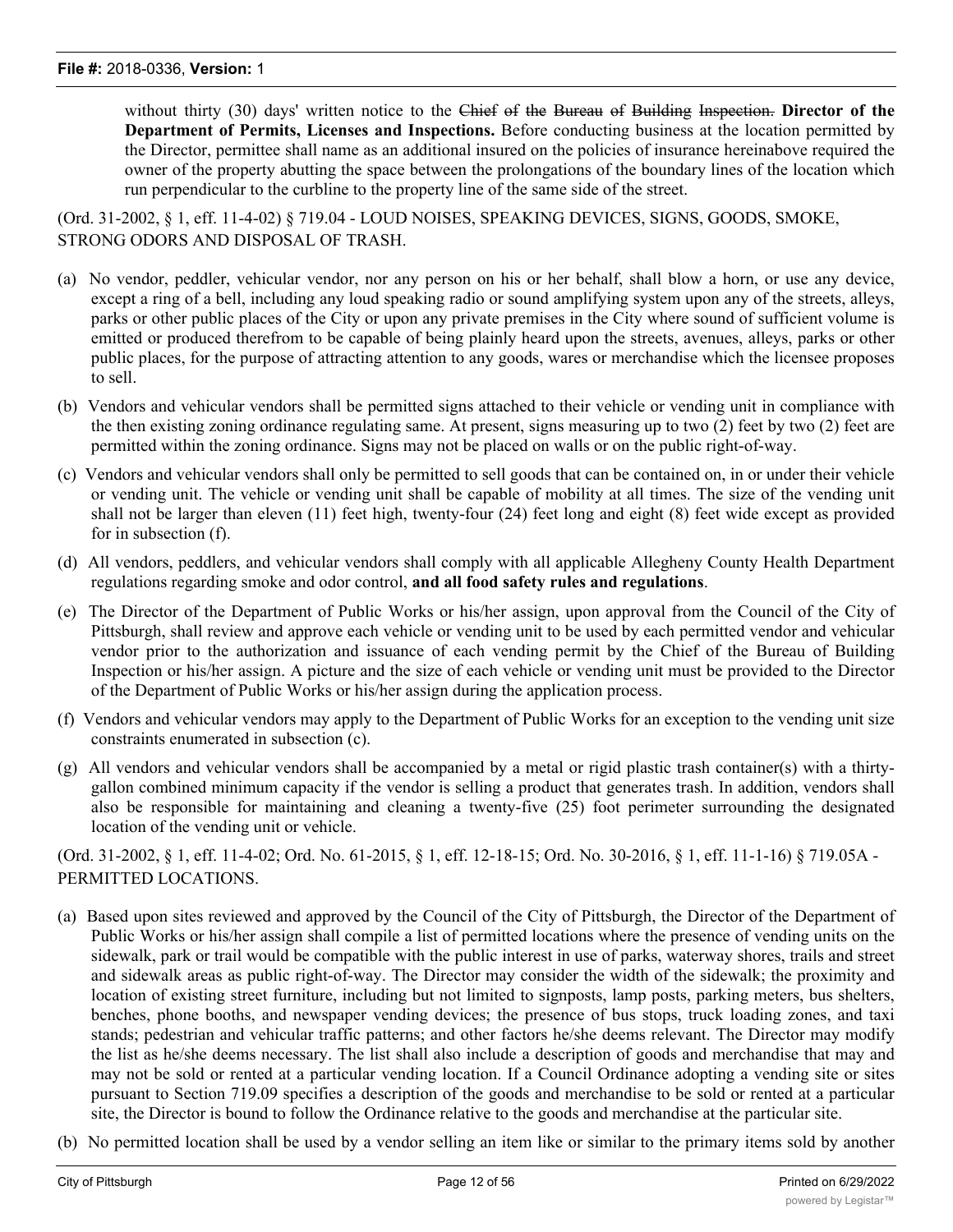non-vendor business within one hundred (100) feet of the permitted location, unless otherwise permitted by the nonvendor business.

- (c) At the promulgation of City Council, the Bureau of Building Inspection **Department of Permits, Licenses and Inspections**, or at the urging of community or business organizations, vendor districts, areas within a particular and contiguous geographic area, may be established in which the particulars of this ordinance may be lifted or amended by Council resolution. At the time vendor districts are established representatives of merchants, community groups, and vendors will be called upon in order to give input regarding appropriate vending activities.
- (d) Vendors shall not park any vehicles for the purpose of vending, or place any materials in on-street metered parking spaces.
- (e) Mobile vehicular vendors may park their vehicles in on-street metered parking spaces for the purpose of vending, or place any materials in on-street metered parking spaces if they pay the meters. Additionally, if the mobile vehicular vendor takes up more than one (1) metered spot at a time (in areas without multi-space meters), they must pay all meters occupied by their mobile vending vehicle. The vendor must follow all laws regarding metered parking and parking area time limits.
- (f) Mobile vehicular vendors locating on private property, such as privately owned parking lots, do not need to obtain a mobile vending permit under this Section. However, these vehicular vendors must follow all other applicable laws to operate a business, including, but not limited to, securing an occupancy permit.
- (g) Mobile vehicular vendors may not locate in Market Square, on Grandview Avenue, Shiloh Street and Virginia Avenue from Wyoming to Maple Terrace, or directly adjacent to Schenley Plaza, unless otherwise allowed through a permitted event.

(Ord. 31-2002, § 1, eff. 11-4-02; Ord. 24-2003, eff. 8-4-03; Ord. No. 61-2015, § 1, eff. 12-18-15; Ord. No. 13-2016, § 1, eff. 6-6-16) § 719.05B - PERMIT**LICENSE** APPLICATION AND DURATION.

- (a) Permits **Licenses** shall be available year-round and valid for a period of one (1) year from the date of purchase and/or execution and may be renewed prior to expiration upon the payment of the permit **license** fee, provided all the requirements of this Chapter are met.
- (b) The Chief of the Bureau of Building Inspection **Director of the Department of Permits, Licenses and Inspections** or his/her assign will issue permits**licenses** to the applicant pending the appropriate approvals from the Council of the City of Pittsburgh and the Department of Public Works. Following adoption of an ordinance by Council that adds a site or sites, the Director of the Department of Public Works **or the Director of the Department of Permits, Licenses and Inspections or** his/her assign, shall announce the availability of the site or sites by public advertisement and communication to those involved in the business of street and sidewalk vending. In cases where there is more than one (1) prospective **licensee** permittee seeking to vend exclusively at a particular location, the Director of the Department of Public Works**Permits, Licenses and Inspections,** or his/her assign, will hold a lottery to determine who will be allowed to hold the exclusive right to be the permittee at the particular location. The applicant or his/her assigns shall have the right to be present at the holding of the lottery and shall be appropriately informed of the site, time and date of the lottery.
- (c) Permittees **Licensees** located at a specific location may renew permits**licenses** for that specific location unless determined by the Chief of the Bureau of Building Inspection **Director of Permits, Licenses and Inspections**, or his/her assign to be violators of a section of this ordinance, in which case the right to renew this Vending Permit **License** will be suspended.
- (d) Vendors who have been operating at a particular location prior to the adoption of this ordinance shall be provided an opportunity for first preference to continue their operation provided that they have been in compliance with all previous regulations and obligations and City Council designates the location as a permitted site.
- (e) The Director of the Department of Public Works **Permits, Licenses, and Inspections** is authorized to promulgate at his/her discretion additional regulatory guidelines in order to effectuate this ordinance.
- (f) The permit**license** should include information encouraging the use of: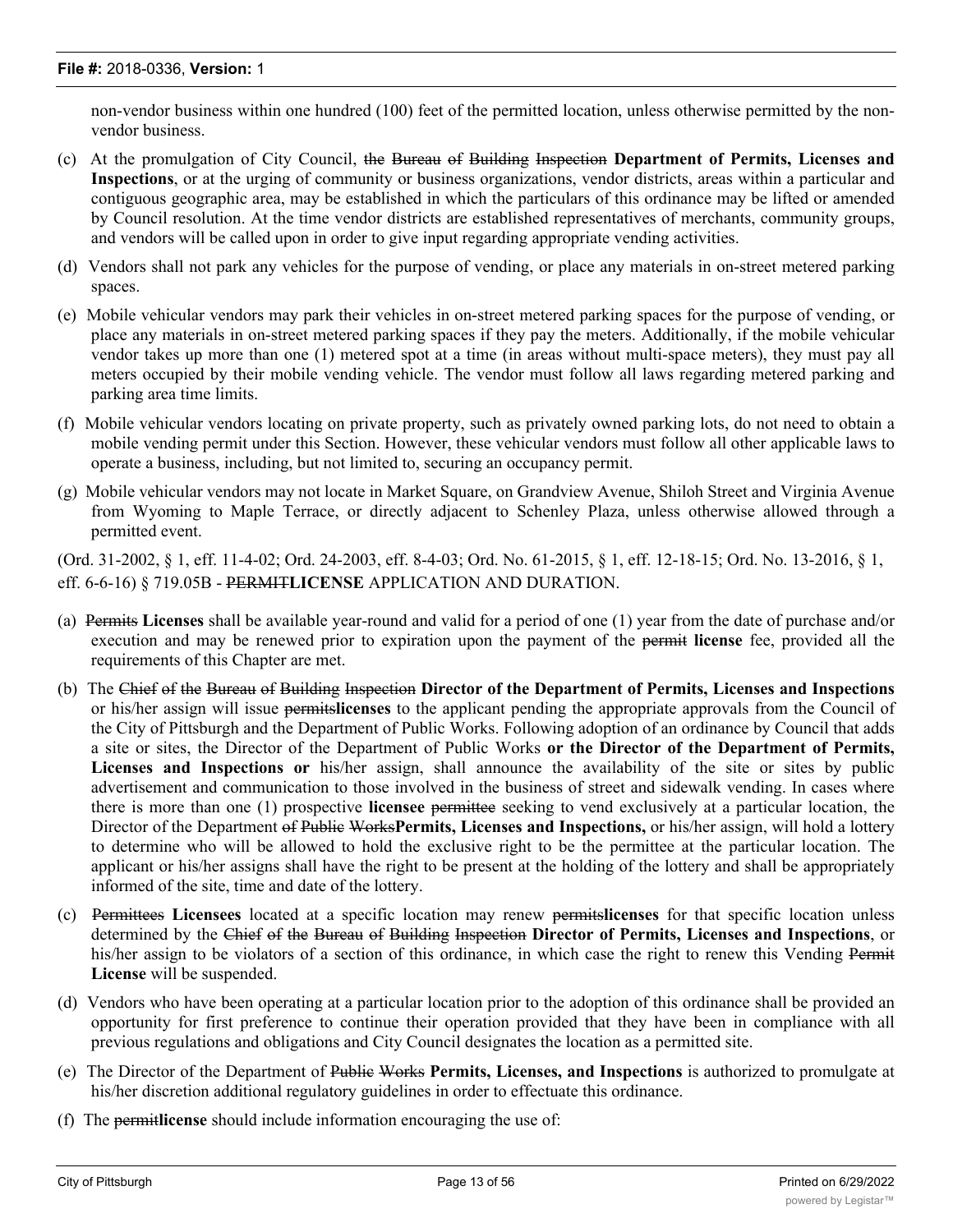- i. Sustainable and environmentally friendly practices, including the use of energy-efficient vehicles;
- ii. Charitable components to the business or operation;
- iii. School nutrition programs or healthy food choices;
- iv. Programs for children or the homeless;
- v. Other socially responsible practices and programs;
- vi. Routes that provide access to underserved neighborhoods of the City;
- vii. Vendors should aim to make trucks as handicap accessible as possible.

(Ord. 31-2002, § 1, eff. 11-4-02; Ord. 24-2003, eff. 8-4-03; Ord. No. 61-2015, § 1, eff. 12-18-15) § 719.05C - USE OF STREETS, PARKS AND TRAILS.

- (a) No peddler shall remain more than fifteen (15) minutes in one (1) location. Upon the expiration of the fifteen (15) minutes, the peddler must begin moving to a location at least two hundred fifty (250) feet from the first location. No peddler shall be permitted to operate between the hours of 8:00 p.m. and 8:00 a.m. in residential districts. No vendor or vehicular vendor shall be permitted in residential districts, unless otherwise allowed through a permitted event. In commercial districts, no vendor, peddler or vehicular vendor shall be permitted to operate between the hours of 12:00 a.m. and 7:00 a.m.
- (b) Community groups, business associations and similar organizations may vend on the public right-of-way during the hours and within the perimeters of a permitted special event with the approval of the appropriate City of Pittsburgh departments and personnel including the Bureau of Building Inspection **Department of Permits Licenses and Inspections** and the special events coordinator of the City of Pittsburgh.
- (c) No peddler, whether licensed or not, shall use any public place to sell wares or in any other way obstruct, interfere with or prevent the free flow of pedestrian or vehicular traffic in the Central Business District, except during the hours of a City of Pittsburgh permitted special event; and no peddler shall operate on any public right-of-way within the boundaries set forth in subsection (2) below or within any property owned by the Sports and Exhibition Authority of Pittsburgh and Allegheny County for the operation and management of Heinz Field, PNC Park, **PPG Paints Arena** the Mellon Arena and the David L. Lawrence Convention Center and of any other property used by professional sports franchises in which the Sports and Exhibition Authority of the City of Pittsburgh, or Allegheny County has a financial or proprietary interest. No peddler shall operate within the boundaries set forth in subsection (2) below of the property owned and operated by the University of Pittsburgh known as the John M. & Gertrude E. Peterson Event Center and property owned and operated by Duquesne University known as the A.J. Palumbo Center.
	- (1) Vendors and vending activity on any public right-of-way within the boundaries set forth in subsection (2) below or within any property owned by the Sports and Exhibition Authority of Pittsburgh and Allegheny County for the operation and management of Heinz Field, PNC Park, **PPG Paints Arena** the Mellon Arena, and the David L. Lawrence Convention Center or on any other property used by professional sports franchises in which the Sports and Exhibition Authority of the City of Pittsburgh, or Allegheny County has a financial or proprietary interest; and on property owned and operated by the University of Pittsburgh known as the John M. & Gertrude E. Peterson Event Center; and property owned and operated by Duquesne University known as A.J. Palumbo Center must be approved through agreement with the appropriate Authority or its designated management company.
	- (2) Maps, depicting the boundaries, set forth below, relative to the facilities in subsection (c) above, shall, upon request, be provided to any individual who applies for a vendor's or peddler's license.

MAP 1-HEINZ FIELD:

Northern boundary - Reedsdale Street

Southern boundary - North Shore Drive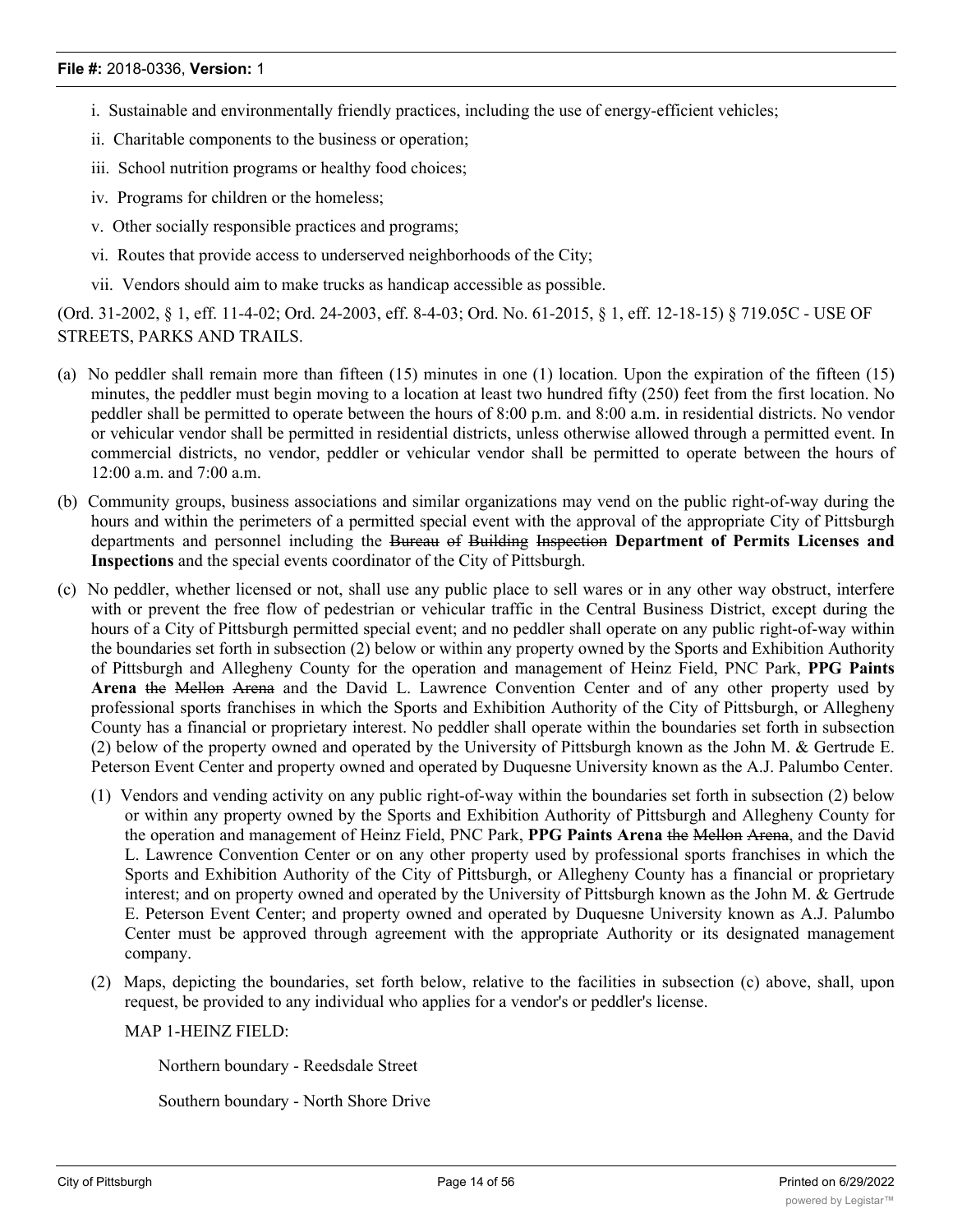#### Eastern boundary - Art Rooney Avenue

Western boundary - Allegheny Avenue

#### MAP 2-PNC PARK:

Northern boundary - General Robinson Boulevard

Southern boundary - Allegheny River

Eastern boundary - 6<sup>th</sup> Street/Federal Street

Western boundary - Mazeroski Way

#### MAP 3-MELLON ARENA**PPG PAINTS ARENA**:

Northern boundary - Bedford Avenue

Southern boundary - Fifth Avenue

Eastern boundary - Pride Street and Crawford Street

Western boundary - Washington Place

# MAP 4-DAVID L. LAWRENCE CONVENTION CENTER:

Northern boundary - Allegheny River

Southern boundary - Penn Avenue

Eastern boundary -  $11$ <sup>th</sup> Street

Western boundary - 9<sup>th</sup> Street

#### MAP 5-PETERSON EVENT CENTER:

Northern boundary - Univ. of Pittsburgh Property Line

Southern boundary - Terrace Street

Eastern boundary - Univ. of Pittsburgh Property Line

Western boundary - Sutherland Street

#### MAP 6-A.J. PALUMBO CENTER:

Northern boundary - Forbes Avenue

Southern boundary - Duquesne Univ. Property Line

Eastern boundary - Stevenson Street

Western boundary - Duquesne Univ. Property Line

(Due to developmental changes, the maps and boundary descriptions set forth above may be substituted to more accurately reflect the areas in question.)

(d) Reserved.

(e) Vendors, peddlers, and vehicular vendors shall obtain a license that shall be valid for one (1) year from the Bureau of

Building Inspection **Department of Permits Licenses and Inspections**. The badge**, license,** or sticker shall be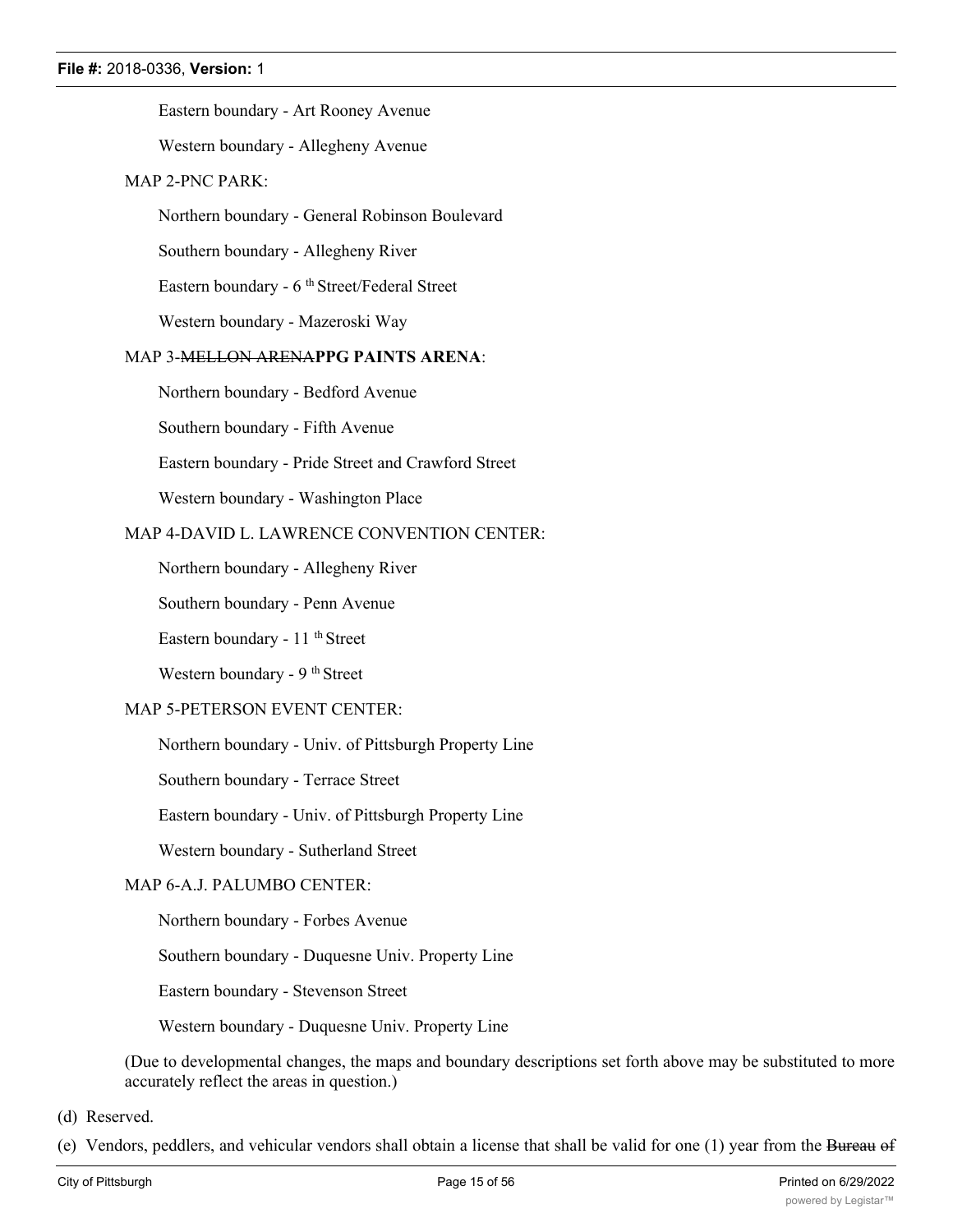Building Inspection **Department of Permits Licenses and Inspections**. The badge**, license,** or sticker shall be attached in a conspicuous location to the vendor's apparel or vehicle and visible to police officers, building inspectors and the public as required by Section 701.09(b)(2) and (3).

- (f) No vendor shall be permitted to dispose of any debris or waste products generated from the operation of their business into City owned and maintained trash receptacles.
- (g) A mobile vehicular vendor may not operate within a City park except at the following approved locations during normal park operating hours:
	- (1) Schenley Park:
		- (a) The Bob O'Connor Golf Course.
		- (b) Flagstaff Hill.
		- (c) The Schenley Oval.
	- (2) Frick Park:
		- (a) Tennis court parking lot.
		- (b) Frick Environmental Center.

(Ord. 31-2002, § 1, eff. 11-4-02; Ord. No. 5-2012, §§ 1, 2, eff. 3-15-12; Ord. No. 61-2015, § 1, eff. 12-18-15; Ord. No. 4- 2016, § 1, eff. 2-11-16; Memo of 3-23-17) § 719.06 - LICENSING ADDITIONAL EMPLOYEES.

Vendors **shall reflect additional employees on their license. Vendors** with additional employees shall be responsible for employees' violations of this Chapter and the rules and regulations.

(Ord. 31-2002, § 1, eff. 11-4-02; Ord. No. 61-2015, § 1, eff. 12-18-15) § 719.07 - SEVERABILITY.

The provisions of this Chapter shall be severable and, if any of the provisions hereof shall be held to be invalid or unenforceable, the remaining provisions of this Chapter shall remain in effect.

(Ord. 31-2002, § 1, eff. 11-4-02) § 719.08 - FEES FOR VENDOR'S, VEHICULAR VENDOR'S OR PEDDLER'S LICENSE.

The fees for a vendor's, vehicular vendor's or peddler's license**, or licenses for additional employees shall be due** annually as prescribed by the fee schedule posted by the Department of Permits, Licenses and Inspections. shall be as follows:

\*Vendor ..... \$500.00

\*Vendor/S&E ..... 1,000.00

\*Stationary vehicular vendor ..... 1,000.00

\*- approved vendors located within an authorized Business Improvement District (BID) shall pay an additional \$100.00 annual fee to the appropriate local BID oversight committee.

Mobile vehicular vendor ..... 1,200.00

Peddlers ..... 250.00

#### License for additional employee

(Ord. 31-2002, § 1, eff. 11-4-02; Ord. No. 61-2015, § 1, eff. 12-18-15) § 719.09 - STREET AND SIDEWALK VENDING SITE DESIGNATION COMMITTEE.

(a) The Council of the City of Pittsburgh hereby establishes a seven (7) member committee to be titled the "Street and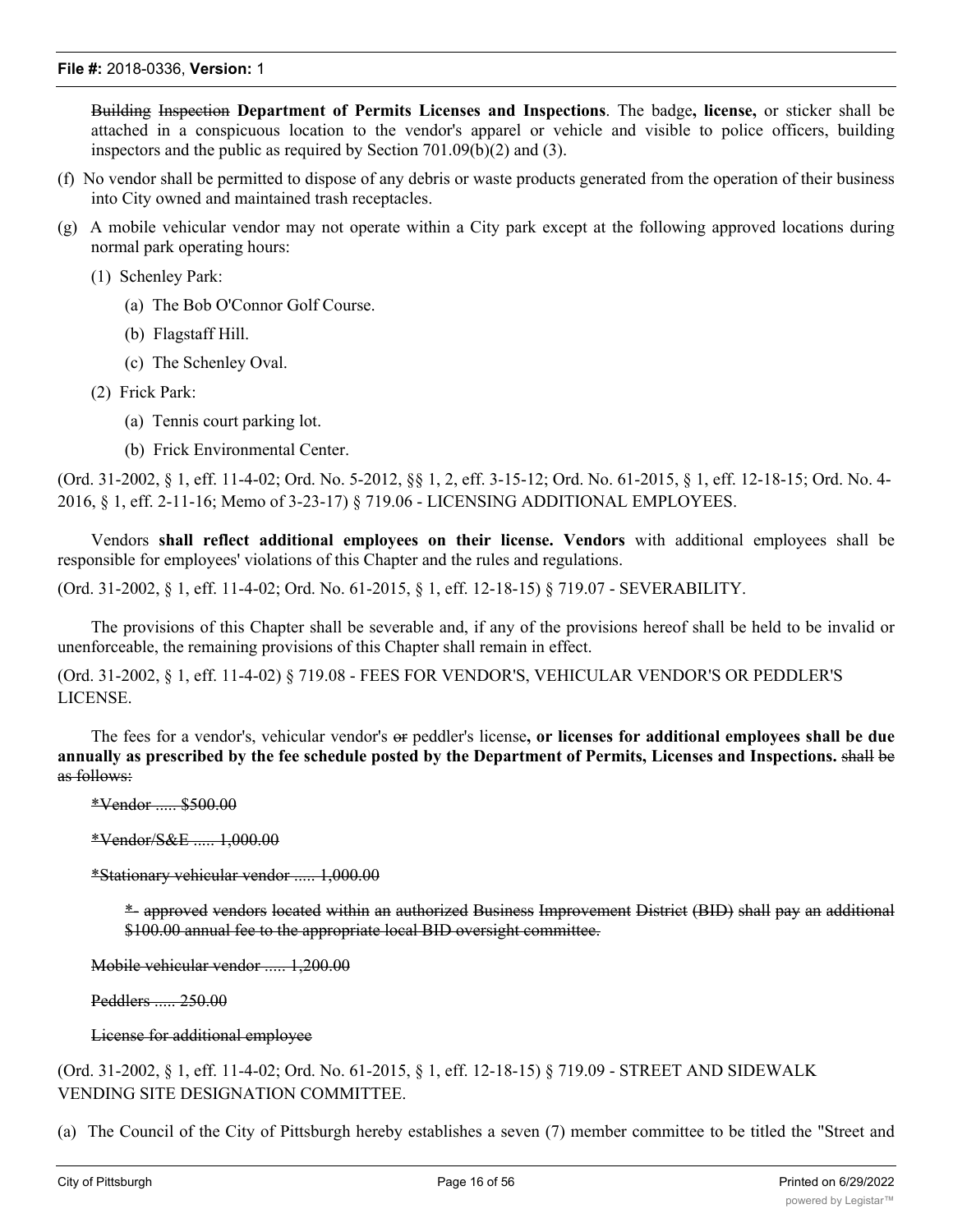Sidewalk Vending Site Designation Committee" to be composed of the following members or their designees:

- An appointee of the Mayor.
- The Director of the Department of Public Works.
- The Director of the Department of City Planning.
- The Director of the Public Parking Authority.
- The Director of the Department of Parks, Recreation and Youth Policy.

• Two (2) individuals selected by the President of City Council who are licensed vendors under Section 719.01 above.

- (b) The Chief of the Bureau of Building Inspection **Director of the Department of Permits, Licenses and Inspections** shall act as scheduler of Committee meetings. The Director of the Department of Public Works or a designee shall maintain the official record and record and verify all communications to the Committee from the general public.
- (c) The activities of the Committee shall include, but not be limited to, the following:
	- (i) Prepare for public advertising and general notification to the community a formal announcement that City Council is requesting recommendations for specific vending and vehicular vending locations within the boundaries of the City of Pittsburgh from the general public and those directly involved in the business of street and sidewalk vending. The public notice shall reference where members of the public can obtain a copy of Council's Ordinance on street and sidewalk vending.
	- (ii) The Committee shall compile a list of all recommendations for vending and vehicular vending sites and submit to City Council, a report including exact locations and the Committee's evaluation of site appropriateness. When any vending district is proposed the Committee shall organize a meeting with representatives of local merchants, community organizations and vendors to seek advisory input regarding vendor activities.
	- (iii) City Council shall conduct a formal cablecast Public Hearing to inform the general public and the vending community of this report and to solicit testimony regarding the appropriateness of each location.
- (d) City Council shall adopt an ordinance specifically listing each site where street and sidewalk vending shall be permitted by licensed vendors pursuant to the guidelines and requirements of the new Ordinance establishing sidewalk and street vending opportunities in the City of Pittsburgh.
- (e) The Committee shall conduct biannual meetings, as scheduled by the Chief of the Bureau of Building Inspection **Director of the Department of Permits, Licenses and Inspections** or a designee, to evaluate additional recommendations for specific vending and vehicular vending locations within the boundaries of the City of Pittsburgh. The Bureau of Building Inspection **Department of Permits, Licenses and Inspections** shall advertise the dates of the biannual meetings requesting applications for site nominations be submitted no later than thirty (30) days prior to the scheduled meetings of the Committee. These additional recommendations shall be addressed in accordance with the procedures set forth in this Resolution.
- (f) City Council may accept, reject or modify any sites recommended by the Committee. City Council may, without any review, recommendation or report on a site or sites from the Committee, add a site or sites, at any time by adoption of an ordinance specifying the additional site or sites, subject however to the ability of the Director of the Department of Public Works to modify or reject such site or sites if not compatible with the public interest considering the factors specified in Section 719.05A(a) above.

(Ord. 31-2002, § 1, eff. 11-4-02; Ord. 24-2003, eff. 8-4-03) § 719.10 - LISTS OF SITES APPROVED BY COUNCIL.

City Council has approved the following sites as locations for street and sidewalk vending:

Corner of Forbes Ave. and Bigelow Blvd.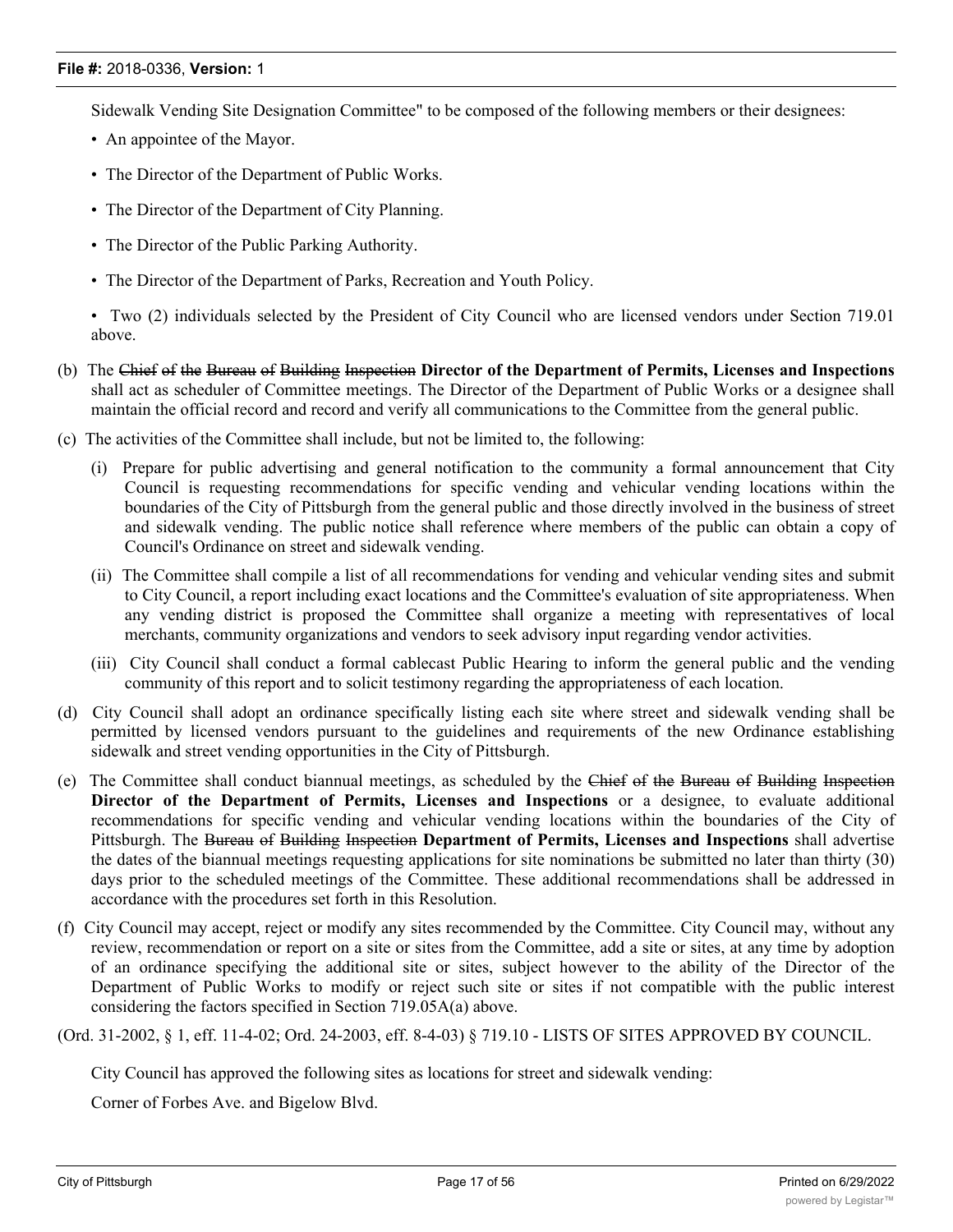Corner of Forbes Ave. and Bigelow Blvd. Fifth and Desota (side of graduate school of public health). Fifth and Desota (side of graduate school of public health). Corner of Ohara and Desota (north and south). Corner of Ohara and Desota (north and south). Corner of Fifth and Craig (PNC side). Corner of Fifth and Craig (PNC side). University of Pittsburgh Mobile District at Bigelow Blvd. University of Pittsburgh Mobile District at Bigelow Blvd. University of Pittsburgh Mobile District at Bigelow Blvd. University of Pittsburgh Mobile District at Bigelow Blvd. Bigelow Blvd NR Forbes Ave. (½ block up). Bigelow Blvd NR Forbes Ave. (½ block up). Margaret Morrison/Carnegie Mellon University Mobile District. Margaret Morrison/Carnegie Mellon University Mobile District. Margaret Morrison/Carnegie Mellon University Mobile District. Margaret Morrison/Carnegie Mellon University Mobile District. Margaret Morrison/Carnegie Mellon University Mobile District. Margaret Morrison/Carnegie Mellon University Mobile District. Tech St. and Margaret Morrison St. 5513 Walnut St. CCB - Grant and Fourth. CCB - Grant and Forbes. Market Square (clock/stage). Market Square (1st base). Market Square (2nd base) This site is designated as a produce stand. Market Square (3rd base). Mellon Square Park - WM. Penn Pl. Mellon Square Park - WM. Penn Pl. Corner of Wood St. and Fifth Ave.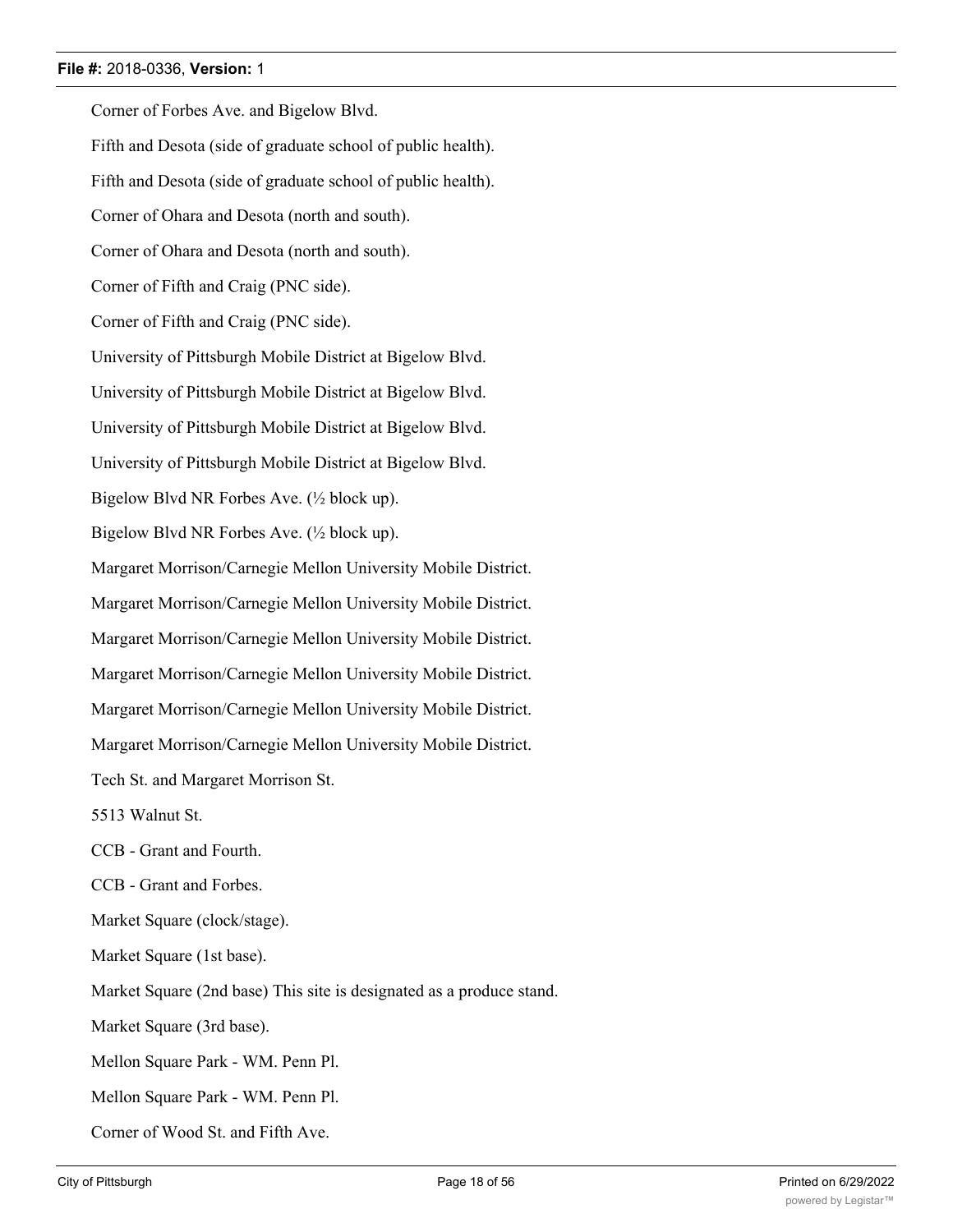- "T" Station Wood St.
- "T" Station Stanwix St.
- "T" Station Fifth and Grant.
- Ft. Duquesne Blvd. Corners of 6th (bridge side).
- Ft. Duquesne Blvd. Corners of 6th (bridge side).
- Ft. Duquesne Blvd. Corners of 6th (DT side).
- Ft. Duquesne Blvd. Corners of 6th (DT side).
- Ft. Duquesne Blvd. Corners of 7th (bridge side).
- Ft. Duquesne Blvd. Corners of 7th (bridge side).
- Ft. Duquesne Blvd. Corners of 7th (DT side).
- Ft. Duquesne Blvd. Corners of 7th (DT side).
- Gateway Center (Old Navy Penn and Stanwix).
- 7th and Penn Opposite Katz Plaza.
- 4503 Penn Ave. (in front of St. Mary's Cemetery).
- North St. Clair @ Bunker Hill (next to City tennis courts).
- West Park, West Ohio (tennis courts).
- East Park Circle Flowerbed (Cedar and E North).
- Brookline Blvd. and West Liberty.
- Brookline Memorial Park.
- Tony Dorsett and Reedsdale (formerly Martindale and Merchant).
- Tony Dorsett and Reedsdale (formerly Martindale and Merchant).
- Tony Dorsett and Reedsdale (formerly Martindale and Merchant).
- Tony Dorsett and Gen Robinson (formerly Martindale and Gen Robinson).
- Tony Dorsett and Gen Robinson (formerly Martindale and Gen Robinson).
- Tony Dorsett and Gen Robinson (formerly Martindale and Gen Robinson).
- Tony Dorsett and Gen Robinson (formerly Martindale and Gen Robinson).
- East side of Sandusky and West General Robinson Street.
- Bunker Hill at Highland Park entrance.
- Tony Dorsett Drive between Reedsdale and West General Robinson.
- Tony Dorsett Drive between North Shore Drive and West General Robinson.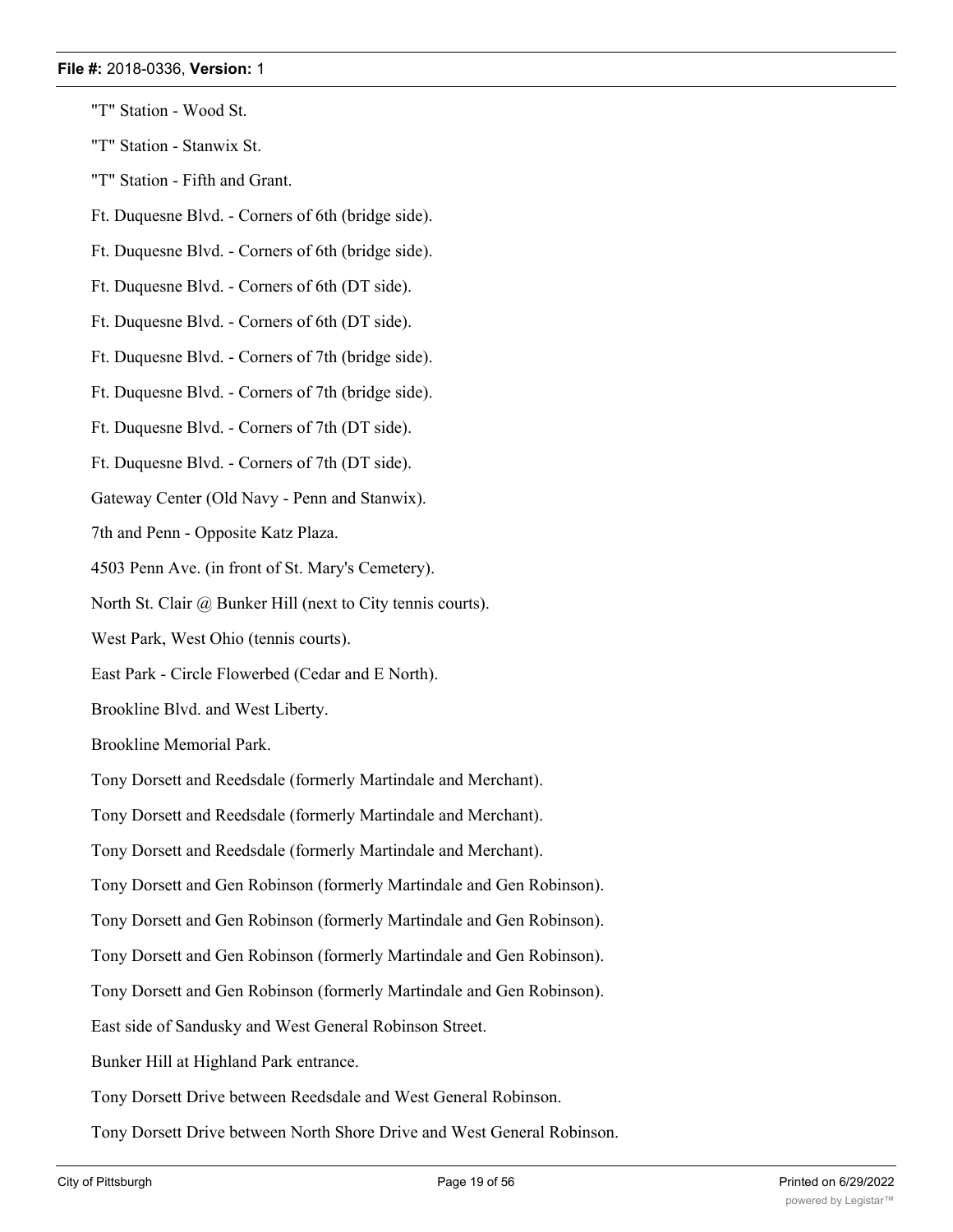Southwest corner of Allegheny Avenue and Ridge in north side.

Northwest corner of Tenth Street at Penn Avenue.

Corner of Allegheny Avenue at Western Avenue.

Mellon Park at Parking Lot near entrance.

At or near 1860 Centre Avenue, across from the Hill House.

Mellon Park Playground/parking lot.

North Shore: NE corner of North Shore Drive & Scotland Avenue.

Fineview Baseball Field Parking Area at Jay Street.

North Shore: SE corner of Casino Drive & Sprout Way.

SW corner of Morrow Park & Baum Blvd @ S. Aiken.

SE corner of Grant & Forbes.

SW corner of Grant & Fifth.

Penn Avenue and Sheridan Square, NW and SW corners.

N. Highland Avenue and Broad Street, NW and NE corners.

N. Highland Avenue and Penn Avenue, NW and NE corners.

2161 Centre Avenue.

Herron Street and Centre Avenue, NE corner.

(Ord. 24-2003, eff. 8-4-03; Ord. No. 13-2005, § 1, eff. 5-3-05; Ord. No. 23-2008, § 1, eff. 12-1-08; Ord. No. 24-2008, § 1, eff. 12-1-08; Ord. No. 25-2008, § 1, eff. 12-1-08; Ord. No. 6-2010, § 1, eff. 4-1-10; Ord. No. 34-2010, § 1, eff. 10-22-10; Ord. No. 35-2010, § 1, eff. 10-22-10; Ord. No. 48-2010, § 1, eff. 1-6-11; Ord. No. 15-2011, § 1, eff. 8-11-11; Ord. No. 28- 2011, § 1, eff. 12-22-11; Ord. No. 10-2013, § 1, eff. 3-21-13; Ord. No. 25-2013, § 1, eff. 10-3-13; Ord. No. 29-2017, § 1, eff. 6-23-17) § 719.11 - PENALTIES.

Any person violating any provision of this Chapter shall, upon conviction thereof, be subject to a penalty up to the maximum amount provided by Section 101.09 of the Pittsburgh Code of Ordinances.

(Ord. No. 61-2015, § 1, eff. 12-18-15) CHAPTER 721: - TRANSIENT MERCHANTS

§ 721.01 - LICENSE REQUIRED.

No person shall engage in any business within the City on a transient basis without first obtaining a license from the License Officer. § 721.02 - DEFINITION AND EXCEPTION.

- (a) *TRANSIENT MERCHANT.* Any person who occupies a room, apartment, store, shop or building for the exhibition or sale of goods, wares or merchandise with the intention of remaining less than one hundred (100) days.
- (b) This definition does not apply to farmers selling their own produce. § 721.03 ADDITIONAL INFORMATION.

In addition to the information required under  $\S$  701.08, the following information is required:

(a) A brief description of the nature of the business and goods to be bought or sold.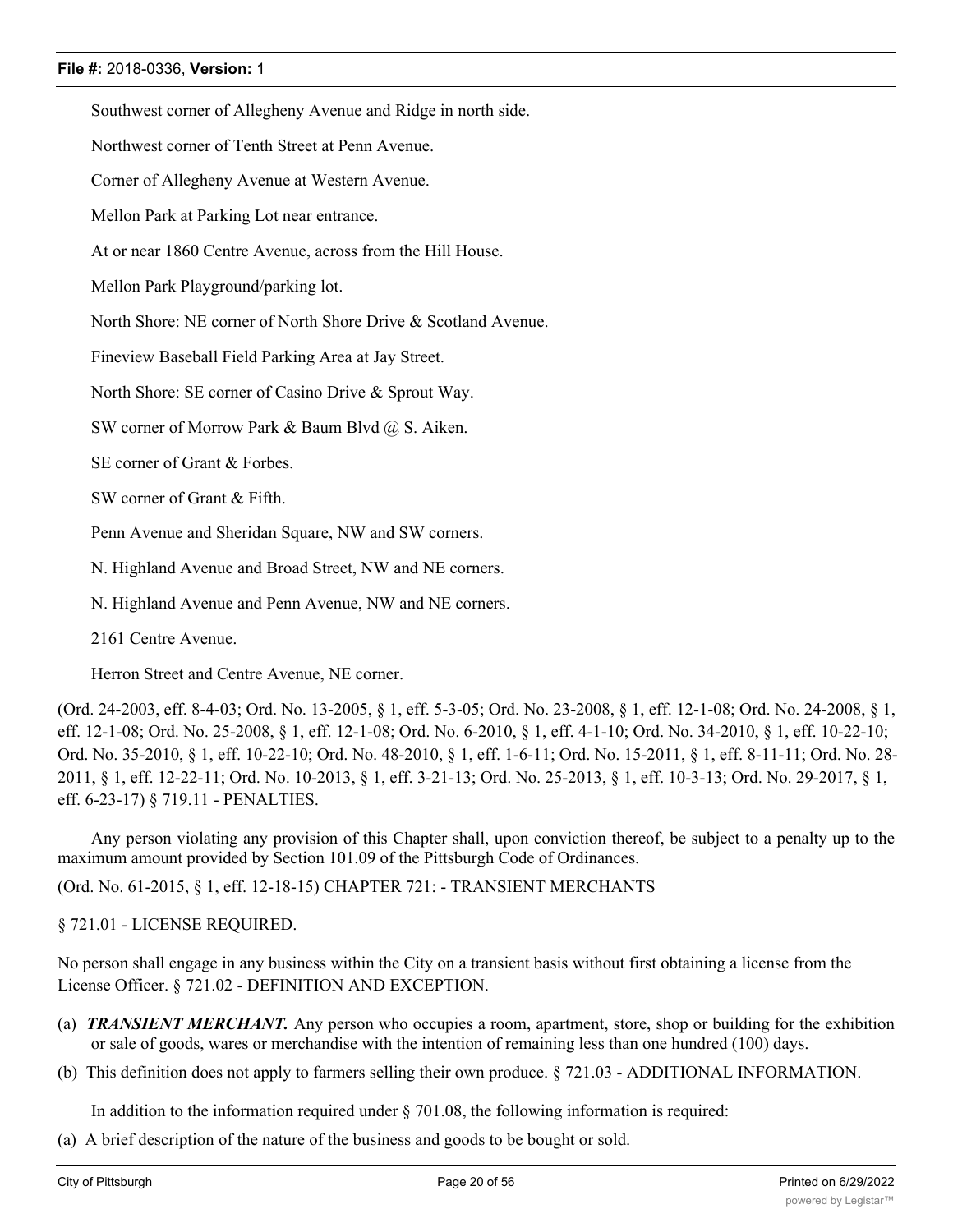(b) If employed, the name and address of the employer, together with the credentials establishing the exact relationship.

(c) The length of time the right to do business is requested.

(d) A description of any vehicle used and its license number. § 721.04 - BOND REQUIRED FOR FUTURE DELIVERY; FORFEITURE.

Where a transient merchant contracts to deliver at a future date and the purchaser pays for goods before delivery, before an applicant is issued a license, he or she shall post with the License Officer for four (4) months from the date of the last sale an approved surety bond of one thousand dollars (\$1,000.00) conditioned on compliance and delivery. Bond forfeiture shall not occur where the licensee proves nondelivery was the result of a strike, calamity or other extraordinary condition beyond his or her control. § 721.05 - LICENSE FEE.

The fee for a transient merchant license shall be **due annually as prescribed by the fee schedule posted by the Department of Permits, Licenses and Inspections.** five hundred thirty-eight dollars (\$538.00) per month or fraction thereof.

(Ord. 42-1990, eff. 1-1-91) CHAPTER 723: - TRADE FAIRS

#### § 723.01 - LICENSE REQUIRED.

No person shall conduct a trade fair within the City without first obtaining a license from the License Officer. § 723.02 - DEFINITION.

*TRADE FAIR.* Any exhibition at which goods, merchandise or services are sold and in which at least ten persons participate who deal in the type of goods, merchandise or service exhibited. The term does not include any exhibition at which there is extended an offer to buy goods, merchandise or services from the public at large, nor any exhibition where there are no direct sales and where orders are taken for future delivery of goods and merchandise to wholesale or retail dealers. § 723.03 - QUALIFICATIONS AND APPLICATION.

(a) The applicant shall either be a City resident **person** or business who deals in the goods, merchandise or services to be exhibited, or the owner of the premises upon which the trade fair is to be held.

(b) Application shall be filed at least two (2) weeks prior to the opening of the trade fair. The application shall state the names, addresses and businesses of all persons who are to participate in the trade fair, the site and any other pertinent information requested by the License Officer. § 723.04 - OTHER LICENSES NOT REQUIRED.

With respect to the activities licensed under this Chapter, any person listed in the application as a participant shall not be required to comply with Chapters 717 and 721. § 723.05 - LICENSE FEE.

The fee for a trade fair license shall be **due for each respective fair as prescribed by the fee schedule posted by the Department of Permits, Licenses and Inspections.** five hundred thirty-eight dollars (\$538.00) per fair.

(Ord. 42-1990, eff. 1-1-91) CHAPTER 725: - CLOSING-OUT, DAMAGED GOODS AND DEFUNCT BUSINESS SALES

Act 217 of July 31, 1963, P.L. 410 as amended (53 P.S. § 4471-1 *et seq.* ) sets forth the Commonwealth law regulating and requiring the licensing of fire, bankruptcy and closing-out sales CHAPTER 726: - RESELLING OF TICKETS AT HEINZ FIELD AND PNC PARK

# § 726.01 - RESALE OF TICKETS WITHOUT LICENSE UNLAWFUL.

(a) A person may not sell or offer for sale any ticket for admission to any event at Heinz Field or PNC Park on a public street, sidewalk, public right-of-way, or any other City or publicly owned property, except in the Reselling Zone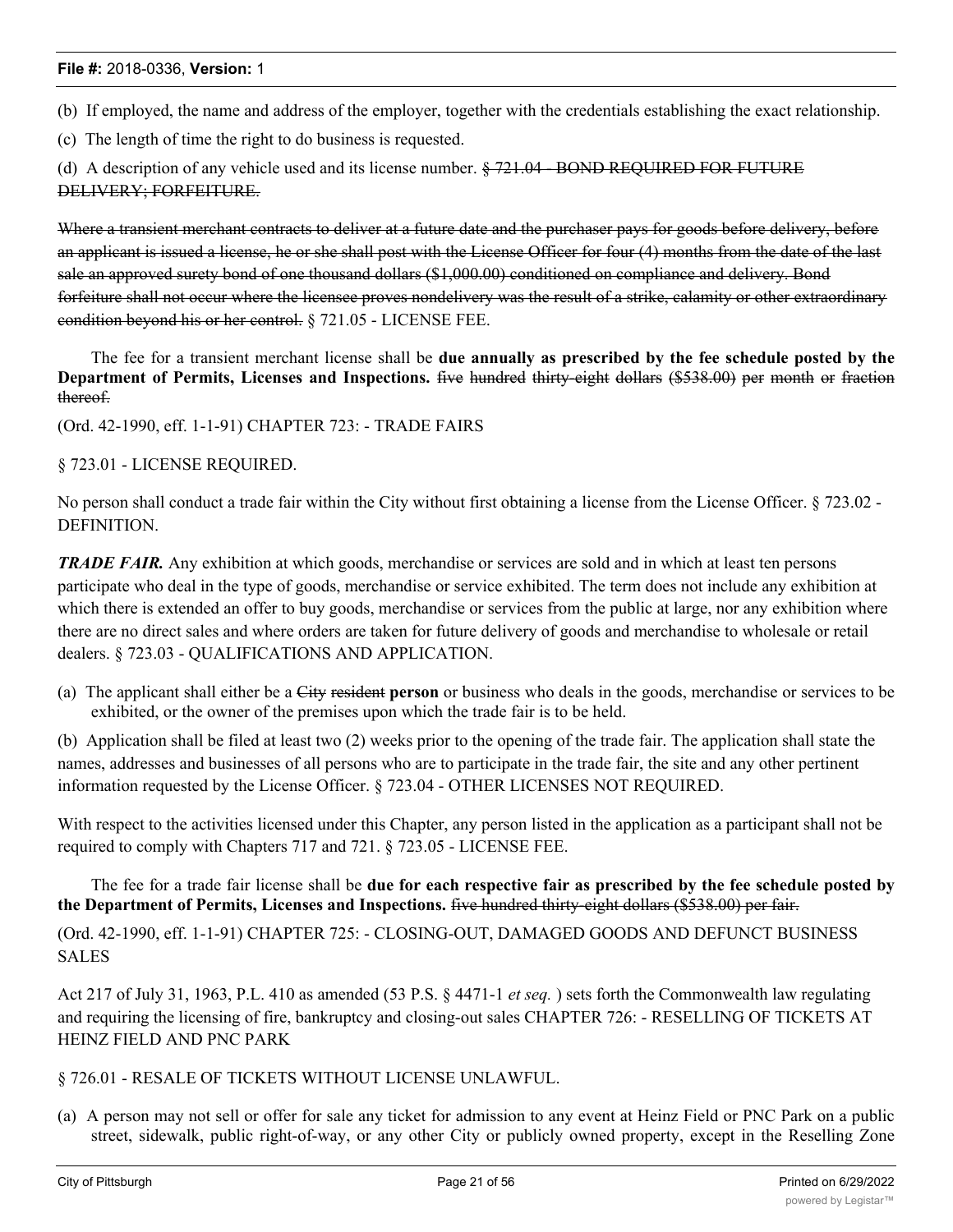created in [section] 726.06 of this chapter, without first obtaining a license from the Bureau of Building Inspection ("Bureau"). **Department of Permits, Licenses and Inspections ("PLI").** The licensee shall carry the license at all times while engaging in the business of ticket sales, and shall if requested to do so by a law enforcement officer, permit the officer to examine and review the license. Each day's operation of such business without a license shall constitute a separate offense. Each refusal to permit a law enforcement officer to examine and review the license shall constitute a separate offense.

(b) By accepting a license, a licensee shall be deemed to have consented to the scanning of any tickets in the licensee's possession by a representative of the sponsor of a subject event to ensure the validity and integrity of any such tickets.

(Ord. No. 14-2005, § 1, eff. 5-3-05) § 726.02 - RESELLING LICENSE.

- (a) An applicant for a license shall file an application with the Bureau **Department of Permits, Licenses and Inspections** for a quarterly or **an** annual license in such form as may be prescribed by the Bureau **Department**. The applicant shall furnish two (2) photographs **provide a valid government photo identification upon application** of the proposed licensee, taken within thirty (30) days preceding the date of application, of a size and make designated by **to** the Bureau **Department.**, and a copy of such photograph shall be made part of the license. **Licensees must** carry a valid government identification while operating this business license and make same present to a City **official upon request.**
- (b) In the event of loss of a license, the licensee shall file with the Bureau a signed and sworn affidavit that the license was lost, or in the case of theft, a copy of the theft report submitted to an appropriate law enforcement agency, and upon payment of fifty dollars (\$50.00) shall receive a replacement license which shall expire on the same date as the original license. All terms and conditions relating to application for an original license, as set forth in sub-paragraph (a) above shall apply to a replacement license. During the period from the time of loss or theft of a license until issuance of a replacement license, the licensee shall not engage in the business of ticket reselling. Each and every violation of this prohibition shall constitute a separate offense.
- (c) A license or replacement license shall be non-transferable, and any violation of this prohibition shall constitute a separate offense, and a basis for revocation of the license.
- (d) A licensee shall operate and conduct business in full compliance with all statutes, ordinances and regulations governing the resale of tickets, and any violation thereof shall constitute a separate violation of this ordinance.

(Ord. No. 14-2005, § 1, eff. 5-3-05) § 726.03 - TICKET SALES ON PUBLIC PROPERTY.

A person may not sell or offer for sale a ticket for admission to any event at Heinz Field or PNC Park on a public street, sidewalk, public right-of-way, or any other City or publicly owned property within the City of Pittsburgh, except in accordance with the following provisions:

- (a) Tickets may not be offered for sale or sold within the area described in the map referred to in Section 726.06 of this chapter, except in the Reselling Zone created in Section 726.06 of this chapter.
- (b) Tickets may not be offered for sale or sold on sidewalks where passage is restricted by construction.
- (c) Tickets may not be offered for sale or sold within fifteen (15) feet of a bus stop marked by an appropriate sign or signs.
- (d) Tickets may be offered for sale or sold only from a public sidewalk, except sales to or from a passenger vehicle provided that neither buyer nor seller is in violation of any statute, ordinance or regulation relating to traffic and operation of a motor vehicle in any public right-of-way.
- (e) Tickets may not be offered for sale or sold to occupants of vehicles in traffic.
- (f) Tickets may not be offered for sale or sold in any manner that blocks, obstructs or restricts the passage of pedestrians or vehicles in the lawful use of the sidewalks, streets, highways or other public rights-of-way, ingress or egress to or from an abutting property, or interferes with the operation of any display stand of a person licensed as a vendor pursuant to Chapter 719 of this title.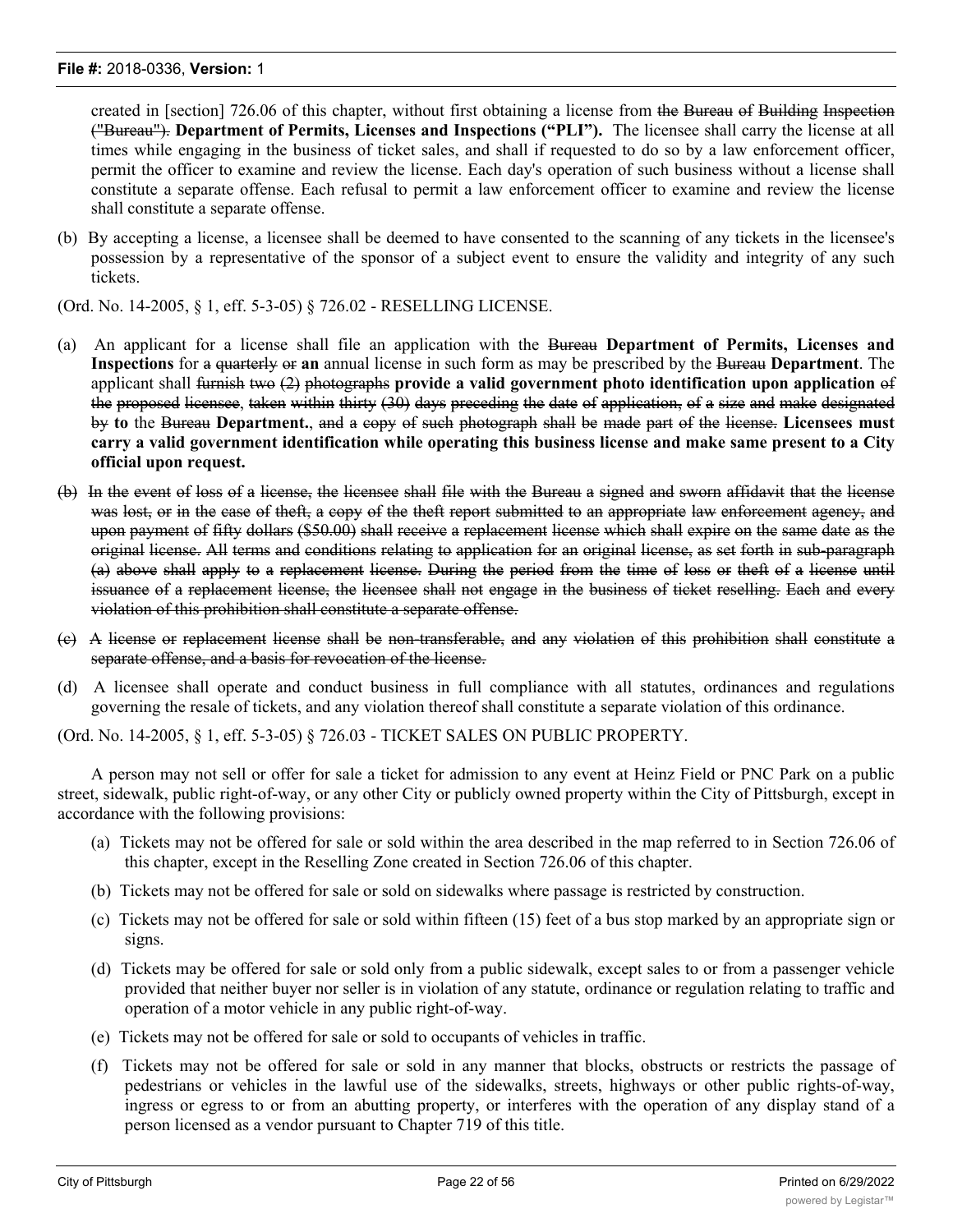(g) Ticket sellers shall not use a display stand, table, booth, chair or sign other than a hand-held sign for the sale or offering for sale of tickets.

(Ord. No. 14-2005, § 1, eff. 5-3-05) § 726.04 - TICKET RESELLING LICENSE FEES.

- (a) The initial license fees for engaging in the trade or business of reselling tickets shall **be due as prescribed by the fee schedule posted by the Department of Permits, Licenses and Inspections.** be two hundred dollars (\$200.00) for a quarterly license and five hundred dollars (\$500.00) for an annual license. A quarterly license shall be valid for three (3) months from the date of issuance, and an **An** annual license shall be valid for a period of one (1) year from the date of issuance. All license fees are payable to the Bureau **the Department of Permits, Licenses and Inspections** at the time of application.
- (b) In the first calendar year succeeding the effective date of this chapter and in subsequent calendar years thereafter, the Chief of the Bureau ("Chief") **Director of the Department of Permits, Licenses and Inspections,** is authorized to alter such fees and the replacement license fee provided for in Section 726.02(b) of this chapter as circumstances may warrant.
- (Ord. No. 14-2005, § 1, eff. 5-3-05) § 726.05 REVOCATION OF LICENSE.
- (a) The Chief **License Director** may revoke a license for any violation of this chapter, but shall revoke the license of any licensee who has committed three (3) violations within the term of the license or if the licensee has failed to pay any civil fine imposed for violations of this chapter within fifteen (15) days of imposition of the fine.
- (b) A person whose license has been revoked may request a hearing to contest the revocation. The hearing shall be held before the Chief or his/her designee. **Licenses and Inspection Review Board as per Pittsburgh City Code §701.15.** The request shall be filed in writing **to the Licenses and Inspection Review Board** with the Chief within ten (10) **thirty (30)** days of the date of notice of revocation. The hearing shall be held within ten (10) days of the request for a hearing, unless the persons whose license has been revoked requests a delay, which the Chief or his/her designee may refuse to grant, or a delay is otherwise warranted in the interests of justice. At the hearing, all testimony shall be under oath, and a decision shall be rendered within fifteen (15) business days following the end of the hearing.
- (c) If the revocation is affirmed, the revocation shall be effective immediately, subject to any rights of appeal available to the licensee. If the person whose license has been revoked fails to request a hearing within ten(10) **thirty (30)** days of notice of revocation, the revocation shall be effective at the end of the ten-day period.

(Ord. No. 14-2005, § 1, eff. 5-3-05) § 726.06 - RESELLING ZONE.

Tickets shall not be offered for sale or sold within the area described in that certain Map ("Map") incorporated herein by reference and made a part hereof, which Map shall be available for public inspection in the office of the City Clerk, 5th Floor, City-County Building, 414 Grant Street, Pittsburgh, PA 15219, except in the Reselling Zone hereby created. The Reselling Zone shall be located at the northeastern corner of Dorsett Way and North Shore Drive, and consist of an area approximately twenty-three (23) feet by thirty (30) feet. The Reselling Zone shall be identified by appropriate signage, and signage which may include for the protection of the public, information such as, but not limited to, the validity of tickets and the maximum price at which tickets may be sold. Placement and size of signage shall be subject to the approval of the Zoning Administrator in accordance with the applicable provisions of Title IX of this Code.

(Ord. No. 14-2005, § 1, eff. 5-3-05) § 726.07 - PENALTIES.

- (a) Any person attempting to resell a ticket outside the Reselling Zone shall first be warned and instructed to move back into the Zone. If the person again attempts to resell outside the Zone, the person shall be punished as provided in Section 101.09(a), Title I-Administrative of this Code, except that the fine shall be five hundred dollars (\$500.00). A citation in such amount shall be issued to the person at the time of the prohibited conduct.
- (b) If after issuance of the citation provided for in sub-paragraph (a) above, the person again attempts to resell tickets outside the Zone, such conduct is hereby deemed a public nuisance, punishable as a misdemeanor of the second degree pursuant to applicable provisions of the Pennsylvania Crimes Code.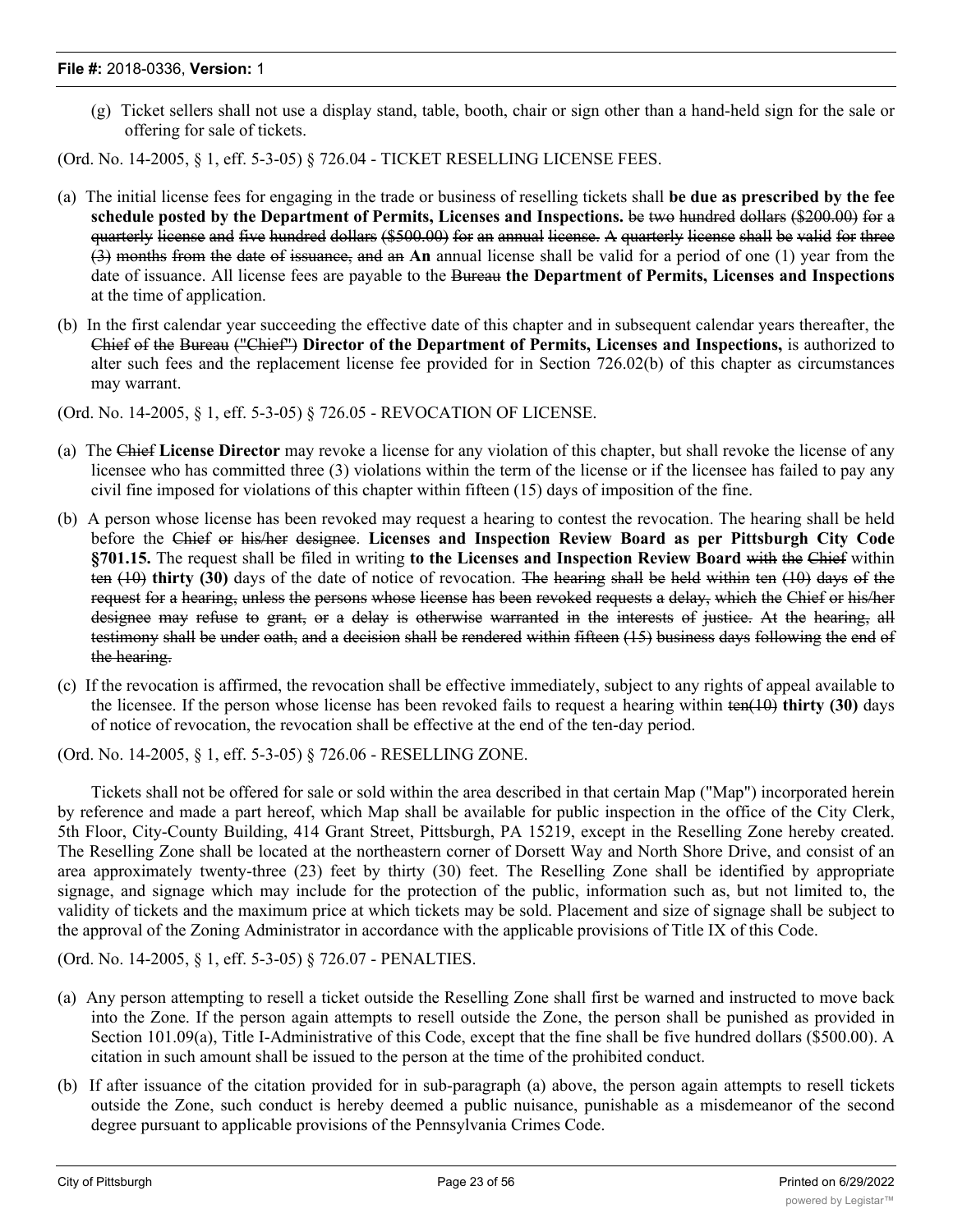(c) Any person charged pursuant to the provisions of sub-paragraphs (a) or (b) above who is thereafter charged within the term of his/her license or thereafter at any time, whether licensed or not, is hereby deemed a public nuisance, punishable as a misdemeanor of the second degree pursuant to the applicable provisions of the Pennsylvania Crimes Code.

(Ord. No. 14-2005, § 1, eff. 5-3-05) ARTICLE V: - TRADE OCCUPATIONS CHAPTER 741: - WARM AIR HEATING **MECHANICAL TRADE LICENSE** CONTRACTORS

§ 741.01 - LICENSE REQUIRED.

No person shall act, engage, advertise or otherwise represent to be a warm air heating **mechanical trade license** contractor without first obtaining a license from the License Officer. § 741.02 - WRITTEN EXAMINATION.

**(a) The License Officer shall accept approved competent certification testing programs, pursuant to Section 701.03 (a)(1). New applicants shall provide proof that they passed a standardized certification test administered. Based on test results, the License Officer shall issue a license indicating the classification and certification obtained by the applicant. Equivalent certification from states other than Pennsylvania shall be accepted as proof of compliance upon review and determination of equivalence by the License Officer.**

(a) A written examination shall be given by the License Officer to insure an applicant comprehends the City mechanical regulations.

(b) The fee for the examination shall be sixty dollars (\$60.00), which, if passed, shall be credited to the license fee.

(Ord. 8-1983, eff. 3-7-83) § 741.03 - QUALIFICATIONS OF APPLICANT.

In addition to qualifications enumerated in  $\S$  701.04 for all applicants for licenses, an applicant for a warm air heating **mechanical trade** contractor license shall:

(a) Be eighteen  $(18)$  years of age or over and able to read and speak the English language;

(b) Possess a minimum four (4) years **of a combination of education and** experience **as evaluated by the License Officer.** In warm air heating or be a graduate mechanical engineer; and

**1. Education must include a degree or certification of attainment in mechanical systems.**

**2. Experience must be accompanied with a statement from an employer or licensed Mechanical contractor regarding experience.**

(c) Pass an examination in accordance with § 741.02.

(Ord. 8-1983, eff. 3-7-83)

**§ 741.04 - RENEWAL**

**(a) Renewal applicants shall annually provide proof of valid certification, proof of continuing education requirements in accordance with Section 741.05 and the applicable fee specified in the fee schedule prior to issuance of license.**

**§ 741.05 - CONTINUING EDUCATION REQUIREMENTS.**

**License holders shall be required to complete eight (8) hours, annually, of continuing education credits to be eligible for license renewal. License holders, who allow their license to lapse and subsequently renew, shall be required to provide at least eight (8) contact hours of continuing education units within the past twelve (12) months to be eligible for license renewal. License holders shall be required to report the names of the training**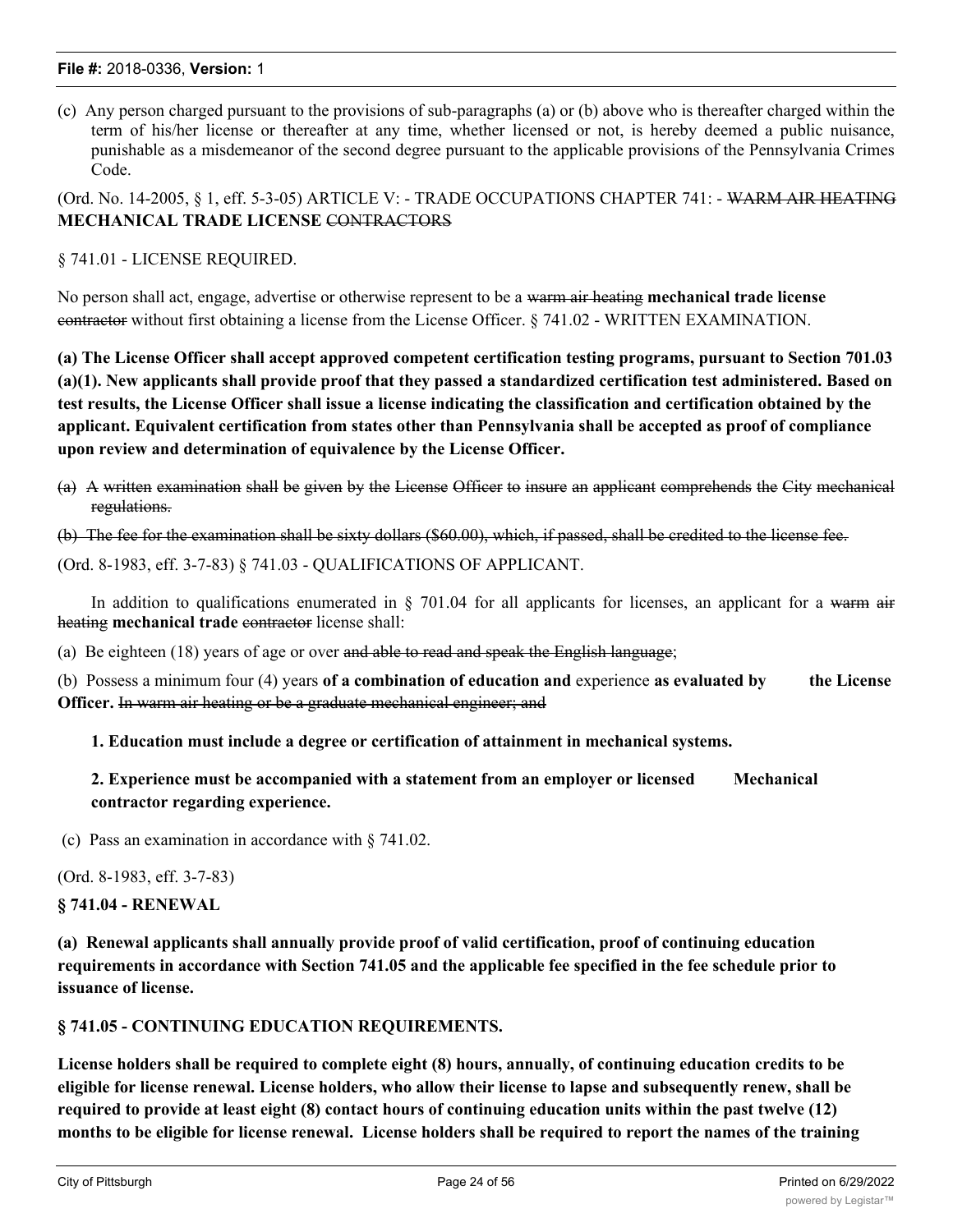**activities, the date(s) of the training, who provided the training and the number of contact hours for each training activity.**

#### § 741.04 - LICENSE IS PROPERTY OF BUSINESS EMPLOYER.

A license issued to an authorized representative of a business organization shall be considered the property of the organization, and if employment of the individual licensee is terminated, the employer shall so advise the License Officer and shall have another employee examined for the license at the next examination period without additional cost.

#### (Ord. 12-1991, eff. 4-29-91) § 741.05 - WORK PERMITS LIMITED.

Any licensee shall not apply for work permits for more than one (1) person or business organization.

(Ord. 12-1991, eff. 4-29-91) § 741.06 - SUSPENSION AND REVOCATION.

**The License holder shall be subject to provisions of 701.14(a).** The license may be suspended for thirty (30) days if a notice of violation of the Building Code has not been abated in the time specified. Revocation shall be as required in § 701.14(b).

#### (Ord. 12-1991, eff. 4-29-91) § 741.07 - LICENSE FEE.

The fee for an initial **or renewal** warm air heating **of a Mechanical** contractor license shall be **of an amount as prescribed by the fee schedule posted by the Department of Permits, Licenses and Inspections.** two hundred thirtynine dollars (\$239.00) and the fee for an annual renewal thereof shall be one hundred seventy-nine dollars (\$179.00), if renewed within thirty (30) days of expiration, otherwise the initial fee is to be paid without re-examination. It is the responsibility of the licensee to make payment without notice from the License Officer.

(Ord. 46-1991, eff. 12-20-91)

# **741.08 - INSURANCE EXCEPTION**

# **Mechanical Trade Licensees shall be exempt from §701.04 (a) (5) at the time of application, but are required to provide proof of insurance(s) that complies with §701.04 (a) for any permitted work under Title X.**

(Ord. 46-1991, eff. 12-20-91) CHAPTER 745: - POWER ENGINEERS **TRADE LICENSES**

#### § 745.01 - LICENSE REQUIRED; EXCEP- TIONS.

No person shall control or operate pipes, boilers, stationary or locomotive engines, or any other containers, tanks or vessels under pressure of water, liquid, gas or steam without first obtaining a license from the License Officer. However, the following are excepted from licensing requirements:

- (a) Pipes, containers, tanks or vessels used in the transportation of water, liquid, gas or steam;
- (b) Hot water tanks used for domestic service as defined in the Mechanical Code;
- (c) Portable compressor operators; and
- (d) All vessels defined as low pressure in the Mechanical Code or any vessel of fifteen (15) pounds per square inch or less of pressure.

(Ord. 8-1983, eff. 3-7-83) § 745.02 - TESTING OF APPLICANTS.

- (a) The License Officer shall approve competent certification testing programs, pursuant to Section 701.03(a)(1), to conduct qualification examinations for power engineers.
- (b) New applicants shall provide proof that they passed a standardized certification test administered by an approved testing program, pursuant to this section. Based on test results, the License Officer shall issue a license indicating the classification and certification obtained by the applicant. Equivalent certification from states other than Pennsylvania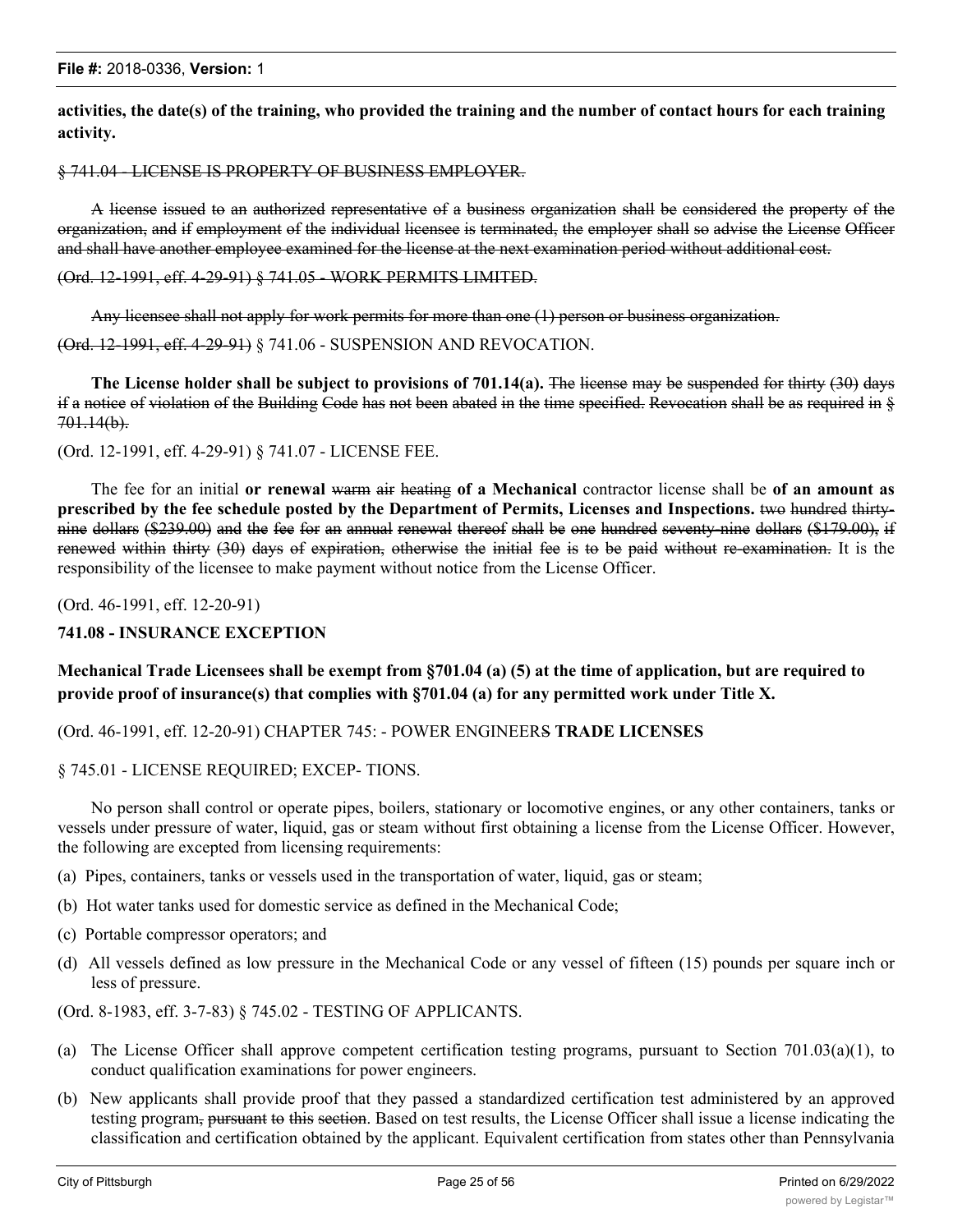shall be accepted as proof of compliance.

(Ord. 8-1983, eff. 3-7-83; Ord. 42-1990, eff. 1-1-91; Am. Ord. 5-2000, eff. 3-29-00) § 745.03 - QUALIFICATIONS OF APPLICANT.

In addition to the qualifications enumerated in § 701.04 for all applicants for licenses, an applicant for a power engineer license, or any classification thereof shall:

- (a) Be eighteen  $(18)$  years of age or over and able to read and speak the English language;
- (b) Pass a test in accordance with § 745.02 or qualify under § 745.06.

(Ord. 8-1983, eff. 3-7-83; Am. Ord. 5-2000, eff. 3-29-00) § 745.04 - RENEWAL AND RECLASSIFICA- TION.

- (a) Renewal applicants shall annually provide proof of valid certification, proof of continuing education requirements in accordance with Section 745.05 and the applicable fee specified in Section 745.09 prior to issuance of license.
- (b) Applicants applying for a higher classification shall provide proof that they passed a test in accordance with the standards set forth in Section 745.02.

(Am. Ord. 5-2000, eff. 3-29-00) § 745.05 - CONTINUING EDUCATION REQUIREMENTS

License holders shall be required to complete eight (8) hours, annually, of continuing education units to be eligible for license renewal. License holders, who allow their license to lapse and subsequently renew, shall be required to provide at least eight (8) contact hours of continuing education units within the past twelve (12) months to be eligible for license renewal. License holders shall be required to report the names of the training activities, the **date(s) of the training, who provided the training and the number of contact hours for each training activity.**

License holders shall be required to accumulate 0.8 continuing education units (C.E.U.'s) or eight (8) contact hours, annually, to be eligible for license renewal. License holders, who allow their license to lapse and subsequently renew, shall not be exempt from the continuing education requirements during the lapse. License holders shall be required to report the names of the training activities, the date(s) of the training, who provided the training and the number of contact hours for each training activity.

(Am. Ord. 5-2000, eff. 3-29-00) § 745.06 - CURRENT LICENSE HOLDER.

Applicants, who attained a valid license prior to the effective date of this Chapter, shall:

- (a) Be eligible to renew licenses, annually, without reexamination pursuant to Section 745.02;
- (b) Renew license within twelve (12) months of the effective date of this Chapter or license shall lapse and all sections of this Chapter shall be applicable; and
- (c) Comply with Section 745.05 to be eligible for subsequent renewals.

(Am. Ord. 5-2000, eff. 3-29-00) § 745.07 - ONLY LICENSEES TO OPERATE EQUIPMENT.

No owner, lessee or agent thereof, of any pipes, containers, boilers, stationary or locomotive engines, tanks or other vessels within the scope of this Chapter, or any person acting for the owner, lessee or agent shall permit any unlicensed person to operate or control the equipment. No unlicensed person shall operate or control the equipment. The licensed person in charge of or operating the aforesaid equipment shall be located on the same premises where the equipment is located during the operation or control.

(Ord. 8-1983, eff. 3-7-83; Am. Ord. 5-2000, eff. 3-29-00) § 745.08 - SUSPENSION OR REVOCATION.

**The licensee is subject to the provisions of 701.14 (a).** The License Officer upon investigation shall suspend the license of any licensee who is incompetent, has been guilty of negligence, has endangered life or property or willfully violated any provision of this Chapter. Revocation shall be as required in § 701.14(b).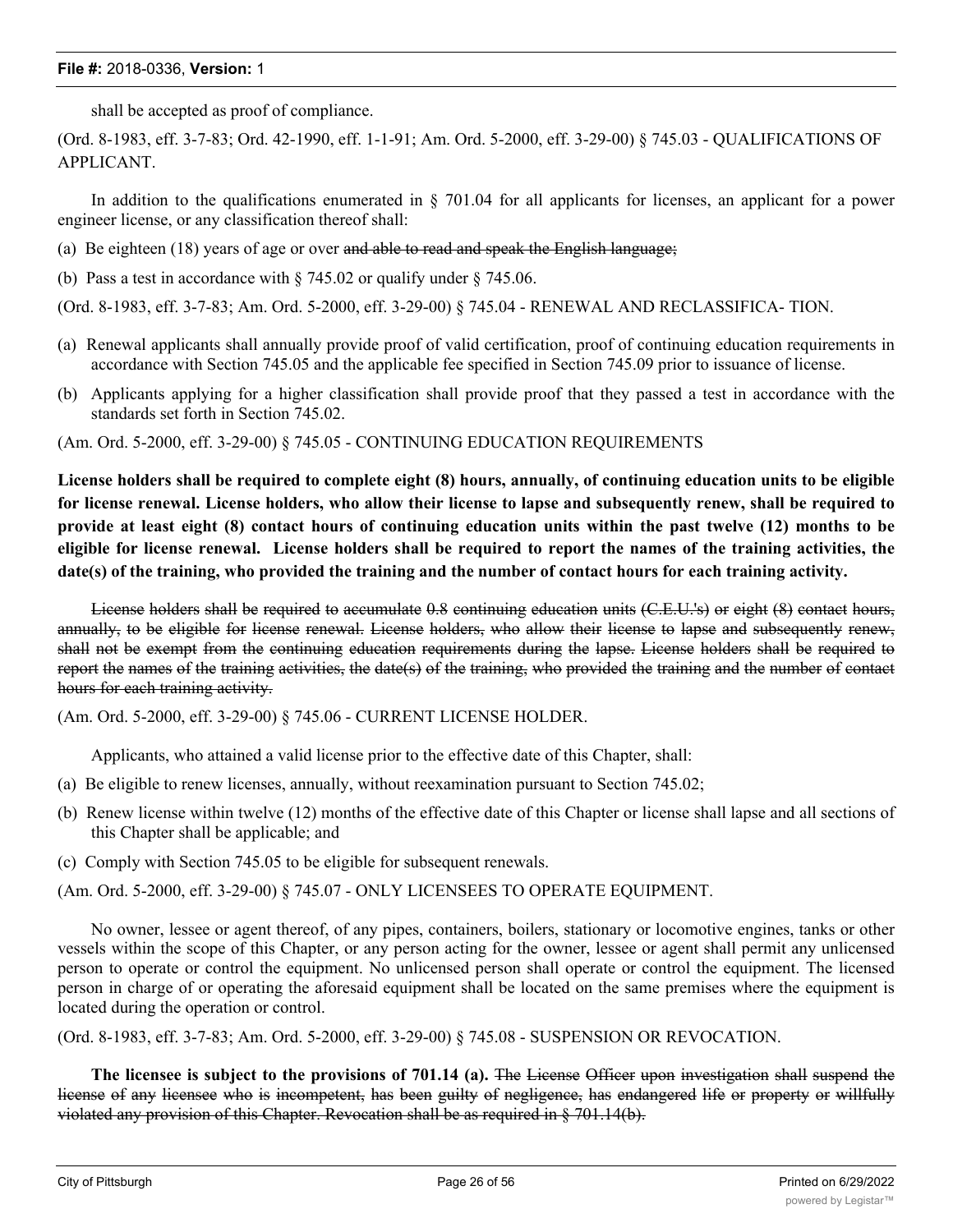(Ord. 8-1983, eff. 3-7-83; Am. Ord. 5-2000, eff. 3-29-00) § 745.09 - LICENSE FEE.

The annual fee for a Power Engineer **Trade** License shall be **an amount as prescribed by the License Officer** sixty-two dollars (\$62.00) payable on or before March  $31$  <sup>st</sup> for the current year. The licensee shall be subject to the renewal penalty set forth in Section 701.07(d). It is the responsibility of the licensee to make payment without notice from the License Officer.

#### **§ 745.10 - INSURANCE EXCEPTION**

**Power Engineers shall be exempt from Pittsburgh City Code §§701.04 (a) (5) and 701.04 (2).** (Ord. 46-1991, eff. 12-20-91; Am. Ord. 5-2000, eff. 3-29-00) CHAPTER 747: - ELECTRICAL CONTRACTORS **TRADE LICENSE**

§ 747.01 - LICENSE REQUIRED.

No person shall act, engage, advertise or otherwise represent to be an electrical contractor **licensee** (registered electrician) without first obtaining a license from the License Officer.

(Ord. 8-1983, eff. 3-7-83) § 747.02 - WRITTEN EXAMINATION.

(a) A written examination shall be given by the License Officer to insure an applicant comprehends the City wiring regulations. **The License Officer shall accept approved competent certification testing programs, pursuant to Section 701.03(a)(1), to conduct qualification examinations. New applicants shall provide proof that they passed a standardized certification test administered. Based on test results, the License Officer shall issue a license indicating the classification and certification obtained by the applicant. Equivalent certification from states other than Pennsylvania shall be accepted as proof of compliance upon review and determination of** equivalence by the License Officer. Applicants must apply for a license within twelve (12) months of passing **the exam defined in this section or be subject to the rules of §747.05.**

(b) The fee for the examination shall be sixty dollars (\$60.00), which, if passed, shall be credited to the license fee. § 747.03 - QUALIFICATIONS OF APPLICANT.

In addition to qualifications enumerated in  $\S$  701.04 for all applicants for licenses, an applicant for an electrical contractor's license shall:

(a) Be eighteen  $(18)$  years of age or older and able to read and speak the English language;

(b) Pass a test in accordance with § 747.02 above;

**(c) Possess a minimum six (6) years of a combination of experience and education as evaluated by the License Officer, conforming to the following:**

**1. Education includes a degree or certification of attainment in Electrical Wiring or related field from an accredited school or apprenticeship program.**

**2. Any experience must be accompanied with a statement from an employer or licensed electrician regarding experience.**

(e) Meet the additional qualifications of either subsection  $(e)(1), (2), (3)$  or (4) below: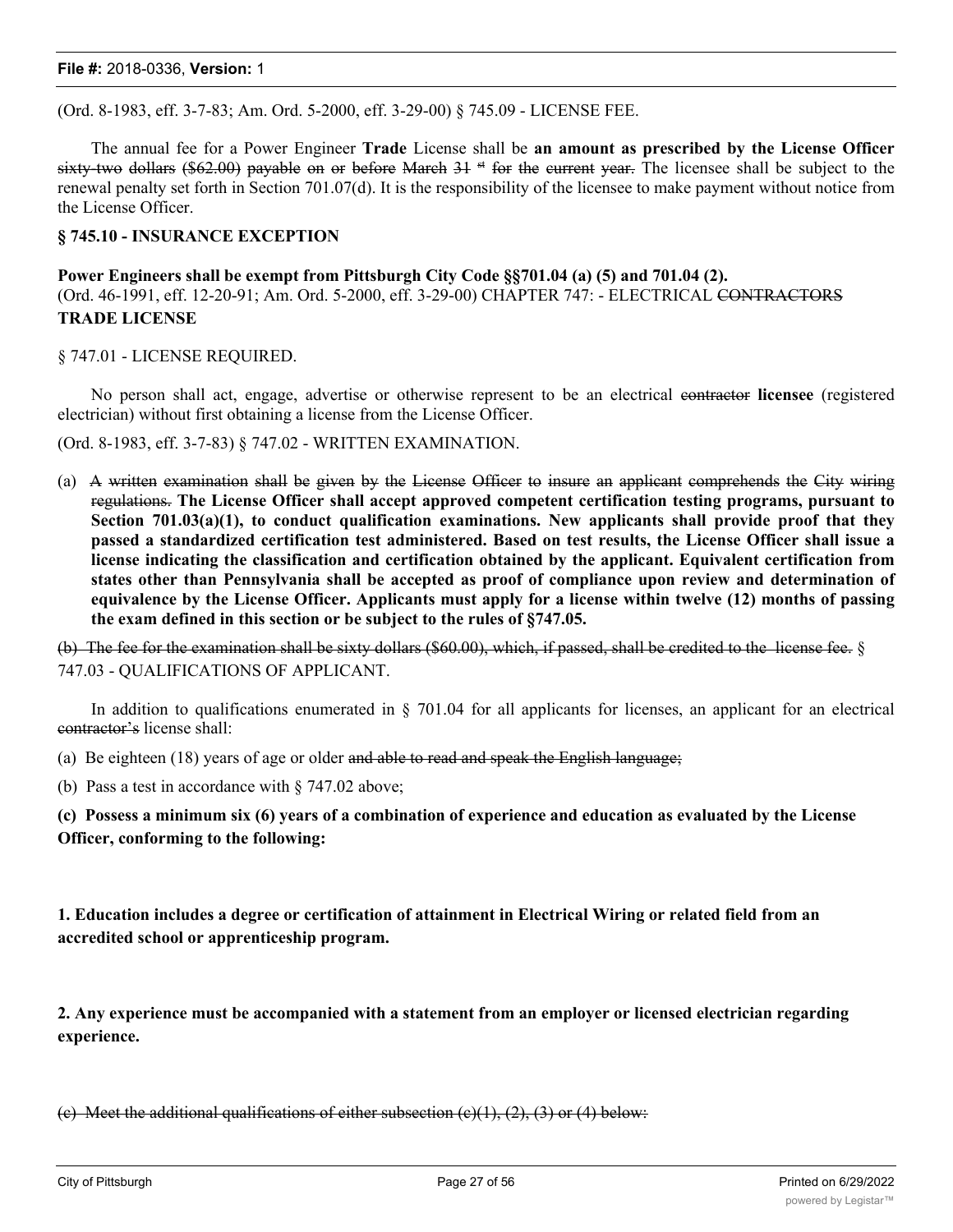- (1) *"E" License-Registered Electrician.*
	- A. Possess two (2) years experience working full time with an electrician licensed by the city. A notarized statement of experience from the licensed person shall accompany application.
	- B. Be a graduate with a certificate of attainment in electrical wiring from an accredited school.
- (2) *"E" License-Registered Electrician.*
	- A. Possess ten years experience working full time as a registered electrician in any other state or municipality, or possess ten years experience working full time with an electrician registered in the city.
	- B. Certification of the licensing by the state or municipality shall accompany the application, or a notarized statement from the Pittsburgh licensed electrician shall accompany application.
- (3) *"F" License-Furnace Installer.*

A. Possess a warm air heating license as provided for in Chapter 741 of this Title.

- (4) *"S" License-Signal System Installer.*
	- A. Possess two (2) years experience working full time installing the systems. A notarized statement of experience shall accompany the application.

B. Be a graduate with a certificate of attainment from an accredited school.

#### (Ord. 8-1983, eff. 3-7-83) § 747.04 - WORK PERMITS LIMITED. **RENEWAL**

Any licensee shall not apply for work permits for more than one (1) person or business organization.

**(a) Renewal applicants shall annually provide proof of valid certification, proof of continuing education requirements in accordance with §747.05 and the applicable fee specified in the fee schedule prior to issuance of license.**

#### **§ 747.05 - CONTINUING EDUCATION REQUIREMENTS.**

License holders shall be required to complete eight (8) hours, annually, of continuing education credits to be eligible for license renewal. License holders, who allow their license to lapse and subsequently renew, shall be required to provide at least eight (8) contact hours of continuing education units within the past twelve (12) months to be eligible for license renewal. License holders shall be required to report the names of the training activities, the date(s) of the training, who provided the training and the number of contact hours for each training **activity.**

(Ord. 8-1983, eff. 3-7-83) § 747.**065** - SUSPENSION OR REVOCATION.

**The License holder shall be subject to provisions of 701.14(a).** The license may be suspended for thirty (30) days if a notice of violation of the Building Code has not been abated in the time specified. Revocation shall be as required in § 701.14(b) of this Title.

(Ord. 8-1983, eff. 3-7-83) § 747.**076** - LICENSE FEE.

The fee for the initial electrical contractor license shall be two hundred thirty-nine dollars (\$239.00) and the fee for the annual renewal thereof shall be one hundred seventy-nine dollars (\$179.00), if renewed within thirty (30) days of expiration, otherwise the initial fee is to be paid without re-examination. **prescribed in the fee schedule.** It is the responsibility of the licensee to make payment without notice from the License Officer.

(Ord. 46-1991, eff. 12-20-91)

**747.08 - INSURANCE EXCEPTION.**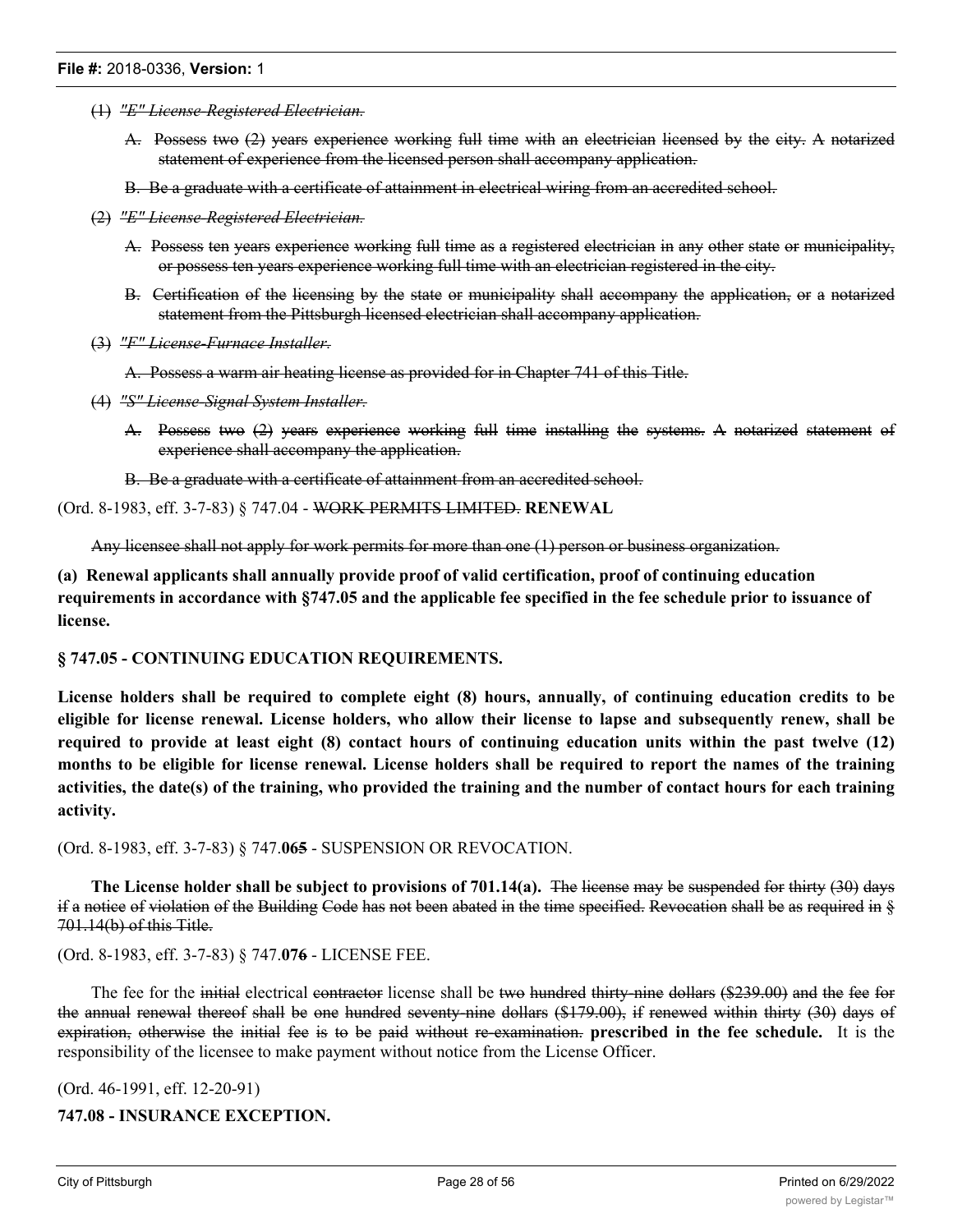**Licensees shall be exempt from §701.04 (a) (5) at the time of application, but are required to provide proof of insurance(s) that complies with §701.04 (a) for any permitted work under Title X.**CHAPTER 749: - SIGN **CONTRACTORS** 

§ 749.01 - LICENSE REQUIRED.

No person, firm or corporation shall engage in the business of erecting, altering, repairing and/or maintaining ground signs, wall signs, projecting signs, roof signs, post signs or any signs requiring a permit as provided for in Title 10, The Building Code, without first obtaining a license from the License Officer.

(Ord. 8-1983, eff. 3-7-83) § 749.02 - QUALIFICATIONS.

The applicant shall meet all the qualifications enumerated in §701.04 for all license applicants.

(Ord. 8-1983, eff. 3-7-83) § 749.03 - LIABILITY INSURANCE.

The applicant for registration shall file with the License Officer a certificate of standard from Contractors Public Liability Insurance covering personal injury with limits not less than two hundred fifty thousand dollars (\$250,000.00).

(Ord. 8-1983, eff. 3-7-83) § 749.**03**4 - ISSUANCE OF LICENSE.

Upon compliance with provisions of §§ 701.04 and 749.03, and payment of the fee stipulated in 749.08, the License Officer shall issue a license to conduct the business of outdoor advertising. **erecting signs.**

(Ord. 8-1983, eff. 3-7-83) § 749.**04**5 - RENEWAL.

Registration may be renewed for a period of one (1) year upon application and payment of fee specified in **the fee schedule** § 749.08, provided the liability insurance is kept in force for the ensuing year.

(Ord. 8-1983, eff. 3-7-83) § 749.06 - WORK PERMITS LIMITED.

Any licensee shall not apply for work permits for more than one (1) person or business organization.

(Ord. 8-1983, eff. 3-7-83) § 749.0**5**7 - SUSPENSION AND REVOCATION.

The license may be suspended for thirty (30) days if a notice of violation of the Building Code has not been abated in the time specified. Revocation shall be as required in § 701.14(b). **The License holder shall be subject to provisions of §701.14(a).**

(Ord. 8-1983, eff. 3-7-83) § 749.**06**8 - LICENSE FEE.

The fee for initial registration for the outdoor advertising license shall be **of an amount posted by the Department of Permits, Licenses and Inspections** two hundred thirty-nine dollars (\$239.00), and the fee for the annual renewal thereof shall be one hundred seventy-nine dollars (\$179.00), if renewed within thirty (30) days of expiration, otherwise the initial fee is to be paid without re-examination. It is the responsibility of the licensee to make payments without notice from the License Officer.

(Ord. 46-1991, eff. 12-20-91) CHAPTER 751: - GENERAL CONTRACTOR REGISTRATION

#### § 751.01 - REGISTRATION REQUIRED.

No person shall engage in, advertise or otherwise represent to engage in any activity regulated by Title 10, Building, of the Pittsburgh Code, including those activities requiring a permit and those activities such as roofing, window replacement and concrete work on grade, without first obtaining a general contractor registration from the License Officer. The persons shall include individuals, proprietorships, partnerships and corporations. The provisions of Chapter 701 are also incorporated herein.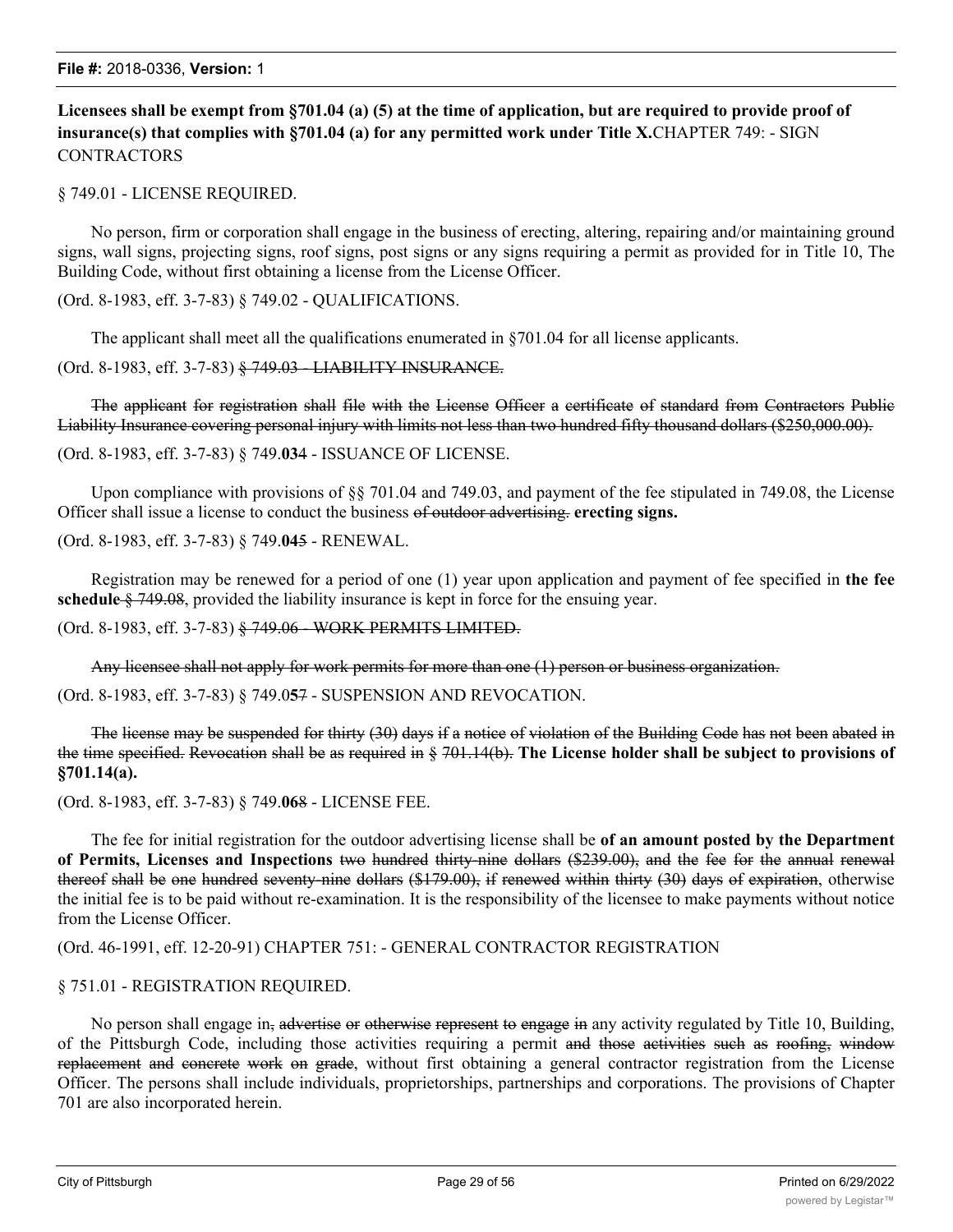(Ord. 43-1992, eff. 12-4-92) § 751.02 - EXCEPTIONS.

A general contractor registration shall not be required for the following:

- (a) Persons who have obtained licenses under Chapters 741 (Warm Air Heating **Mechanical**), 743 (Welders), 745 (Stationary Engineers), 747 (Electrical Contractors) **754 (Fire Suppression)** and 740 (Sign Contractors) for work which requires that license.
- (b) Owner(s) of single-or two-family dwellings who personally perform work upon the dwelling, provided that the owner (s) occupy or, upon completion of the activity which would require the general contractor registration, shall occupy the dwelling.
- (c) Governmental entities for work upon premises owned by that governmental entity and performed by the employees of that governmental entity.

#### **(d) Work subject to the Pennsylvania Home Improvement Contractor (HIC) registration requirements.**

(Ord. 43-1992, eff. 12-4-92) § 751.03 - QUALIFICATIONS.

In addition to the qualifications enumerated in  $\S$  701.04 generally, an applicant for a general contractor registration shall:

(a) Be eighteen  $(18)$  years of age or older and be able to read and speak the English language;

(b) Provide proof of and maintain general liability insurance in coverage prescribed by the License Officer; and

(c) Provide proof of and maintain a registration for all applicable City taxes.

(Ord. 43-1992, eff. 12-4-92) § 751.04 - DUTIES.

- (a) All work shall be performed by a registered contractor in accordance with Title 10, Building, of the Pittsburgh Code.
- (b) Each registered contractor shall maintain records of the locations at which waste generated in the course of its activities is disposed and shall, upon request of the License Officer or his or her representative, make such records available for inspection.

(Ord. 43-1992, eff. 12-4-92) § 751.05 - SUSPENSION **AND REVOCATION** FOR FAILURE TO ABATE VIOLATIONS.

The License holder shall be subject to provisions of 701.14(a). A registration may be suspended for thirty  $(30)$  days if a notice of violation of the Building Code has not been abated in the time specified.

(Ord. 43-1992, eff. 12-4-92) § 751.06 - FEE.

The annual fee for a general contractor registration shall be sixty dollars (\$60.00). An additional sixty dollars (\$60.00) processing fee shall be assessed for contractors who fail to timely register as required by this Chapter. **of an** amount as prescribed by the fee schedule posted by the Department of Permits, Licenses and Inspections. It is the **responsibility of the licensee to make payment without notice from the License Officer.**

(Ord. 43-1992, eff. 12-4-92) § 751.07 - ANNUAL RENEWAL.

Registration shall be renewed annually by the registrant without notice from the License Officer **for a fee as prescribed in the fee schedule.** The annual expiration date of each registration shall be December 31.

(Ord. 43-1992, eff. 12-4-92)

#### **CHAPTER 752 - FIRE SUPRESSION TRADE LICENSE**

#### **§752.01 - LICENSE REQUIRED**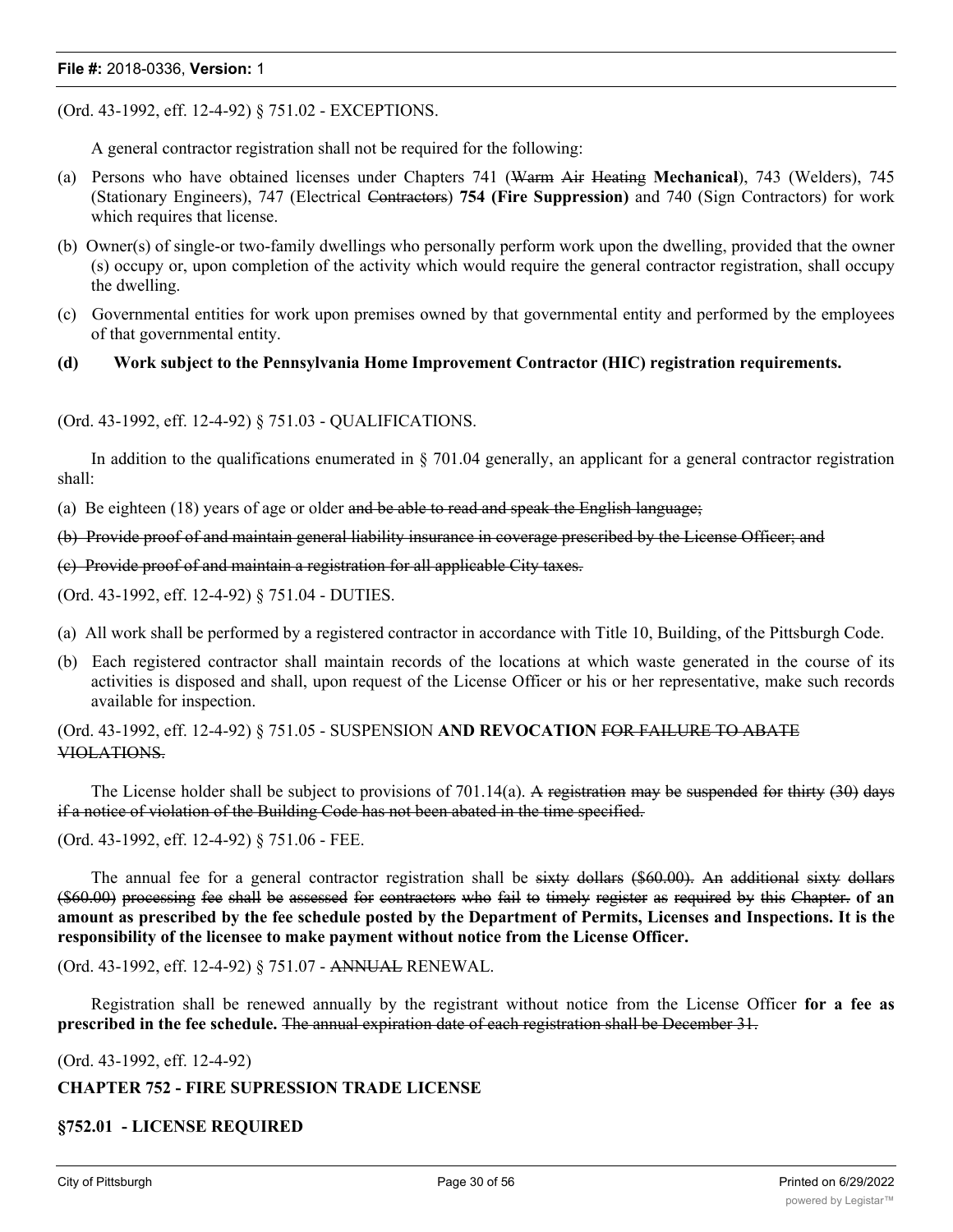**§ 752.02 - WRITTEN EXAMINATION**

**(a) The License Officer shall accept approved competent certification testing programs, pursuant to Section 701.03 (a)(1), to conduct qualification examinations. New applicants shall provide proof that they passed a standardized certification test administered. Based on test results, the License Officer shall issue a license indicating the**

**No person, firm or corporation will engage in any fire suppression work regulated in Title X and involving fire**

**classification and certification obtained by the applicant, if applicable. Equivalent certification from states other than Pennsylvania shall be accepted as proof of compliance upon review and determination of equivalence by the License Officer.**

# **§752.03 - QUALIFICATIONS OF APPLICANTS**

**In addition to the qualifications enumerated in Section 701.04 for all applicants for licenses, an applicant for a fire suppression trade license shall:**

- **(a) Be 18 years of age or older;**
- **(b) pass a test in accordance with Section 752.02 above;**

**suppression systems without first obtaining a license under this chapter.**

- **(c) Possess a minimum six (6) years of a combination of experience and education as evaluated by the License Officer, conforming to the following:**
	- **1. Education includes a degree or certification of attainment in fire suppression systems.**

**2. Experience must be accompanied with a statement from an employer or licensed fire suppression tradesperson regarding experience.**

#### **§752.04 - RENEWAL**

**Renewal applicants shall provide proof of valid certification, proof of continuing education requirements in accordance with §752.05 and the applicable fees specified in the fee schedule prior to issuance of the license.**

#### **§752.05 - CONTINUING EDUCATION REQUIREMENT**

**License holders shall be required to complete eight (8) hours, annually, to be eligible for license renewal. License holders, who allow their license to lapse and subsequently renew, shall be required to provide at least eight (8) contact hours of continuing education units within the past twelve (12) months to be eligible for license renewal. License holders shall be required to report the names of the training activities, the date(s) of the training, who provided the training and the number of contact hours for each training activity.**

#### **§752.06 - SUSPENSION OR REVOCATION**

**The License holder shall be subject to provisions of 701.14(a).**

#### **§752.07 - FEE**

**The fee for fire suppression trade licenses shall be prescribed in the fee schedule. It is the responsibility of the**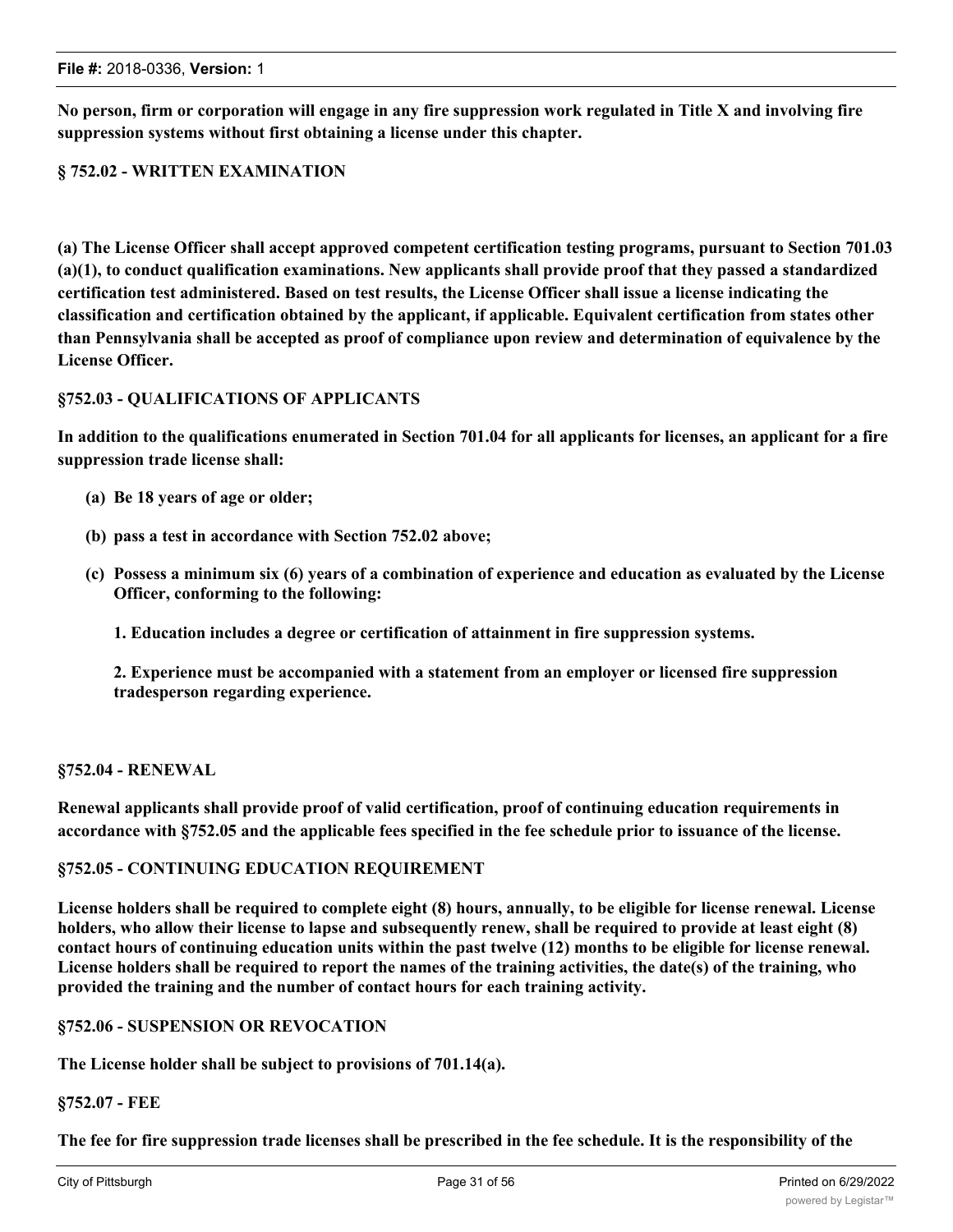#### **licensee to make payment without notice from the License Officer.**

#### **§752.08 - INSURANCE EXCEPTION**

**Fire Suppression Trade Licenses shall be exempt from §701(a)(5) at the time of application, but are required to provide proof of insurance(s) that comply with the §701.04(a) provisions for any permitted work under Title X.**

#### CHAPTER 763: - PARKING LOTS

#### § 763.01 - LICENSE REQUIRED.

No operator shall conduct any commercial parking place without obtaining an annual license registration for each parking place from the License Officer. § 763.02 - DEFINITIONS.

As used in this Chapter, certain terms are defined as follows:

- (a) *COMMERCIAL PARKING PLACE* or *PARKING PLACE.* Any place within the city, whether wholly or partially enclosed or open, at which motor vehicles are parked or stored for any period of time in return for a consideration, but not including:
	- (1) Any parking area or garage to the extent that it is provided or leased to occupants of a residence on the same or other premises for use only in connection with and as accessory to, the occupancy of such residence. However, §§ 763.03(e) and 763.04(e) through (k) shall not be applicable to parking areas or garages which lease at least eighty (80) percent of the spaces to residents.
	- (2) Any parking area or garage operated exclusively by an owner or lessee of a hotel, tourist court or trailer park, to the extent that the parking area or garage is provided to guests or tenants of such hotel, tourist court or trailer park for no additional consideration.
- (b) *OPERATOR.* Any person conducting the operation of a nonresidential parking place, parking place or receiving the consideration paid for the parking or storage of motor vehicles at the parking place.
- (c) *CONSIDERATION.* Consideration received upon an express or implied contract or under lease or otherwise, whether or not separately stated, and whether or not paid, provided or allowed by the person on whose behalf the motor vehicle is parked or stored or by some other person. Parking by an employee for a fee in a parking lot owned or operated by or for his or her employer at the employee's regular place of business shall not be considered parking or storing a motor vehicle for consideration for purposes of complying with  $\S$  763.04(e) through (k). For purposes of this provision, a parking lot may be operated for the benefit of more than one (1) employer so long as spaces are not offered to nonemployees of those employers. In order for lots operated solely for the benefit of an employer or employers to qualify for the exemption under this provision, all employers affected shall execute a form to be provided by the License Officer acknowledging that they are aware that their employees shall not be afforded the protections guaranteed by this Chapter and they agree that the protection of their employees in the employee lots is a matter which shall be determined between them and the operators of the lots.
- (d) *MOTOR VEHICLE.* Any self-propelled device in, upon or by which any person or property is or may be transported or drawn.
- (e) *UNIFORMED GARAGE PERSONNEL.* Security officers who are:
	- (1) In good physical condition;
	- (2) Have not been convicted for committing a felony or misdemeanor;
	- (3) Wear a badge and cap and a uniform issued by their employer; and
	- (4) Have received training which includes but is not limited to patrol techniques, civil and criminal law with respect to citizen arrests and restraint and fire prevention. Successful completion of CPR and First Aid is optional but it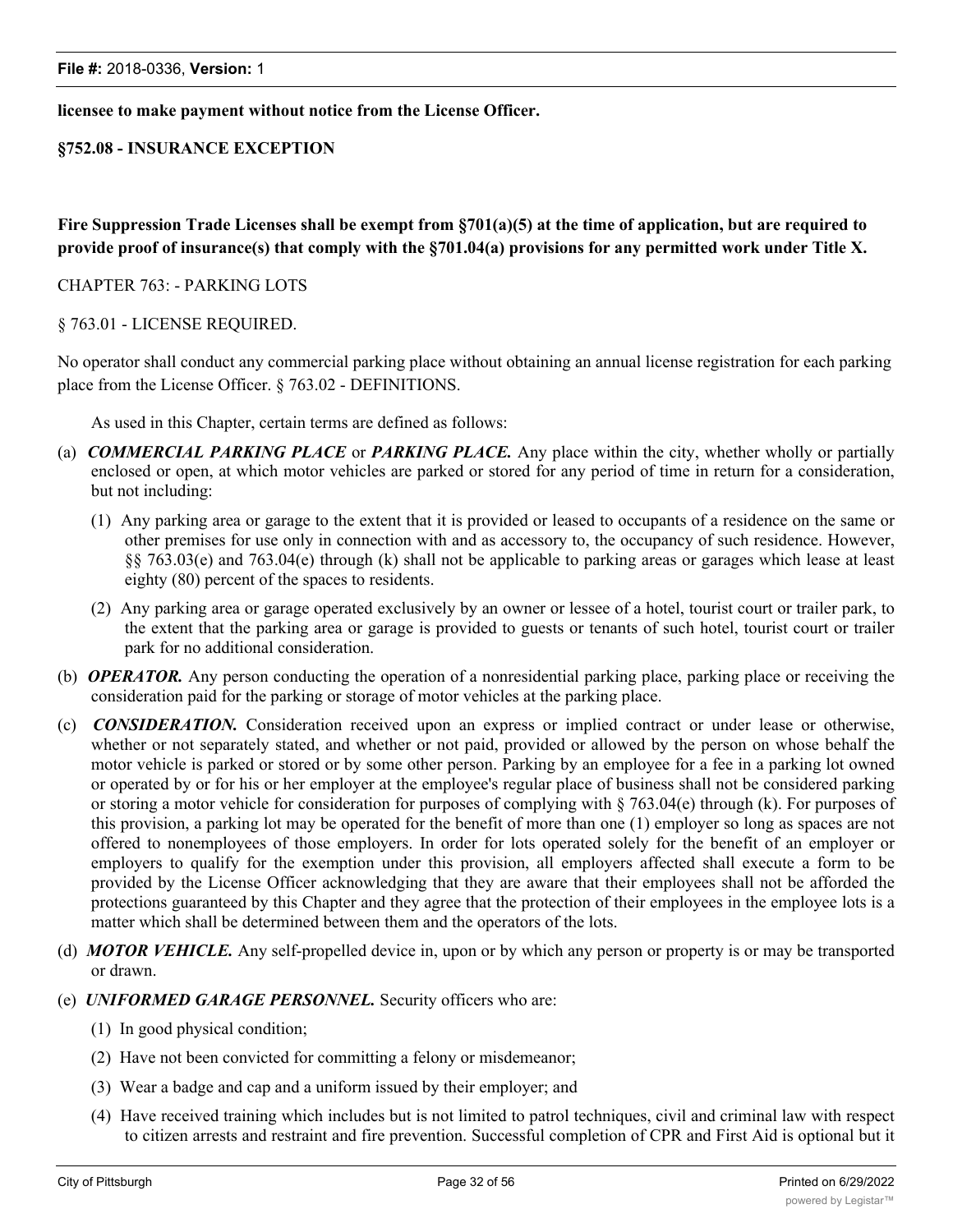is recommended that one (1) employee per shift have received the training.

- (f) *PERIMETER.* The outside area of a structure which affords access by any means.
- (g) *INTERIOR.* Each opening or area which allows access within a structure, that includes, but is not limited to parking floors, stairwells and entryways.
- (h) *REVENUE CONTROL EQUIPMENT.* Electro-mechanical devices which monitor and count the number of vehicles admitted to and leaving a commercial parking place or parking place.
	- (1) Type A shall be of the type that has entrance and exit gate arms: synchronized ticket dispenser; fee commuter inclusive of printer and fee indicator and counters. This equipment shall have the capability of recording the date and time that a vehicle enters and leaves a commercial parking place, the amount of consideration and parking tax collected by an operator and meets the specifications of the License Officer.
	- (2) Type B shall be of the type that counts every vehicle that enters and leaves a commercial parking lot and shall include a count module and computer; and shall meet the specifications of the License Officer.
- (i) *GROSS PARKING REVENUES.* For purposes of Section 763.03(f) gross parking revenues shall mean the amount of consideration received by an operator for a parking transaction less the amount of tax paid to the Treasurer for that transaction.
- (k) *NONRESIDENTIAL PARKING PLACE.* Any Place within the City, whether wholly or partially enclosed or open, at which motor vehicles are parked or stored, for any period of time, whether or not consideration is paid or received, but not including:
	- (1) Public streets;
	- (2) Any parking area or garage to the extent that is provided or leased to occupants or a resident on the same or other premises for use only in connection with and as accessory to, the occupancy of such a residence: and
	- (3) Any loading dock or loading area and any area necessary for the utilization of any loading dock or loading area.
- (l) *GATELESS HONOR BOX LOT.* A non-residential parking place as defined in § 763.02(k), without gates, chains, fences or other physical barriers across all entrances/exits. An Honor Box Lot provides a system that is designed to allow the payment of money in exchange for a designated parking space without the need for a continuous on-site parking lot attendant.

In the event that the "Honor Box" system is not fully functional, the non-residential parking place shall not be defined as a "Gateless Honor Box Lot."

# (m) *24-HOUR ACCESSORY USE LOT.A parking lot that is used for the employees, customers or visitors to a business that is open twenty-four (24) hours per day for at least five (5) out of seven (7) days of the week.*

(Ord. 37-1983, eff. 12-31-83; Ord. 25-1985, eff. 6-20-85; Ord. 26-1984, eff. 12-5-84; Am. Ord. 41-1997, eff. 12-31-97; Am. Ord. 16-2000, eff. 6-21-00; Ord. 7-2002, § 2, eff. 3-28-02; Ord. 36-2002, § 1, eff. 12-16-02) § 763.03 - REQUIREMENTS FOR LICENSE.

In addition to the information required by § 701.08, the applicant, prior to license issuance or renewal, shall provide:

- (a) A certificate of insurance showing that the applicant has procured, for the calendar year involved, public liability insurance covering the parking place with limits of not less than one hundred thousand dollars (\$100,000.00) for personal injuries and not less than twenty-five thousand dollars (\$25,000.00) for property damage;
- (b**a**) For commercial parking places which consist entirely of open lots rather than buildings, a sketch or plot plan showing the location, size of driveways, entrances and exits and their proximity to sidewalk and structures, the character of curbing, fencing, walls or other enclosures surrounding the lot, the locations where signs are to be posted and the character and size thereof, the location, type and intensity of all lighting, and other pertinent information as may be required by the License Officer. The License Officer may not require the sketch or plot plan in applications for license renewal where no changes in the plan or law have occurred since the issuance of the prior license; § 763.04(e) shall not be applicable to lots which are used exclusively during business hours for employee or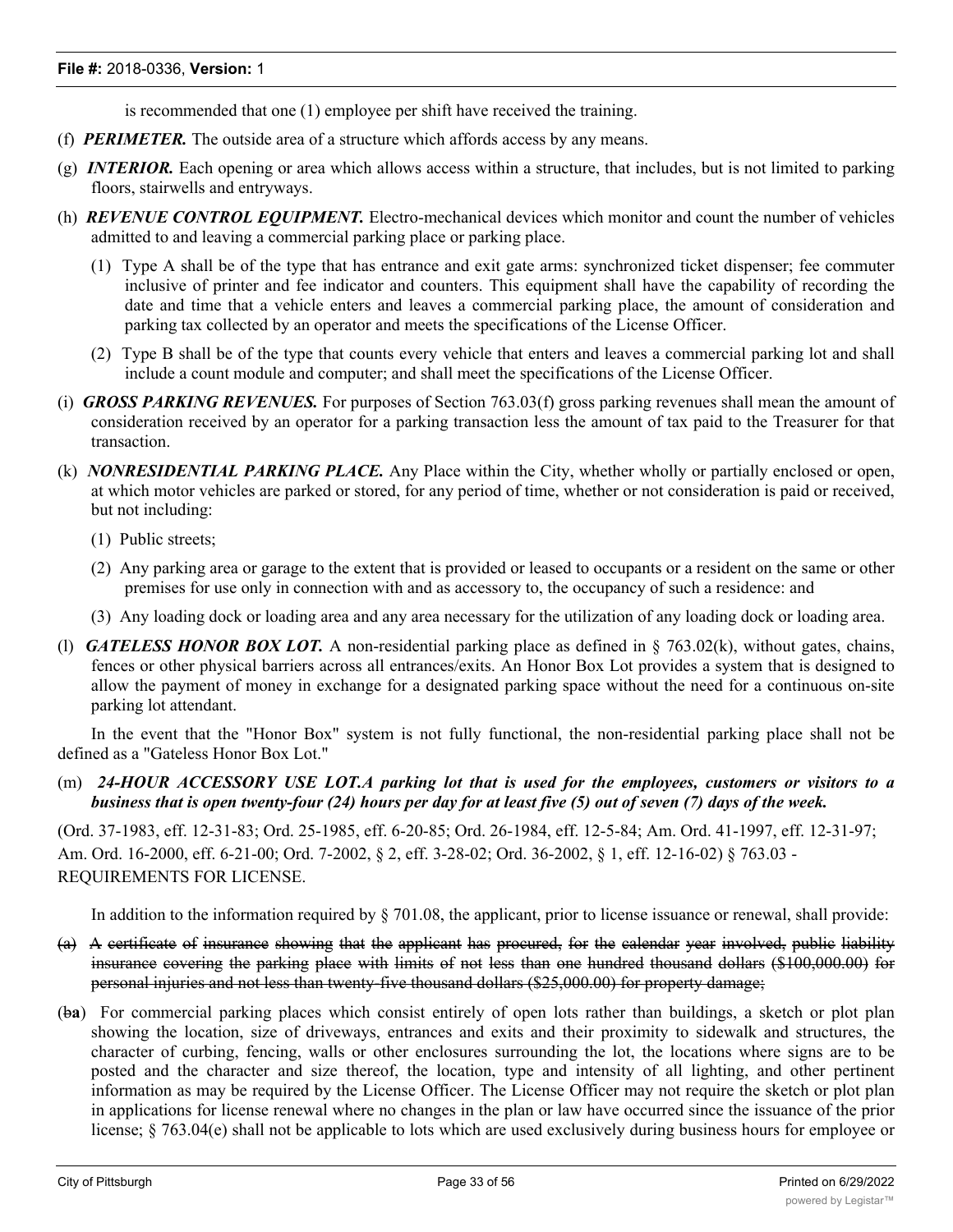business visitor parking and for which business visitors pay no fee for parking;

#### (c) Proof of compliance with the City zoning laws;

- (d**b**) Proof of **good standing with regard to** payment in full of the parking tax imposed by Chapter 249 of the Fiscal Title; and
- (e**c**) For commercial parking places which consist of buildings, a sketch or plan showing the location and types of all television cameras and monitors and a separate written description as to the number of uniformed security personnel per shift who shall be employed or retained for surveillance provided for in § 763.04(f). The License Officer may not require the sketch or plot plan or written description in applications for license renewal where no changes in the plan, description or law have occurred since the issuance of the prior license. This provision and § 763.04(f) through (k) shall not be applicable to commercial parking places consisting of buildings which are used exclusively during business hours for employee or business visitor parking and for which business visitors pay no fee for parking.
- (f**d**) A certificate issued by the license officer**by the licensee** certifying that a time stamping**keeping** mechanism has been installed and is operating satisfactorily shall be required before a license shall be issued for any parking facility where the charge for parking is measured by the duration of time that a vehicle is parked or stored at a nonresidential parking place or parking place.
- (g**e**) If it is determined by the Treasurer, or his agents, that any commercial parking place has consistently underreported gross revenues and tax to the Treasurer, then upon written notification by the Treasurer, the License Officer may require either type A or B Revenue Control Equipment as a requirement for licensing of that commercial parking place.

(Ord. 37-1983, eff. 12-31-83; Am. Ord. 41-1997, eff. 12-31-97) § 763.04 - SAFETY REQUIREMENTS.

The operator shall maintain each parking place in a condition so as not to constitute a hazard to the patrons thereof or the motor vehicles parked therein, and shall also comply with the following requirements:

- (a) Parking and driving areas shall be of smooth and compact surfacing.
- (b) Parking places located on open lots shall be properly enclosed or maintained with bumper protection for sidewalks and adjacent property.
- (c) Entrances and exits to and from parking places shall be plainly marked and so situated as to avoid obstructing traffic on the abutting street and to prevent interference with or obstruction of pedestrian traffic on the sidewalk.
- (d) Reasonable effort shall be made to keep the parking area free and clear of all debris.
- (e) All open lots shall be lit so that all spaces may be observed from the adjoining public streets, alleys or walkways or, if the open lot is one (1) that is not observable in the regular course from adjoining public streets, alleys or walkways, it shall comply with the licensing and safety requirements for enclosed parking lots applicable to that particular open lot.
- (f) There shall be surveillance of all areas of all enclosed parking garages in which attendants do not park all of the vehicles for the entire period that the parking garage is in operation. The surveillance shall include at a minimum, uniformed garage personnel to patrol each area of the parking garage at least one (1) time every thirty (30) minutes, unless the person is detained for security reasons, as verified by Detex or comparable equipment or methodology. No person who is responsible for collecting money or parking cars shall be responsible for surveillance.

The areas to be patrolled shall include the perimeter as well as interior of the garage. Copies of the surveillance records shall be submitted monthly to the License Officer or his or her designee and shall be kept for a period of three (3) years for inspection by the License Officer.

(g) On and after January 1, 1985, the lighting in every part of all enclosed parking garages in which attendants do not park all vehicles shall be consistent with the standards set forth in the City of Pittsburgh Lighting Code, Title 12 Lighting Code, Chapter 1201 Lighting Code, Section 1201.07 Required Calculations for Lighting Installations, Table 7(E) and (F) Recommended Maintained Illuminance and Luminance Values.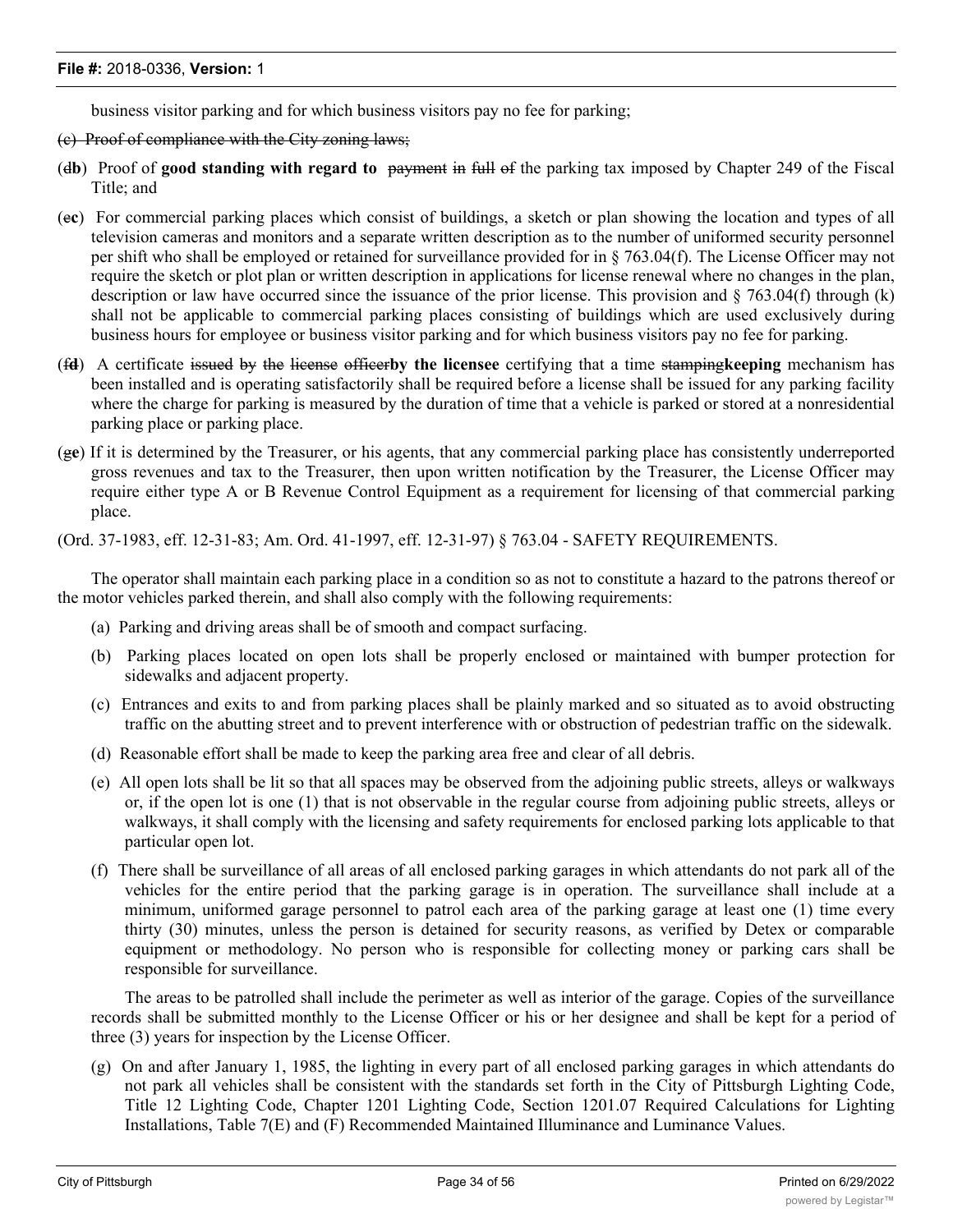- (h) All access to enclosed parking garages shall be through secured entrances during all hours of operation. The access may be secured by alarm and/or lock and key, or closed-circuit TV, or verifiable uniformed security patrols at a minimum of at least once every fifteen (15) minutes.
- (i) All enclosed parking garages in which attendants do not park all of the vehicles shall be in compliance with BOCA regulations, and in particular fire suppression equipment and emergency alarms/phones for elevators.

Within six (6) months of the effective date of this subsection, the structures shall have emergency phones installed on all parking levels, or panic buzzers/alarms zoned to a central station which is staffed at all times, or comparable equipment. The equipment will be strategically located, visibly marked and accessible to the handicapped.

- (j) All enclosed parking garages with three (3) or more floors shall provide escort service for all customers who request the service. Escort service shall be available during all hours of operation, by an employee readily identifiable as a representative of the garage.
- (k) All enclosed parking garages which provide escort service shall post a sign at all entrances clearly defining the service. A patron should wait no longer than fifteen (15) minutes for an escort.

(Ord. 37-1983, eff. 12-31-83; Ord. 26-1984, eff. 12-5-84; Ord. No. 9-2014, § 1, eff. 4-2-14) § 763.05 - PROHIBITED CONDUCT.

- (a) No operator shall permit any motor vehicle brought to any commercial parking place or any parking lot to be parked on a street or sidewalk.
- (b) No operator shall permit any merchant or vendor to use a commercial parking lot to distribute or sell any goods, service or merchandise.
- (c) No operator shall allow any revenue control equipment required by this Chapter to be disabled or rendered inoperable entirely or in part by any switch, button or other means. In the event that any revenue control equipment becomes disabled or inoperable entirely or in part, the operator shall immediately take action to have such equipment repaired, and shall immediately notify the License Officer of the location of the equipment, date and time that the equipment malfunction began, the nature of the malfunction and the action taken to effect its repair. Upon completion of the repairs to the equipment, the operator shall immediately notify the License Officer of the date and time that the equipment was restored to full operation.
- (d) No operator shall exceed the capacity of a commercial parking lot as stated on the license application.

(Am. Ord. 41-1997, eff. 12-31-97) § 763.06 - POSTING RATES.

- (a) Every operator shall post and maintain, in a conspicuous place at each entrance to each parking place, a sign showing the schedule of rates to be charged on an hourly, daily, Sunday, holiday, event and special basis and weekly, monthly and yearly leases, which corresponds to those rates stated in the operator's application; the operator's name and address, and the City license registration number all printed in letters three (3) inches high with half inch strokes as to be readily readable by prospective patrons.
- (b) Once the operator posts a new schedule of rates, the operator must file a supplement to the license application within ten (10) business days to the Licensing Department.

(Am. Ord. 15-2000, eff. 6-21-00) § 763.07 - REVOCATION FOR DELINQUENT PARKING TAX.

In addition to reasons specified in § 701.14, the License Officer may revoke any license for delinquency in the payment of the City parking tax imposed by Chapter 249 of the Fiscal Title, upon written notice of the delinquency from the City Treasurer. § 763.08 - DISABLED **ACCESSIBLE** PARKING.

(a) Every commercial place in excess of fifty (50) cars which does not have attendant parking shall have one (1) parking space designated as "Disabled Parking" and for each one hundred (100) parking spaces over fifty (50), there shall be additional disabled parking space.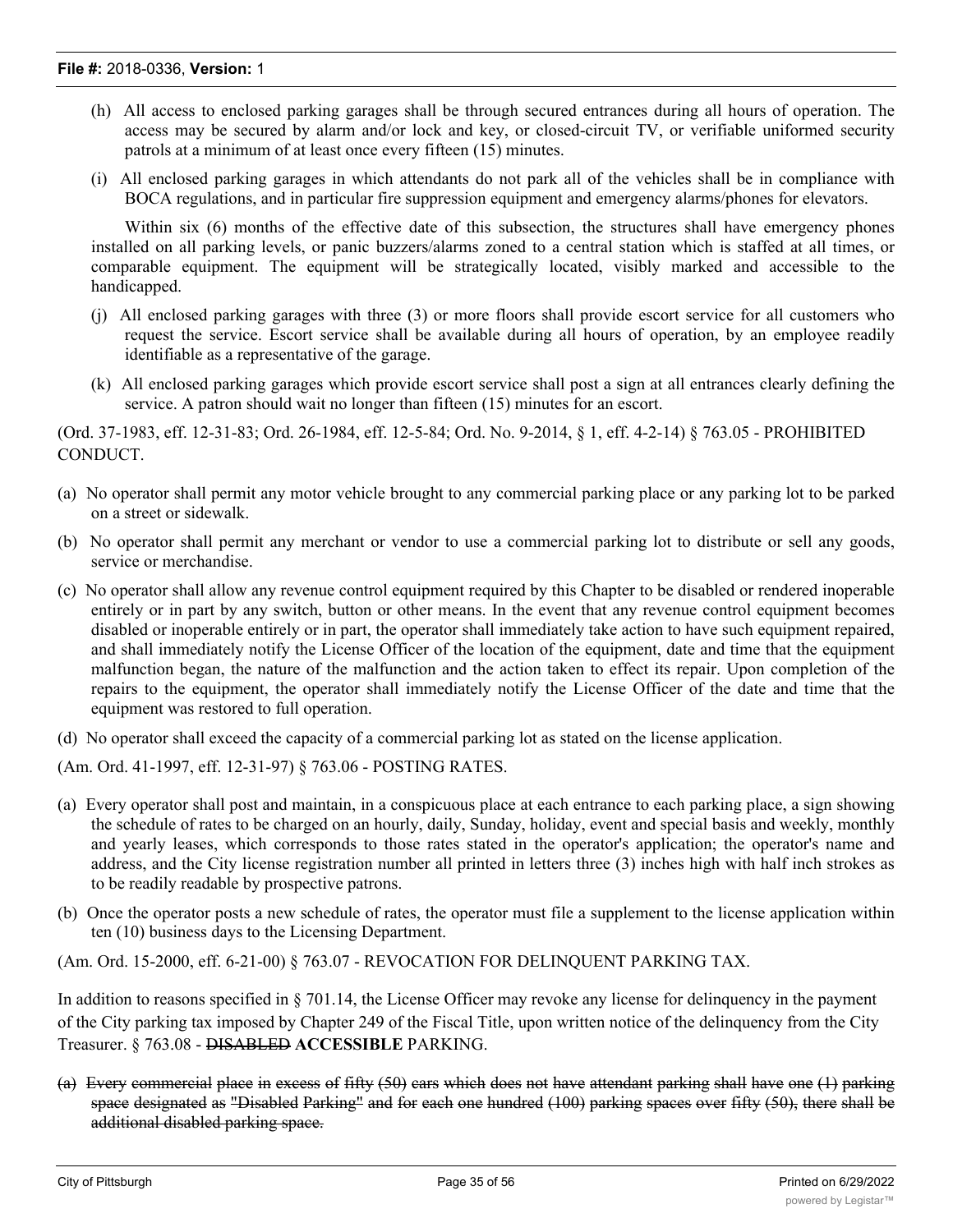(b) Each parking space for the disabled shall be seventeen (17) by seventeen (17) by nineteen and one-half (19½) feet and shall be located in the commercial parking place in areas that are most accessible to garage entrances and exits that serve the handicapped.

**Disabled accessible parking shall conform to the requirements of Pittsburgh City Code, Article VI, Developmental Standards, § 914.06 ("Parking for Persons with Disabilities") and PA Uniform Construction Code provisions at the time of construction.**

(Ord. 18-1984, eff. 6-29-84) § 763.09 - LICENSE FEES.

The fee for any parking lot license registration or renewal thereof shall be fifty dollars (\$50.00) per year plus fortytwo cents (\$0.42) per parking space per year due on or before October 31, 1998, and each year thereafter. **of an amount** as prescribed by the Department of Permits, Licenses, and Inspections. It is the responsibility of the licensee to **make payment without notice from the License Officer.**

(Ord. 42-1990, eff. 1-1-91; Am. Ord. 41-1997, eff. 12-31-97) **§ 763.10 - SUSPENSION AND REVOCATION.**

**The License holder shall be subject to provisions of 701.14(a).**§ 763.10 763.11 - RESERVED FOR FUTURE LEGISLATION. § 763.12 - **LIMITED TOWING LICENSING-** NONCONSENSUAL TOWING OF VEHICLES FROM NONRESIDENTIAL PARKING PLACES.

- (a) In order for the operator of a Nonresidential Parking Place to remove or have removed a motor vehicle without the prior consent or authorization of the owner or operator of the vehicle under the authority of 75 Pennsylvania Consolidated Statutes annotated Section 3353(c), at the time the motor vehicle entered the Nonresidential Parking Place the operator must have been in full compliance with the Department of Transportation regulations set forth in Pennsylvania Code Sections 217.1, *et seq.* as to public notice signs, sign placement, sign size, nighttime visibility or other regulations promulgated hereafter. Any person violating this paragraph (a) is guilty of a summary offense and shall, upon conviction, be sentenced to pay a fine of not more than fifteen dollars (\$15.00) per violation. **is subject to the revocation and suspension provisions of 701.14(a).**
- (b) In order for the Operator of a Nonresidential Parking Place to remove or have removed a motor vehicle without the prior consent or authorization of the owner or operator of the vehicle under the authority of 75 Pennsylvania Consolidated Statues Annotated Section 3353(c), at the time the motor vehicle entered the Nonresidential Parking Place the Operator must have a valid Nonresidential Parking Place Insignia for the Nonresidential Parking Place issued by the License Officer. The License Officer shall not issue a Nonresidential Parking Place Insignia **or license** for any Nonresidential Parking Place until the Bureau of Building Inspection**Department of Permits, Licenses and Inspections** has inspected the Nonresidential Parking Place and determined that it is in full compliance with the Pennsylvania Code's regulations on public notice signs, sign placement, sign size, nighttime visibility or other regulations promulgated hereafter. Additionally, the License Officer shall ensure that the Nonresidential Parking Place is in full compliance with subsection (d) of this Section before issuing a Nonresidential Parking Place Insignia.

Except for Gateless Honor Box Lots as defined in Section 763.02(l) and 24 Hour Accessory Use Lots as defined in Section 763.02(m), the failure to use barricades as required in subsection (d) shall be grounds for revocation of the Nonresidential Parking Place Insignia. The restoration of the Parking Insignia **or License** after revocation for noncompliance with any part of this Section shall be two hundred fifty dollars (\$250.00) for the first offense within the licensing year and five hundred dollars (\$500.00) for each subsequent offense within the licensing year. The License Officer shall provide the necessary rules, regulations and procedures for obtaining Nonresidential Parking Place Insignia **or License**. The annual fee for this License is **shall be of an amount as prescribed in the fee schedule posted by the Department of Permits, Licenses and Inspections. It is the responsibility of the Licensee to make payment without notice from the License Officer.** one hundred dollars (\$103.00)

- (c) This Section shall not apply to motor vehicles that are classified as "abandoned vehicles" pursuant to the definition set forth in 75 Pa. C.S. § 102.
- (d) In order for the owner/operator of a Nonresidential Parking Place to obtain an annual **Towing Authorization** license (pursuant to subsection b) to allow the towing of vehicles from the Nonresidential Parking Place, the owner/operator

of the Nonresidential Parking Place shall be required to place a physical barrier (such as a chain or fence) across all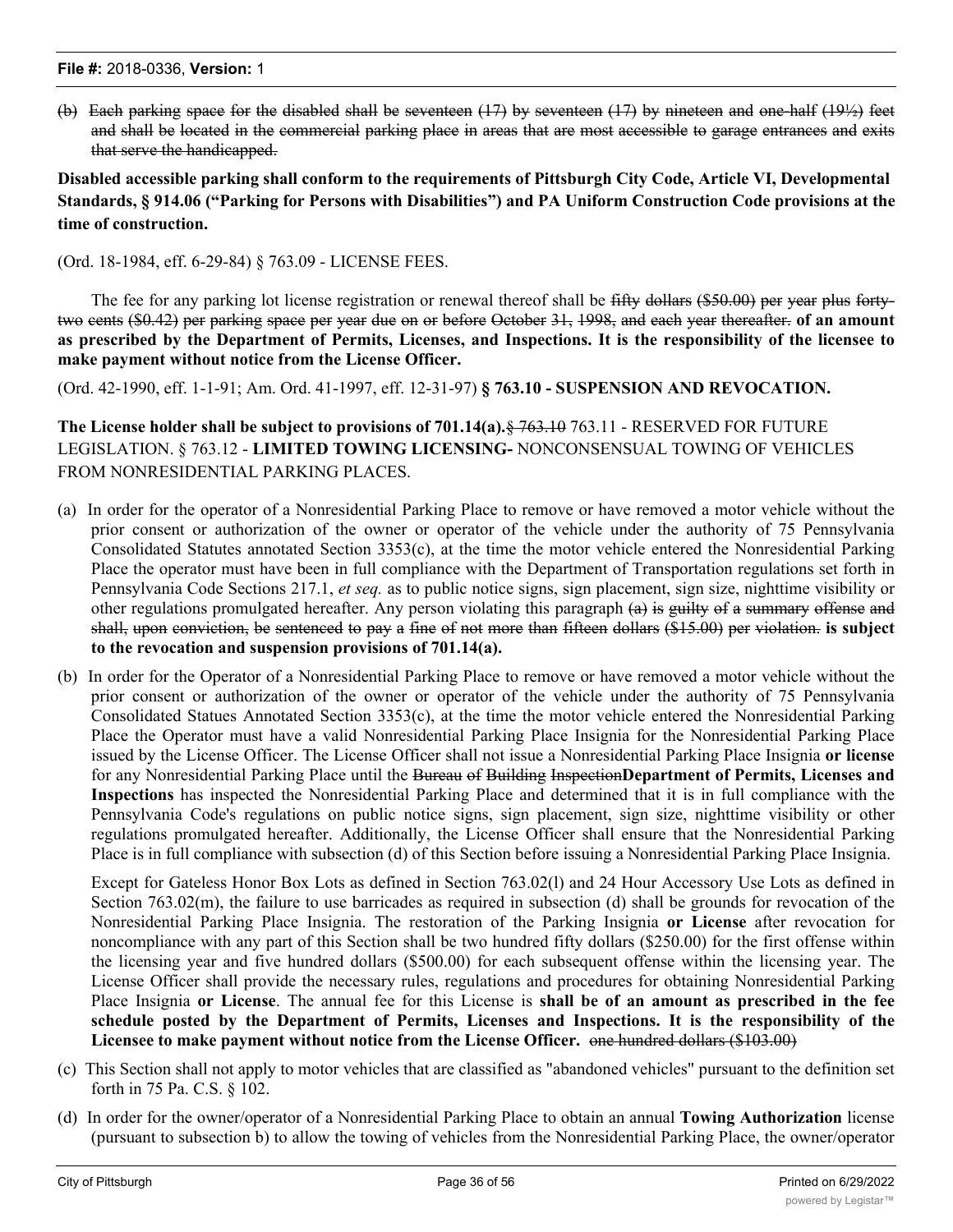of the Nonresidential Parking Place shall be required to place a physical barrier (such as a chain or fence) across all entrances/exits to the Nonresidential Parking Place, so as to prevent unauthorized vehicles from parking on the lot of the Nonresidential Parking Place when the lot is not in operation for use by customers. If the owner/operator of Nonresidential Parking Place does not supply an adequate barrier to prevent unauthorized vehicles from accessing the lot or if the owner/operator of the lot fails to utilize such barriers, then no towing from the lot will be authorized. The owner/operator of the lot shall be fined one thousand dollars (\$1,000.00) for each occurrence of an unauthorized vehicle being towed, when the owner/operator of the Nonresidential Parking Place failed to adequately barricade the lot, so as to prevent the unauthorized parking. This subsection (d) shall not apply to Gateless Honor Box Lots or to 24 Hour Accessory Use Lots.

- (e) Tow truck operators are required to immediately notify the Police Bureau's Index Department regarding the make, model and license plate of each towed vehicle, as well as the location of the stored vehicle and fees for recovery.
- (f) Owners/operators of Nonresidential Parking Places shall face suspension of their valid Nonresidential Parking Place Insignia for any failure to fully comply with amendments to this section.
- (g) Enforcement of this Section 763.12 shall be by the Police Department.

(Ord. 16-2000, eff. 6-21-00; Ord. 7-2002, § 1, eff. 3-28-02; Am. Ord. 20-2002, § 1, eff. 6-4-02; Ord. 36-2002, § 2, eff. 12- 16-02) CHAPTER 764: - TOWING BUSINESS LICENSING; TOW TRUCK OPERATOR LICENSING; LICENSING TO ENGAGE IN NONCONSENUAL TOWING<sup>[2]</sup> § 764.01 - DEFINITIONS.

- (a) *AUTOMOBILE CLUB* means a legal entity that, in consideration of dues, assessments, or periodic payments of money, provides assistance to members or subscribers in matters relating to motor travel or the operation, use or maintenance of a motor vehicle by supplying or arranging for emergency road service including disabled vehicle roadside assistance and towing services, approved auto repair services, and auto travel planning services including map and tour information services, accommodations reservations and motor vehicle insurance products and services. The term does not include a tow of a vehicle initiated by a police officer investigating a traffic accident incident or a crime that involves the vehicle.
- (b) *CITY OF PITTSBURGH TOW BUSINESS LICENSE* means a license issued by the Director of Public Safety, pursuant to this Chapter, to a Tow Business that engages in Non-consensual Tow operations within the City of Pittsburgh. Licenses may be issued for the following:
	- (1) License to Perform Non-Consensual Tows.
	- (2) Licenses may be issued to other Tow Businesses, such as Tow Businesses engaging solely in consensual tows if the Tow Business elects to pay the fees and obtain a license for such purposes as demonstrating to customers that they are in compliance with the City of Pittsburgh's requirements pertaining to insurance, licensure and criminal record checks of employees.
	- (3) Salvors exempted Salvors who do not otherwise perform Non-consensual Tows are exempt from the requirements of licensure under this Chapter.
- (c) *CITY OF PITTSBURGH TOW TRUCK OPERATOR LICENSE* means a license, in the form of a photo identification badge, issued by the Director of Public Safety to an individual Tow Truck Operator who works for or owns a Tow Business that has obtained a City of Pittsburgh Towing License.
- (d) *CONSENSUAL TOW* means any tow of a vehicle initiated by the owner or operator of the vehicle or by a person who has lawful possession, custody or control of the vehicle. The term includes any tow of a vehicle initiated by or through an automobile club serving or assisting the owner, the operator or a passenger in, the vehicle.
- (e) *LICENSE OFFICER* means the Director of Public Safety for the City of Pittsburgh or the Director of Public Safety for the City of Pittsburgh's designee.
- (f) *NON-CONSENSUAL TOW* (also known as a trespass tow) is the towing of a vehicle improperly parked or trespassing on private property at the request of the property owner, or the property owner's authorized agent without prior consent or authorization by the owner or operator of the vehicle.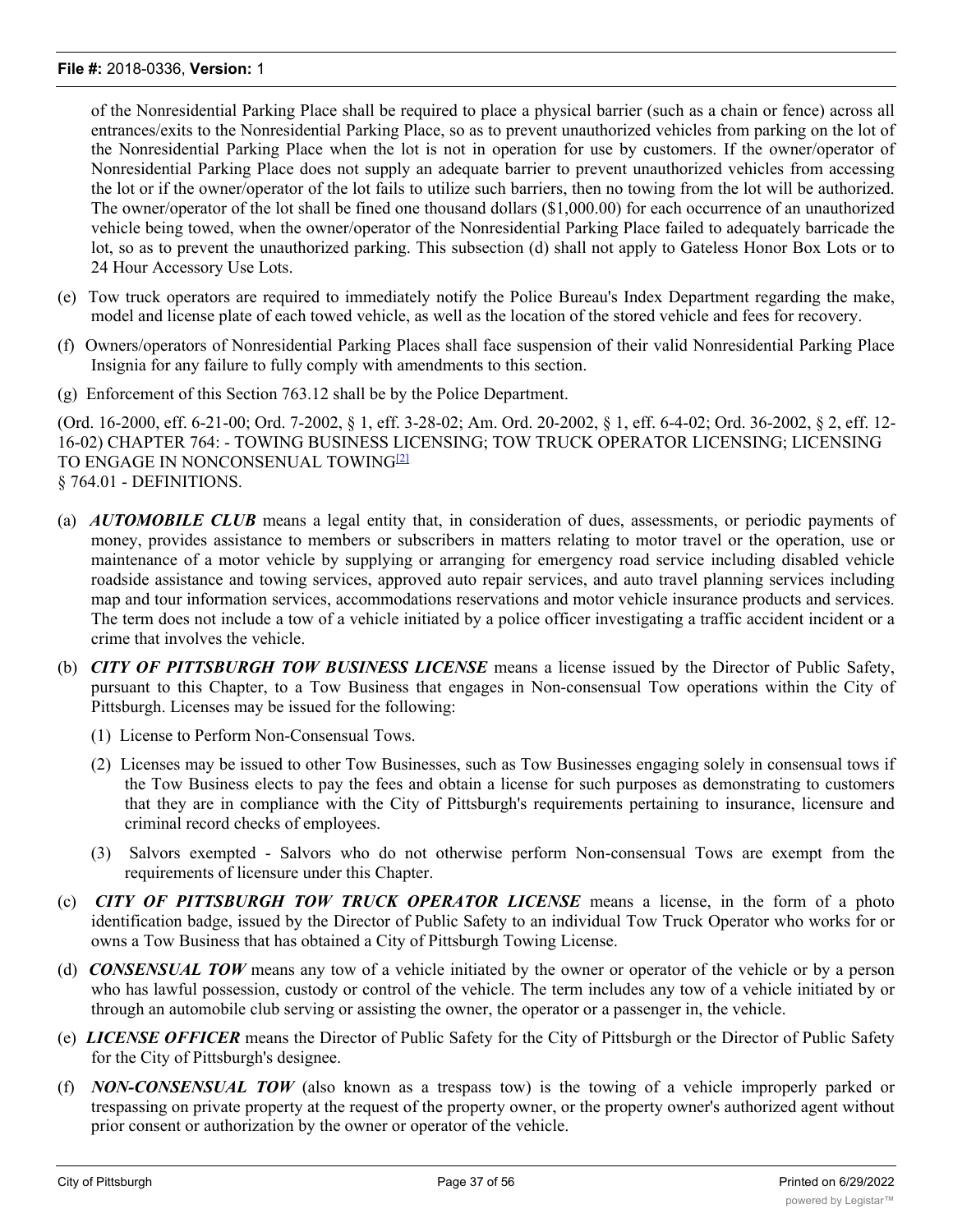- (g) *OTHER TOW TRUCK BUSINESS EMPLOYEE* means any owner, agent or employee who in any way assists in the operation of a tow business operation and who may come in contact with members of the public whose vehicles have been non-consensually towed. Such persons include, but are not limited to, any clerks who take payment from the public, any lot attendants or non-driver helpers who assist the Tow Truck Operator.
- (h) *OWNER* means a person, other than a lienholder, having the property right in or title to a vehicle. The term includes a person entitled to the use and possession of a vehicle subject to a security interest in another person, but excludes a lessee under a lease not intended as security.
- (i) *SALVOR* means a person or business who has been duly licensed by the Commonwealth of Pennsylvania to engage in the business of acquiring abandoned vehicles for the purpose of taking apart, recycling, selling, rebuilding or exchanging the vehicles or parts thereof.
- (j) *TOW BUSINESS* means a legally established business engaged in, or offering the services of wrecker or towing services, whereby motor vehicles are or may be towed or otherwise removed from one (1) place to another by the use of a motor vehicle specifically adapted to and designed for that purpose.
- (k) *TOW TRUCK OPERATOR* means the driver or operator of any tow truck.
- (l) *TOW TRUCK* otherwise known as a "wrecker" means any motor vehicle used for the purpose of towing or removing disabled, abandoned or wrecked vehicles.

(Ord. No. 8-2010, § 1, eff. 4-30-10; Ord. No. 72-2015, § 1, eff. 12-28-15) § 764.02 - LICENSING OF TOW BUSINESSES AND TOW TRUCK OPERATORS ENGAGED IN TOWING WITHIN THE CITY OF PITTSBURGH.

- (a) No Tow Business or Tow Truck Operator may engage in a Non-consensual Tow within the City of Pittsburgh without having first obtained a City of Pittsburgh Towing License or a City of Pittsburgh Tow Operator License from the License Officer.
- (b) Any Tow Business or Tow Truck Operator that performs only Consensual Tows in the City of Pittsburgh may elect, as a means of demonstrating to their customers that they are in compliance with the City's insurance and background check requirements, but will not be required, to a obtain a City of Pittsburgh Tow Business License or a City of Pittsburgh Tow Truck Operator License.

(Ord. No. 8-2010, § 1, eff. 4-30-10) § 764.03 - QUALIFICATIONS OF APPLICANT BUSINESS.

The Applicant Business must be a Tow Business that performs regular or occasional towing service within the political boundaries of the City of Pittsburgh. A license may be issued without regard to whether or not the Towing Business is physically headquartered within the boundaries of the City of Pittsburgh. The applicant business must meet the license application requirements as more fully set forth elsewhere in this chapter.

(Ord. No. 8-2010, § 1, eff. 4-30-10) § 764.04 - LICENSE APPLICATION REQUIREMENTS.

The Tow Business owner(s) shall provide the following information to the License Officer upon application for the Tow Business License:

- (a) Pennsylvania tax identification number;
- (b) Name of the business entity, street address, telephone number and e-mail address of the primary place of business;
- (c) Name, address, telephone number and email of the principal owner(s) of the business;
- (d) A telephone number where the principal owner(s) can be reached in the event of an emergency;
- (e) Vehicle Identification Number (VIN), make, model year, and towing weight capacity of all tow vehicles owned, operated or otherwise controlled by the businesses;
- (f) A certificate of insurance, naming the City of Pittsburgh as the "Certificate Holder." The certificate of insurance shall evidence the following coverages, which shall be in amounts currently required by the City of Pittsburgh's Towing Contractor;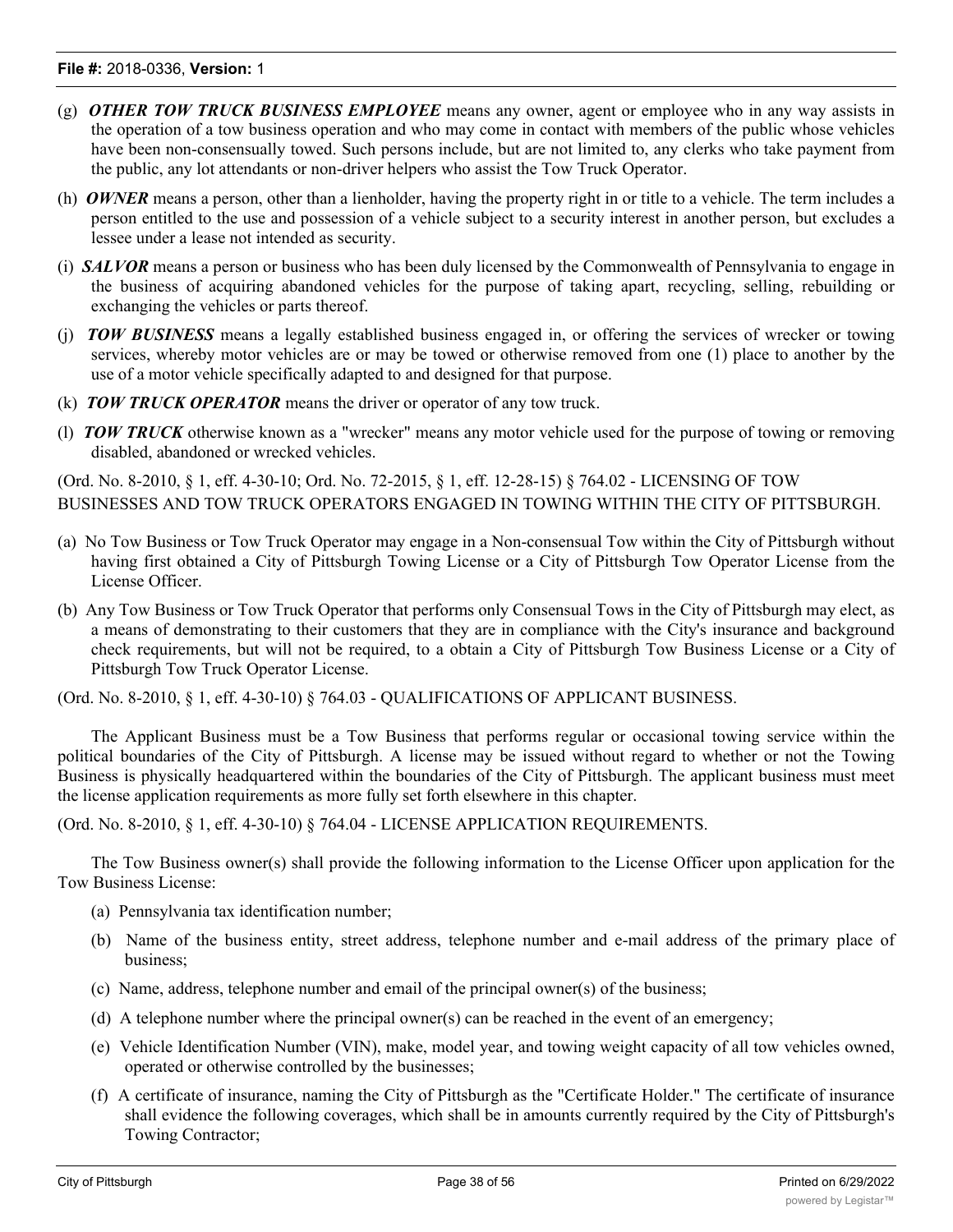- (i) General liability insurance ("occurrence" based policy);
- (ii) Automotive Liability;
- (iii) Garage Keeper's Insurance;
- (iv) Motor Truck Cargo (including "on-hook" coverage);
- (v) Workers' Compensation Insurance that meets Pennsylvania statutory requirements;
- (vi) The License Officer must be provided notice in the event of cancellation or non-renewal of any of the above policies of insurance. The License Officer must also be provided notice regarding any changes, amendments or endorsements in the above policies. A copy of all new or amended policies must be provided to the license officer within fifteen (15) days of the issuance of any new policies or amendments to any existing policies.
- (g) The name, address and a photocopy of a valid driver's license for each person employed or contracted by the Tow Business as an Tow Truck Operator;
- (h) The name, address and photocopy of a valid driver's license or non-driver's identification for each "Other Tow Truck Business Employee" who may come into contact with the public;
- (i) The license applicant must have be able to demonstrate to the satisfaction of the Director of Public Safety that the Tow Business has a secure impound facility in which to store any vehicles that are non-consensually towed. The minimum requirements are that an impound lot must be fenced with a minimum of six (6) feet fencing, lighted and equipped with a lock or alternatively that the vehicles be stored in an enclosed building.
- (j) Copies of forms to be used in order to secure the written consent of the property owner or agent for each vehicle to be towed (The written consent form the private property owner or owner's agent must include a written signature that is manually affixed to a hardcopy document that provides a description of each vehicle to be tow. The description shall include, at minimum: the make, the color and plate number of each vehicle to be towed.
- (k) Proof that the Tow Operator engaging in Non-consensual Towing has the capability to provide electronic notification to the City of Pittsburgh Police Bureau, information relative to all vehicles that have been nonconsensually towed from locations within the City of Pittsburgh. The electronic notification shall include: the fact that the vehicle was removed and its present storage place, together with a description of the vehicle, the vehicle identification number and the tag number. The report shall be made by the Tow Business through electronic notification via an Internet-based centralized and multi-jurisdictional electronic repository. The electronic report must be made within one (1) hour of the deposit of the vehicle at its storage point. Transmission by facsimile or telecopier does not constitute electronic notification to the City of Pittsburgh Bureau of Police.

(Ord. No. 8-2010, § 1, eff. 4-30-10) § 764.05 - LICENSE AMENDMENTS.

In the event that the information provided by the Tow Business or the Tow Truck Operator applicant changes during the term of the license, the Tow Business or the Tow Truck Operator applicant shall file all necessary amendments to the license application with the License Officer within fifteen (15) calendar days of the occurrence of the change of information provided on the application. Such information that must be updated shall include but not be limited to: address, phone number, termination of insurance or changes in insurance policies, information pertaining to towing equipment, information relative to the addition of new employees or information relative to a employee's termination of employment, information relative to criminal conviction of Tow Truck Operators or Tow Business owners/operators or other Tow Truck Business Employees and any license suspension or revocations relative to Tow Truck Operators.

(Ord. No. 8-2010, § 1, eff. 4-30-10) § 764.06 - DISPLAY OF BUSINESS LICENSE NUMBER.

- (a) The Tow Business licensee shall post the address of its primary place of business in a conspicuous location, such as on a sign placed on the exterior of the Tow Truck.
- (b) All vehicles utilized by the Tow Business for the towing of vehicles shall display in a conspicuous place on both sides of the Tow Truck the Tow Business license number. The license number shall be not less than three (3) inches in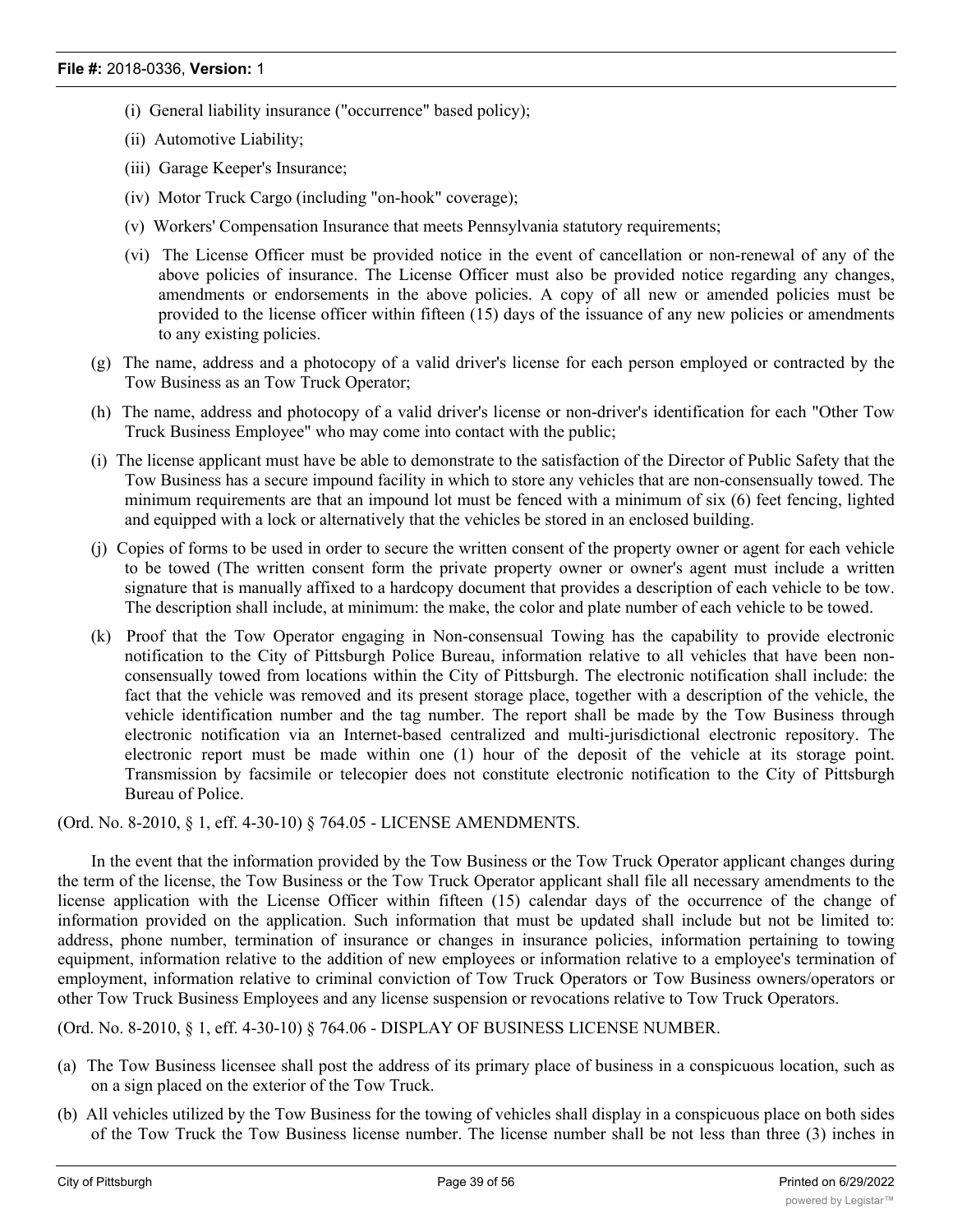height and boldface lettering (e.g., PGH TOW LIC. TB12345).

- (c) Each Tow Truck utilized by the duly licensed Tow Business shall affix to the Tow Truck's front windshield, next to the vehicle state inspection stickers, a sticker indicating the year the license was issued. The reverse side shall indicate the name of the Tow Business and the VIN number. The License Officer shall write in this information and initial it prior to issuance to the applicant.
- (d) The License Officer shall issue a windshield sticker for each vehicle the applicant lists on the license application. The sticker shall be renewed annually and color coded for that given year.

(Ord. No. 8-2010, § 1, eff. 4-30-10) § 764.07 - LICENSE FEES FOR TOW BUSINESS APPLICANTS.

- (a) The fee for a new City of Pittsburgh Tow Business license shall be one hundred dollars (\$100.00).
- (b) The fee for renewal of the City of Pittsburgh Tow Business license shall be fifty dollars (\$50.00).
- (c) The fee for a replacement of a City of Pittsburgh Tow Business License shall be seventy-five dollars (\$75.00) (A sworn statement must be provided to the license officer with a satisfactory explanation regarding the loss of the original Tow Business License.)
- (d) The fee for an annual sticker to be affixed to a Tow Truck shall be ten dollars (\$10.00) per vehicle.
- (e) The fee for a replacement sticker shall be ten dollars (\$10.00). (A sworn statement must be provided to the license officer with a satisfactory explanation regarding the loss of the original annual sticker.)
- (f) There shall be no fee to amend the City of Pittsburgh Tow Business license provided that no additional Tow Truck Operators or new wreckers are added.
- (g) If a license is revoked by the License Officer, the Tow Business shall pay the same fee as a new Tow Business License applicant, once the Tow Business is eligible for reinstatement.

(Ord. No. 8-2010, § 1, eff. 4-30-10) § 764.08 - TERM OF TOW BUSINESS LICENSE.

The term for a City of Pittsburgh Tow Business Licenses is the later of November 1st of the prior year of licensure or the actual date of license issuance by the License Officer. All licenses shall expire on December 31st of the applicable license year.

(Ord. No. 8-2010, § 1, eff. 4-30-10) § 764.09 - RENEWAL OF LICENSE.

The City of Pittsburgh Tow Business License shall be renewed annually. The applicable renewal period is November first (1st) through December thirty-first (31st) during normal business hours. The sticker for the new year may be applied upon receipt.

(Ord. No. 8-2010, § 1, eff. 4-30-10) § 764.10 - EXCEPTIONS.

Tow Trucks transporting vehicles through the City of Pittsburgh on interstate highways traversing the City are exempted from this ordinance. In no case can this exemption apply if the non-consensual tow originates from within the in the City of Pittsburgh.

(Ord. No. 8-2010, § 1, eff. 4-30-10) § 764.11 - EMEGENCY WAIVER.

In the event of an emergency, the Director of Public Safety or the Director's designee can waive all tow license requirements for a period of time in which an emergency exists and that would require additional tow vehicles to be utilized during said emergency.

- (a) Notice of such a waiver must be submitted to the City Clerk in writing. The City Clerk shall immediately present the waiver request to the City Council.
- (b) Approval of the Director's waiver is requires approval by the majority of Council. Approval can be effectuated by the Council with a signed interim approval or by vote at the legislative or standing committee meetings of Council.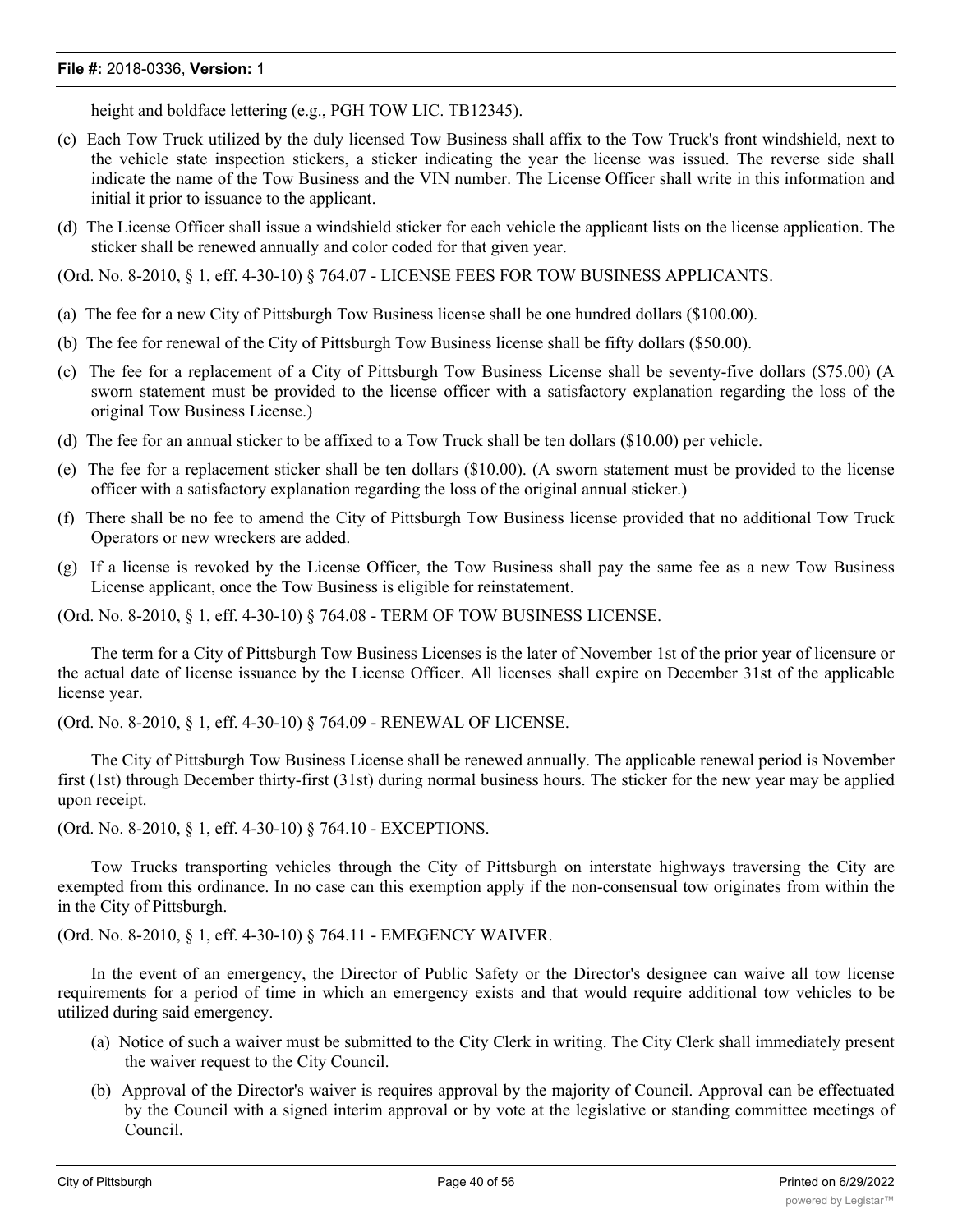- (c) Said waiver would be in effect for a period of not more than seven (7) days.
- (d) If the waiver extension is required beyond seven (7) days, the Director of Public Safety or Director's designee shall request an extension, in writing from the Council of the City of Pittsburgh. The continuation of the waiver can be renewed for a period of not more than five (5) days. Additional continuing waivers can be requested by the Director of Public Safety or designee for additional periods of not more than five (5) days.

(Ord. No. 8-2010, § 1, eff. 4-30-10) § 764.12 - TOW TRUCK OPERATOR LICENSE REQUIRED.

Any person operating a Tow Truck owned or controlled by duly licensed Tow Business that is engaged in Nonconsensual Towing or Salvor towing within the City of Pittsburgh shall obtain a tow vehicle operator's license from the License Officer.

(Ord. No. 8-2010, § 1, eff. 4-30-10) § 764.13 - LICENSE APPLICATION REQUIREMENTS.

To obtain a City of Pittsburgh Tow Truck Operator license the applicant shall provide the following information to the license officer:

- (a) a valid driver's license. The License Officer shall make facsimile (digitally or photocopy) to be maintained on file with the License Officer;
- (b) name of the Tow Business the applicant is employed or contracted by;
- (c) a notarized verification by the Tow Business licensee that the Tow Truck Operator applicant is an employee or contractor of a duly licensed Tow Business and is authorized to be a Tow Vehicle operator for said Tow Business and is covered by the Tow Business' insurance;
- (d) in the event that the Tow Truck Operator and Tow Business owner is one in the same, proof that the Tow Truck Operator has also obtained a City of Pittsburgh Tow Business License from the License Officer is required.

(Ord. No. 8-2010, § 1, eff. 4-30-10) § 764.14 - TERM OF TOW OPERATOR LICENSE.

The term for a City of Pittsburgh Tow Operator License is later of November 1st of the prior year of licensure or the actual date of license issuance by the License Officer. All licenses shall expire on December 31st of the applicable license year. In the event that the Tow Truck Operator's state issued driver's license is revoked or restricted, the City of Pittsburgh licensed Tow Truck Operator License shall immediately surrender the City of Pittsburgh Tow Truck operator license to License Officer.

(Ord. No. 8-2010, § 1, eff. 4-30-10) § 764.15 - LICENSE RENEWAL.

The license shall be renewed annually. The license renewal period is November first (1st) through December thirtyfirst (31st) during normal business hours.

(Ord. No. 8-2010, § 1, eff. 4-30-10) § 764.16 - TOW TRUCK OPERATOR LICENSE.

The License Officer shall issue to a qualified applicant a license that:

- (a) is five  $(5)$  inches by five  $(5)$  inches;
- (b) contains a photograph of the face of the applicant not less than three  $(3)$  inches by three  $(3)$  inches;
- (c) bears the license number of the applicant;
- (d) lists the name of the applicant as it appears on the applicant's driver's license;
- (e) lists the name of the tow business for whom the applicant is an employee or contractor;
- (f) gives the year in which the applicant's Tow Truck Operator License is valid.

(Ord. No. 8-2010, § 1, eff. 4-30-10) § 764.17 - DISPLAY OF TOW TRUCK OPERATOR LICENSE.

The City of Pittsburgh Tow Truck Operator license, photo identification badge, must be in the possession of the Tow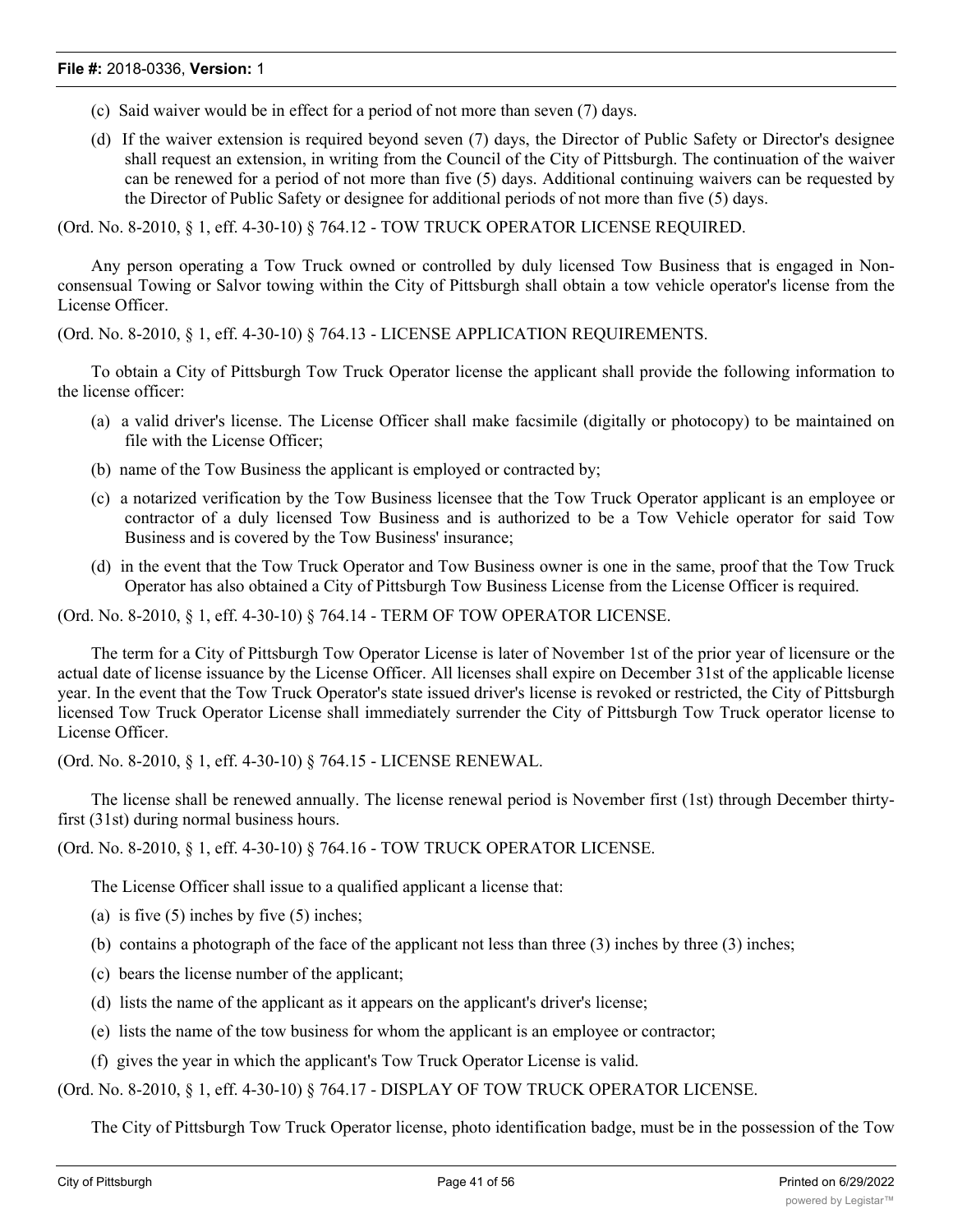Truck Operator at all times while operating a Tow Vehicle.

(Ord. No. 8-2010, § 1, eff. 4-30-10) § 764.18 - LICENSE FEES FOR INDIVIDUAL TOW TRUCK OPERATORS AND OTHER TOW BUSINESS EMPLOYEES.

- (a) The fee for a new Tow Truck Operator license identification badge/an identification badge for any Other Tow Business Employee shall be twenty-five dollars (\$25.00).
- (b) The fee for renewal of a City of Pittsburgh Tow Truck Operator License shall be ten dollars (\$10.00).
- (c) The fee for a replacement of a City of Pittsburgh Tow Truck Operator License shall be ten dollars (\$10.00) (A sworn statement must be provided to the license officer with a satisfactory explanation regarding the loss of the original Tow Truck Operator License.)
- (d) If a license is revoked by the License Officer, the Tow Truck Operator shall pay the same fee as a new Tow Truck Operator License applicant, once the Tow Truck Operator is eligible for reinstatement.
- (e) If a Tow Truck Operator license expires prior to renewal, the operator shall submit an initial application and shall be assed an initial application fee.

(Ord. No. 8-2010, § 1, eff. 4-30-10) § 764.19 - ELECTRONIC REPORTING FEES.

An administrative fee of ten dollars (\$10.00) per vehicle towed may be collected by the Tow Business, of which five dollars (\$5.00) shall be remitted to the electronic repository, as described and required by Section 764.21(d), to recover the cost for electronic notification service as it may be changed from time to time.

(Ord. No. 8-2010, § 1, eff. 4-30-10) § 764.20 - PENALTY AND FINES.

- (a) Anyone who is found to be operating a Tow Business that engages in non-consensual towing within the City of Pittsburgh without the required Tow Business license shall pay a fine of five hundred dollars (\$500.00) per each violation and is ineligible to obtain a City of Pittsburgh Towing License for a period of one (1) year from the conviction of this offense.
- (b) Anyone who is found to be operating a Tow Business that engages in non-consensual towing within the City of Pittsburgh, within the same period of time in which a license would be in effect if it had been obtained, without the required Tow Business license shall pay a fine of one thousand dollars (\$1,000.00) for each subsequent offense after the first documented offense.
- (c) Anyone who is found to be operating a Tow Truck that engages in non-consensual towing within the City of Pittsburgh without displaying a valid operator license shall be fined fifty dollars (\$50.00)
- (d) Anyone who is found to be operating a Tow Truck that engages in a second or later offense of non-consensual towing without displaying a valid City of Pittsburgh Tow Truck Operator License within the City of Pittsburgh, within the same period of time in which a license would be in effect if it had been obtained, shall be fined one hundred dollars (\$100.00) for each subsequent offense after a first documented offense.
- (e) Anyone who is found to be operating a Tow Truck that engages in non-consensual towing within the City of Pittsburgh, without a City of Pittsburgh Tow Truck Operator's license shall be fined two hundred fifty dollars (\$250.00) and shall be ineligible from obtaining a City of Pittsburgh Tow Truck Operator license from the License Officer for a period of one (1) year from the offense.
- (f) Anyone who is found to be operating a tow vehicle, that engages in non-consensual towing within the City of Pittsburgh for a second or later offense, without a City of Pittsburgh Tow Truck Operator's License within the same period of time in which a license would be in effect if it had been obtained, shall be fined two hundred fifty dollars (\$250.00) and shall be ineligible from obtaining a City of Pittsburgh Tow Truck Operator License from the License Officer for a period of one (1) year from conviction of the offense.

(Ord. No. 8-2010, § 1, eff. 4-30-10) § 764.21 - REQUIREMENT FOR A VALID NON-CONSENSUAL TOW.

In order to have a valid non-consensual towing of a motor vehicle from private property the following requirements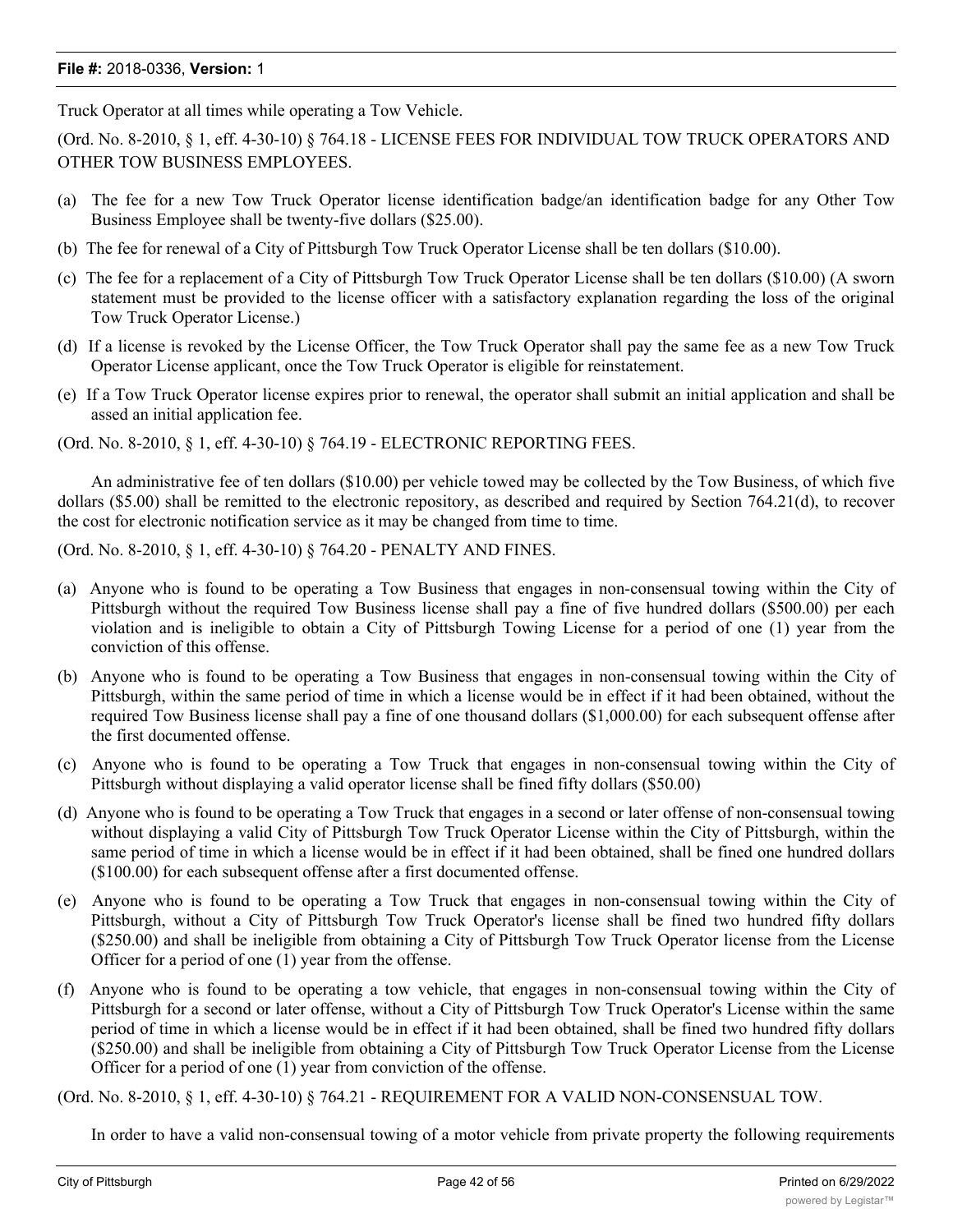must be met:

- (a) The Tow Truck Operator must first obtain the written consent of the private property owner or the owner's agent for each vehicle to be towed. The written consent should have the date and time of the request for the tow. The written consent from the private property owner or owner's agent must include a written signature that is manually affixed to a hardcopy document that provides a description of each vehicle to be tow. The description, at minimum, shall include: the make, the color and plate number of each vehicle to be towed.
- (b) The lot from which any vehicles are non-consensually towed must be in compliance with all applicable signage requirements as set forth in the Pennsylvania Motor Vehicle Code, 75 Pa. C.S. § 101, et seq. and with all applicable City of Pittsburgh Code provisions.
- (c) If the owner/operator of the vehicle to be towed is present or arrives at the scene prior to the vehicle being connected to or loaded onto a tow truck and the owner/operator offers to immediately remove the vehicle in question from the private property, the Tow Truck Operator may not proceed to remove such vehicle. If the Tow truck Operator proceeds to remove the vehicle, the Non-consensual Tow will be deemed to have been a nonvalid, Non-consensual Tow.
- (d) The Tow Operator removing a motor vehicle at the request of a private lot owner or a private lot owner's agent shall report by electronic notification to the City of Pittsburgh Police Bureau, the fact that the vehicle was removed and its present storage place, together with a description of the vehicle, the vehicle identification number and the tag number. The report shall be made by the Tow Business through electronic notification via an Internet-based centralized and multi-jurisdictional electronic repository. The electronic report must be made within one (1) hour of the deposit of the vehicle at its storage point. Transmission by facsimile or telecopier does not constitute electronic notification to the City of Pittsburgh Bureau of Police.

(Ord. No. 8-2010, § 1, eff. 4-30-10) § 764.22 - LOSS OF LICENSE TO PERFORM NON-CONSENSUAL TOWING.

The License Officer may revoke the license of any towing business if the towing business or where applicable, one (1) of its officers, principals, directors, employees, or stockholders owning more than ten (10) percent of the outstanding stock of the corporation has during the term of license, unless another applicable time period is stated:

- (a) Violated any City of Pittsburgh Ordinance that pertains to towing;
- (b) Made a false or misleading statement of fact or omission of a material fact to the City of Pittsburgh in connection with the application, inspection, or renewal of a license to perform non-consensual towing;
- (c) Subcontracted any towing work to any persons or entities who are not licensed to perform non-consensual towing in the City of Pittsburgh;
- (d) Been found bankrupt, insolvent, or in receivership (this subsection shall not apply to any finding of bankruptcy, insolvency or receivership that is applicable only to an employee who is not also an officer, principal, director or stockholder owning more than ten (10) percent of the outstanding stock of the corporation);
- (e) Been the subject of two (2) or more substantiated complaints within any twelve-month period from citizens about the tow business/tow truck operator's non-consensual towing services, including but not limited to complaints about charging illegal rates for towing or storage, or for the refusal to release a vehicle in a timely manner after the presentation of sufficient proof of ownership and the payment of authorized charges;
- (f) Had any insurance that is required by the Commonwealth of Pennsylvania or by the City of Pittsburgh cancelled or non-renewed.
- (g) Been convicted of driving under the influence of alcohol, narcotics, or dangerous drugs during the term of license or during the five-year period proceeding the term of license;
- (h) Been convicted of any sexual offense involving another human being, at any time;
- (i) Had his or her driver's license suspended or revoked;
- (j) Been convicted of any crime involving theft, fraud or dishonesty, (including any violations of the Act of Nov. 24, 1998 (P.L. 874, No. 110), known as the Motor Vehicle Chop Shop and Illegally Obtained and Altered Property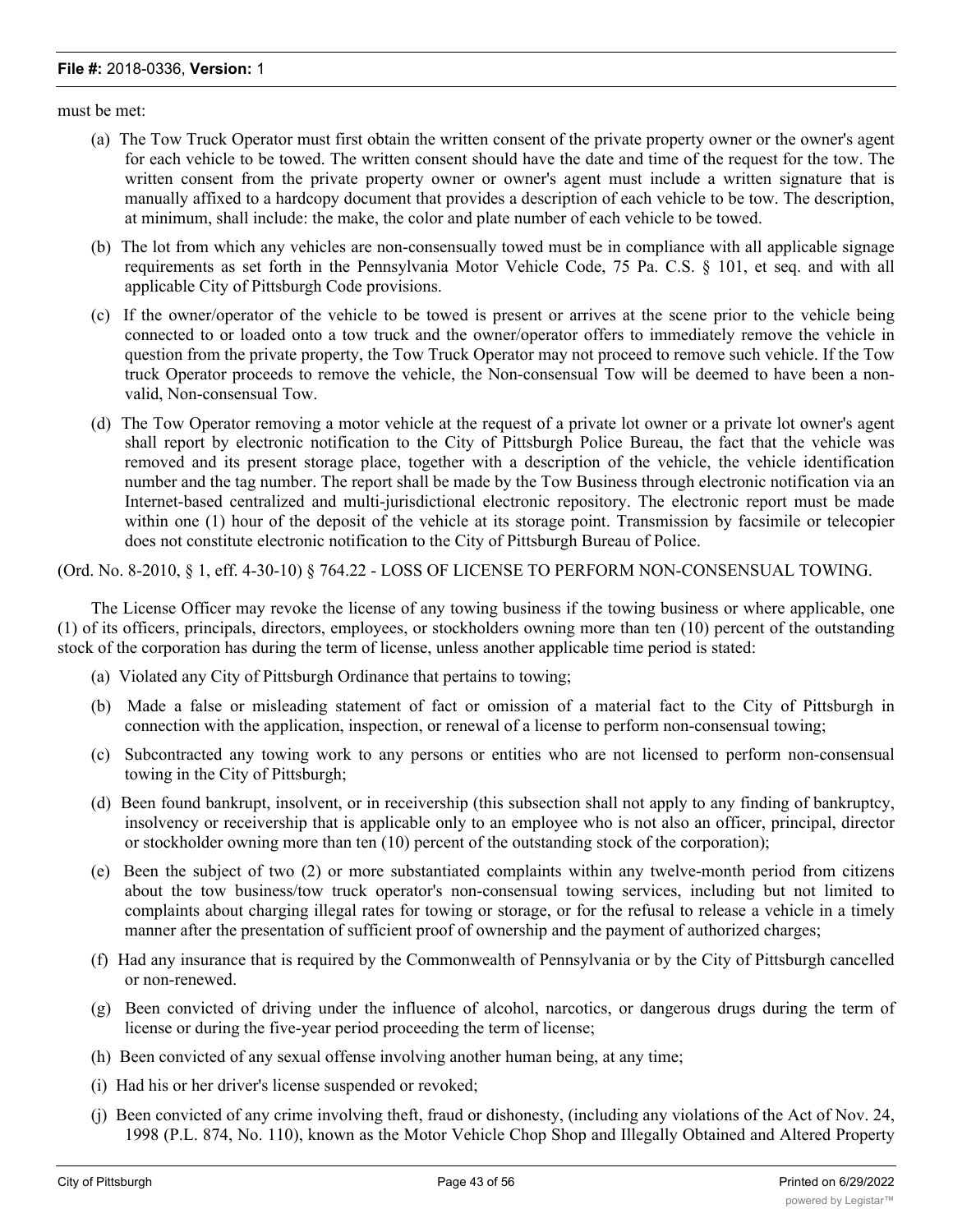Act) at any time during the term of license or during the during the five-year period proceeding the term of license;

- (k) Failed to store any vehicles that have been non-consensually towed in a secure impound lot;
- (l) Been convicted of any felony involving the operation of a tow vehicle, or been adjudged to have operated a tow vehicle in a grossly negligent manner or in a manner showing a reckless disregard for life or property at any time during the term of license or during the five-year period proceeding the term of license;
- (m) Engaged in the non-consensual towing of a motor vehicle from private property without having obtained the written consent of the private property owner or the owner's agent for each vehicle to be towed. (The written consent from the private property owner or owner's agent must include the date and time of each request for the removal of a vehicle. It must also include a written signature that is manually affixed to a hardcopy document that provides a description of each vehicle to be towed. The description shall, at minimum, include: the make, the color and plate number of each vehicle to be towed);
- (n) Charged a towing fee in excess of what is authorized by Pittsburgh City Code or charging a daily impound/storage fee in excess of what is authorized by Pittsburgh City Code, charging a fee for storage for any day in which the tow business's lot was not open for a period of, at least, four (4) hours to allow the vehicle owners or authorized representatives to retrieve their vehicles from the impound lot;
- (o) Failed to provide copies of towing paperwork evidencing the lot owner or the lot owner's agent's signature along with any other required paperwork to the License Officer or the License Officer's designee within forty-eight (48) hours from the time of request;
- (p) Failed to electronically report a non-consensually towed vehicle as described in Section 764.21(d) or failed to remit, in a timely manner, any fees due the City of Pittsburgh or to an electronic repository that stores and electronically posts information about towed vehicles;
- (q) Otherwise, in the course of towing operations, imperiled the safety of the public and documentation/information of such imperiling of the public safety has been presented to the License Officer.

(Ord. No. 8-2010, § 1, eff. 4-30-10; Ord. No. 72-2015, § 1, eff. 12-28-15) § 764.23 - PROCEDURE FOR LOSS OF TOWING LICENSE.

- (a) If the Tow Business or Tow Truck Operator is in violation of any of the provisions of this ordinance the License Officer or the License Officer's designee will provide ten (10) days' written notice of intent to terminate the City of Pittsburgh Tow Business License/Tow Truck Operator License. The written notice shall provide the reasons for termination and set forth information pertaining to appeal of the termination. The Tow Business/Tow Truck Operator shall have thirty (30) days from the date of mailing in which to request a hearing in writing. If the Tow Business/Operator requests a hearing in writing, then the License Officer shall schedule a hearing within thirty (30) days of the request for a hearing.
- (b) In the event of imminent threat to public safety, the License Officer may immediately revoke a City of Pittsburgh Tow Business License or Tow Truck Operator license. Notice of revocation in the event of imminent threat to public safety will take effect from date of the Public Safety Director's signing-off on a Notice of Revocation of the applicable license. The written notice shall provide the reasons for termination and set forth information pertaining to appeal of the termination. The Tow Business or the Tow Truck Operator shall have thirty (30) days from the date of mailing in which to request a hearing in writing. If hearing is requested in writing, then the License Officer shall schedule a hearing within thirty (30) days of the date of request.

(Ord. No. 8-2010, § 1, eff. 4-30-10) § 764.24 - HEARING BOARD PERTAINING TO THE REVOCATION OF NON-CONSENSUAL TOWING LICENSES.

A hearing board shall be formed to adjudicate appeals pertaining to the revocation of City of Pittsburgh Tow Licenses

(a) Composition of Hearing Board: The hearing board shall consist of three (3) persons: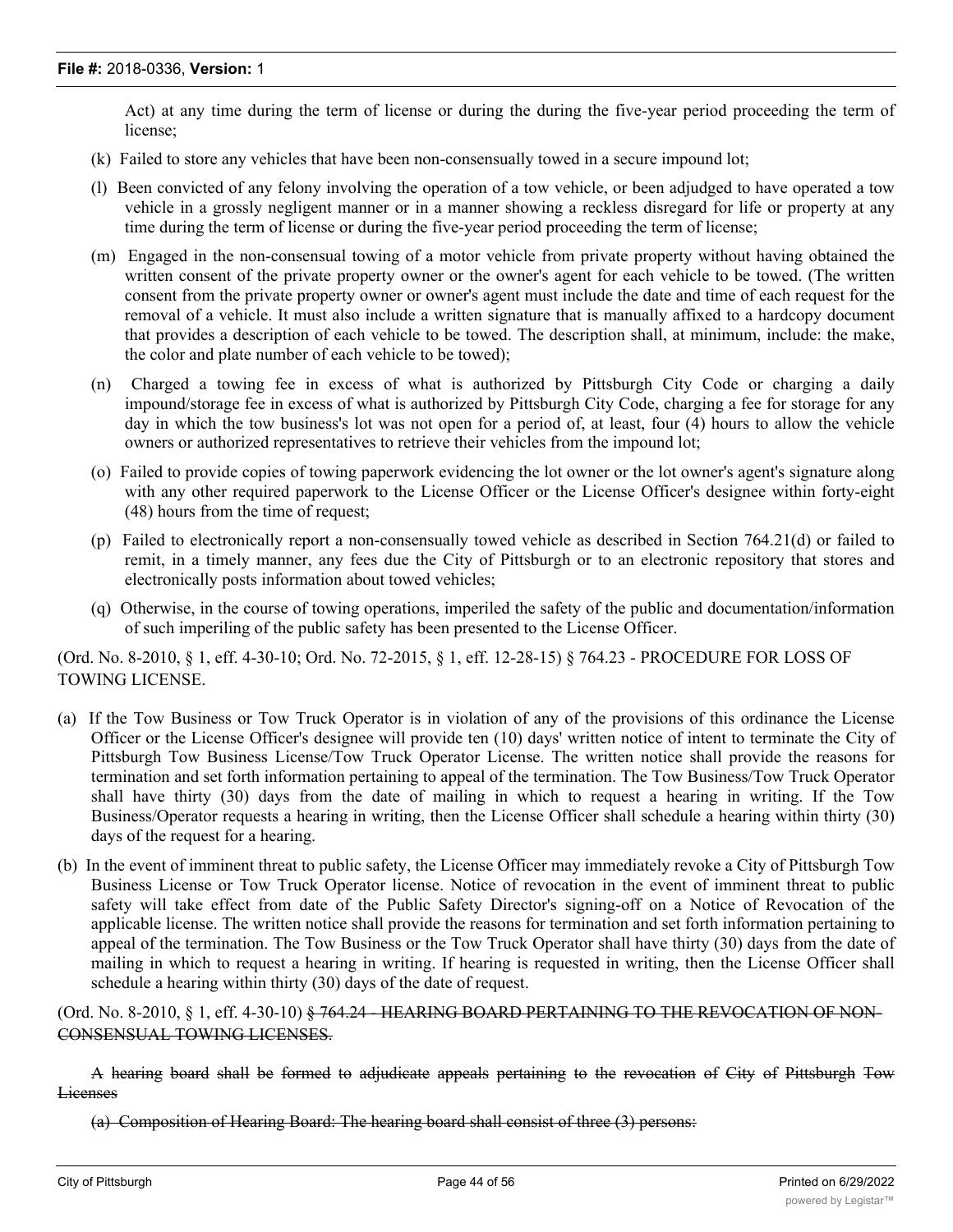- (1) The Chief of Police or the Chief of Police's designee
- (2) The City Solicitor or the City Solicitor's designee
- (3) A citizen appointed by the Mayor and approved by Council or alternatively, the President of Council or the President of Council's designee.
- (b) Term of Third Member of Hearing Board. A citizen of the City of Pittsburgh Appointed by the Mayor and approved by Council or alternatively the President of City Council or the President of City Council's designee. If a citizen is appointed for the third position on the board, the term of the citizen member of the hearing board shall be for three (3) years. If the mayor fails to make a new appointment for the citizen representative on the board, the term of the incumbent member shall continue until: (1) the mayor appoints a different person for the position (2) citizen member resigns; (3) citizen ceases to be a resident of the City of Pittsburgh; (4) the citizen fails to appear for a scheduled hearing.
- (c) City Council President or Council President Designee as Third Member of Hearing Board. If the citizen member of the hearing board resigns, ceases to be a resident of the City of Pittsburgh or fails to appear for a scheduled hearing, the President of City Council or the President of Council's designee will fill the third position on the board until the Mayor makes a new appointment that is approved by Council.

(d) All decisions of the hearing board shall be in writing and shall be final.

(Ord. No. 8-2010, § 1, eff. 4-30-10) § 764.25 - FAILURE TO RETURN TOW BUSINESS OR TOW TRUCK OPERATOR LICENSES.

City of Pittsburgh Tow Business and Tow Truck Operator licenses remain the property of the City of Pittsburgh.

- (a) Failure to return a revoked, expired or improperly issued City of Pittsburgh Tow Business License, within fortyeight (48) hours of a request by of the License Officer or the License Officer's designee shall result in a five hundred dollar (\$500.00) fine. Any business or individual who fails to return a City of Pittsburgh Tow Business License may be barred from further issuance of a license, under this Chapter, for a period of three (3) years.
- (b) Failure to return a revoked, expired or improperly issued City of Pittsburgh Tow Truck Operator's License, within forty-eight (48) hours of a request by of the Director of Public Safety or the Director of Public Safety's designee shall result in a one hundred dollar (\$100.00) fine. Any Tow Truck Operator who fails to return a City of Pittsburgh Tow Truck Operator's License may be barred from further issuance of a City of Pittsburgh Tow Truck Operator's license for a period of one (1) year.
- (c) Any Tow Business or Tow Truck Operator who wishes to appeal the denial of an application for a new City of Pittsburgh Tow Business License or Tow Truck Operator License may appeal the denial to the Hearing Board that adjudicates matters pertaining to the revocation of the applicable licenses.

(Ord. No. 8-2010, § 1, eff. 4-30-10) CHAPTER 765: - COMMERCIAL HAULING OF MUNICIPAL WASTE

#### § 765.01 - LICENSE REQUIRED.

No person shall collect, dispose of or sell municipal waste, recyclable materials or leaf waste from any residence or commercial, institutional or municipal establishment without first obtaining a license from the License Officer unless otherwise provided in § 765.08. Before issuing a license under this section, the License Officer may at his or her discretion require proof that the person seeking to obtain a license has met any of the state, county or federal requirements for the collection, disposal or selling of municipal waste, recyclable materials or leaf waste. The City and the vehicles that it uses to collect municipal waste, recyclable materials and leaf waste shall not be subject to the requirements of this Chapter.

(Ord. 37-1990, eff. 12-28-90) § 765.02 - DEFINITIONS.

As used in this Chapter, certain terms are defined as follows:

(a) *COLLECT.* To accumulate, gather, call for and obtain, or otherwise take in or accept municipal waste, recyclable materials or leaf waste at any premises other than a recycling facility, transfer station, resource recovery facility or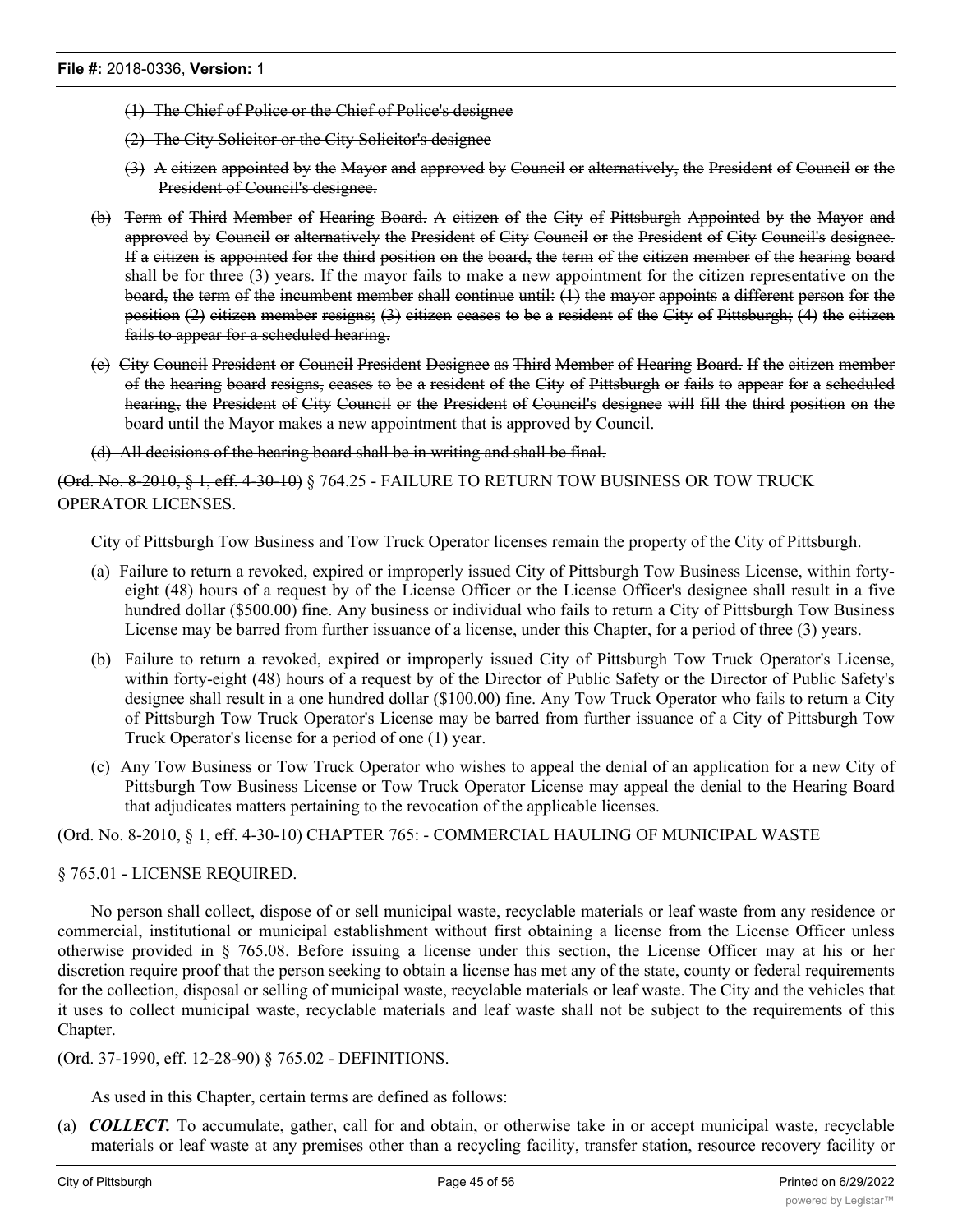landfill.

The definitions provided in Chapter 619 of the Code shall also apply to the provisions of this Chapter.

(Ord. 37-1990, eff. 12-28-90) § 765.03 - INFORMATION REQUIRED.

In addition to the information required by § 701.08, the following information is required from each licensee:

- (a) The districts from which collections are to be made;
- (b) The places to which collections are to be taken for disposal;
- (c) If recyclable materials are collected, the markets to which they are marketed; and
- (d) If leaf waste is collected, the facility or site to which the leaf waste is taken for composting or marketing.

(Ord. 34-1991, eff. 10-29-91) § 765.04 - REGISTRATION NUMBER; PLACARD FOR VEHICLE.

All collectors of municipal waste, recyclable materials or leaf waste shall be assigned a registration number by the License Officer. The License Officer shall promulgate regulations governing the size and placement of placards, of their means to display the registration number, name and address of the collector, addresses where conveyances used in the hauling of materials are stored and other pertinent information.

(Ord. 34-1991, eff. 10-29-91) § 765.05 - COLLECTION PRACTICES.

Persons who collect municipal waste, recyclable materials or leaf waste shall:

- (a) Make collections and disposals in an orderly manner, complying with all health and safety laws and ordinances, and the orders of the License Officer;
- (b) Ensure that no municipal waste, recyclable materials or leaf waste are dropped or scattered on the streets or premises from which collections are made;
- (c) Keep collection receptacles and vehicles in good repair and properly covered at all times as air and as water-tight as is reasonably possible;
- (d) Make collections in business or commercial districts only at times and places as shall not interfere with the traffic movement; and
- (e) Dispose of all municipal waste collected in the City only at a landfill cited in the Allegheny County Solid Waste Management Plan-1990 or any subsequent revisions thereto.
- (f) [ *Reserved.* ]

(Ord. 37-1990, eff. 12-28-90; Am. Ord. 19-1995, eff. 8-14-95; Ord. No. 5-2011, § 1, eff. 3-9-11) § 765.06 - REPORTS REQUIRED.

Except as otherwise provided in § 765.08, each licensee shall file with the License Officer on a quarterly basis a report stating aggregate amount of materials collected, whether municipal waste, recyclable materials or leaf waste are collected and the approximate quarterly tonnage of each plus other pertinent information prescribed by the License Officer. If recyclable materials are collected, the approximate monthly tonnage for each category of recyclable materials shall be separately stated. Any company owning more than one (1) vehicle for which a license has been issued may file a single report aggregating the information for all of its vehicles. The report shall be filed quarterly reflecting any changes.

#### (Ord. 34-1991, eff. 10-29-91) § 765.07 - LICENSE FEE.

Except as otherwise provided in § 765.08, the fee for a commercial license to collect municipal waste for each twelve-month period beginning on September 30 shall be three hundred fifty-eight dollars (\$358.00) per vehicle due on or before the first day of the twelve-month period. Except as otherwise provided in § 765.08, the fee for a license to collect recyclable materials for each twelve-month period beginning on September 30 shall be one hundred eighty dollars (\$180.00) per vehicle due on or before the first day of the twelve-month period. Except as otherwise provided in  $\S$ 765.08, the fee for a license to collect leaf waste materials for each twelve-month period beginning September 30 shall be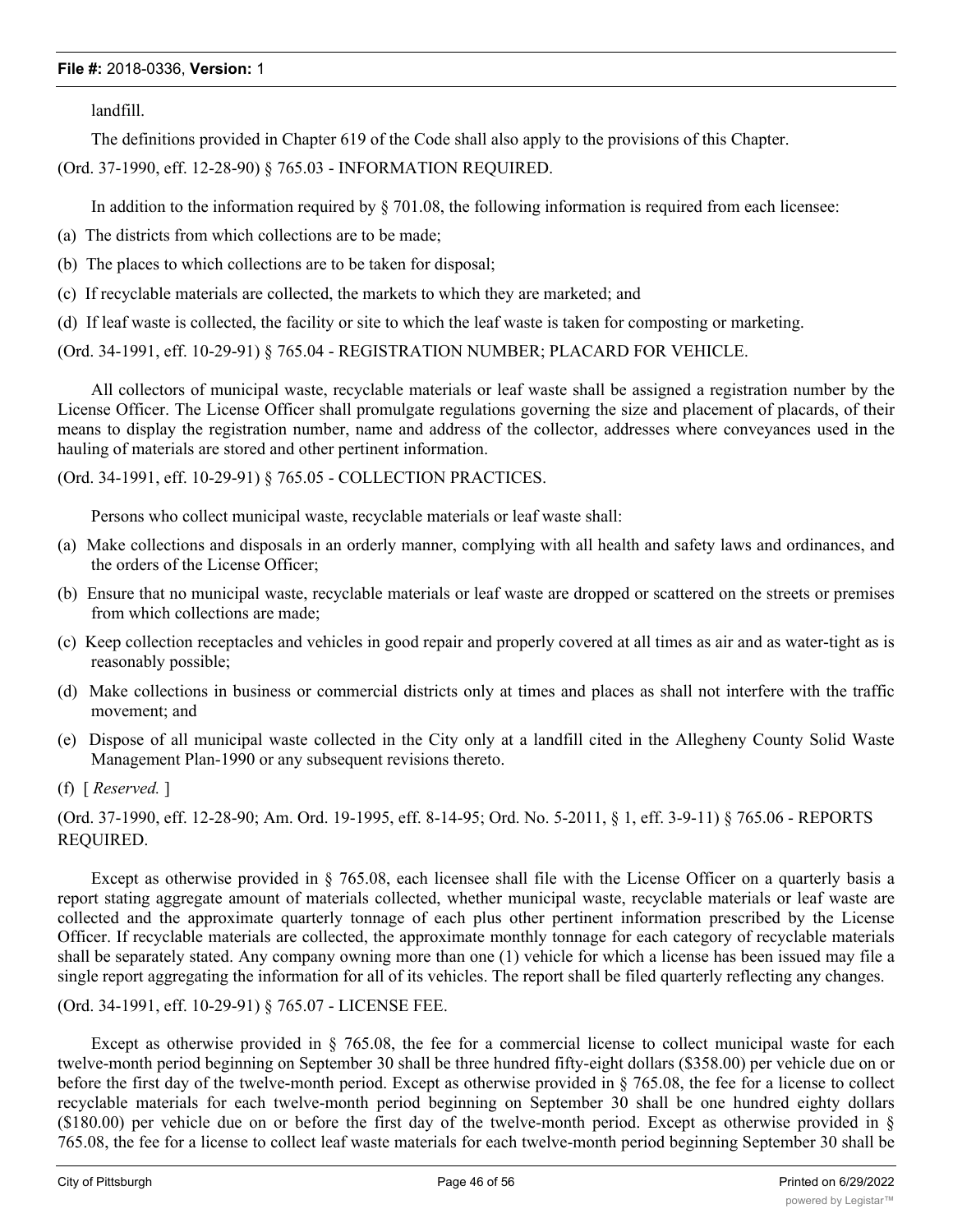one hundred eighty dollars (\$180.00) per business and a charge of ten dollars (\$10.00) per vehicle for each vehicle in excess of two (2) vehicles. A late fee of sixty-one dollars (\$61.00) shall be added to any fee (other than a fee for an initial license) that is paid after September 30. Vehicles that have both a license to collect municipal waste and a license to collect recyclable materials or leaf waste shall only be required to pay the fee for the municipal waste license.

(Ord. 34-1991, eff. 10-29-91) § 765.08 - EXEMPTIONS.

- (a) *Residences.* Persons that collect municipal waste, recyclable materials or leaf waste generated solely at residences with less than four (4) units that the persons own or occupy shall not be required to obtain a license, pay a license fee or file reports pursuant to this Chapter. Persons that collect municipal waste, recyclable materials or leaf waste generated only at residences with four (4) or more units that such persons own or occupy shall not be required to pay a license fee.
- (b) *Commercial, institutional or municipal establishments.* Persons that collect municipal waste, recyclable materials or leaf waste generated solely at commercial, institutional or municipal establishments that such persons own, operate or occupy shall not be required to pay a license fee.
- (c) *Charitable or nonprofit institutions.* Persons that collect only recyclable materials solely for charitable or nonprofit institutions at no charge and return any proceeds from the sale of recyclable materials to the charitable or nonprofit institution shall not be required to pay a license fee.
- (d) *Demolition and construction contractors.* The License Officer is authorized to issue regulations exempting demolition and construction contractors from the requirements to obtain a license and to pay a license fee.

(Ord. 37-1990, eff. 12-28-90) § 765.09 - PENALTIES FOR VIOLATIONS; ENFORCEMENT.

Any person violating the provisions of this Chapter shall be fined up to five thousand dollars (\$5,000.00) per violation plus court costs. Each day on which collection without a permit is made or on which reports are not filed in accordance with this Chapter shall constitute a separate violation. The License Officer and the Director of the Department of Environmental Services and their designated representatives are hereby authorized to enforce the provisions of this Chapter and any regulations issued hereunder and to issue citations for any violations thereof.

(Ord. 37-1990, eff. 12-28-90) CHAPTER 767: - BED AND BREAKFAST ESTABLISHMENTS

§ 767.01 - LICENSE REQUIRED.

No person shall own or operate a "bed and breakfast" as defined in § 903.02(b) of the Pittsburgh City Code, within the City without first obtaining a license from the License Officer.

(Ord. 7-1993, eff. 4-16-93) § 767.02 - INFORMATION REQUIRED.

In addition to the information required by § 701.08, the applicant shall provide the License Officer with the full name and address of the owner(s) and the resident operator if different than the owner.

(Ord. 7-1993, eff. 4-16-93) § 767.03 - TERM OF LICENSE.

A license issued under the provisions of this Chapter shall be valid for a term of one (1) year from the date of issuance and shall be renewed yearly.

(Ord. 7-1993, eff. 4-16-93) § 767.04 - LICENSE FEE.

The annual fee for issuance of a bed and breakfast license shall be **distinguished between an applicable establishment with three dwelling bedrooms or less, as compared to an establishment with four dwelling bedrooms** or more, by respective amount(s) as prescribed by the fee schedule posted by the Department of Permits, Licenses **and Inspections**.

(a) One hundred fifteen dollars (\$115.00) for each bed and breakfast establishment described in § 909.06(b)(35)A. of the Pittsburgh City Code; or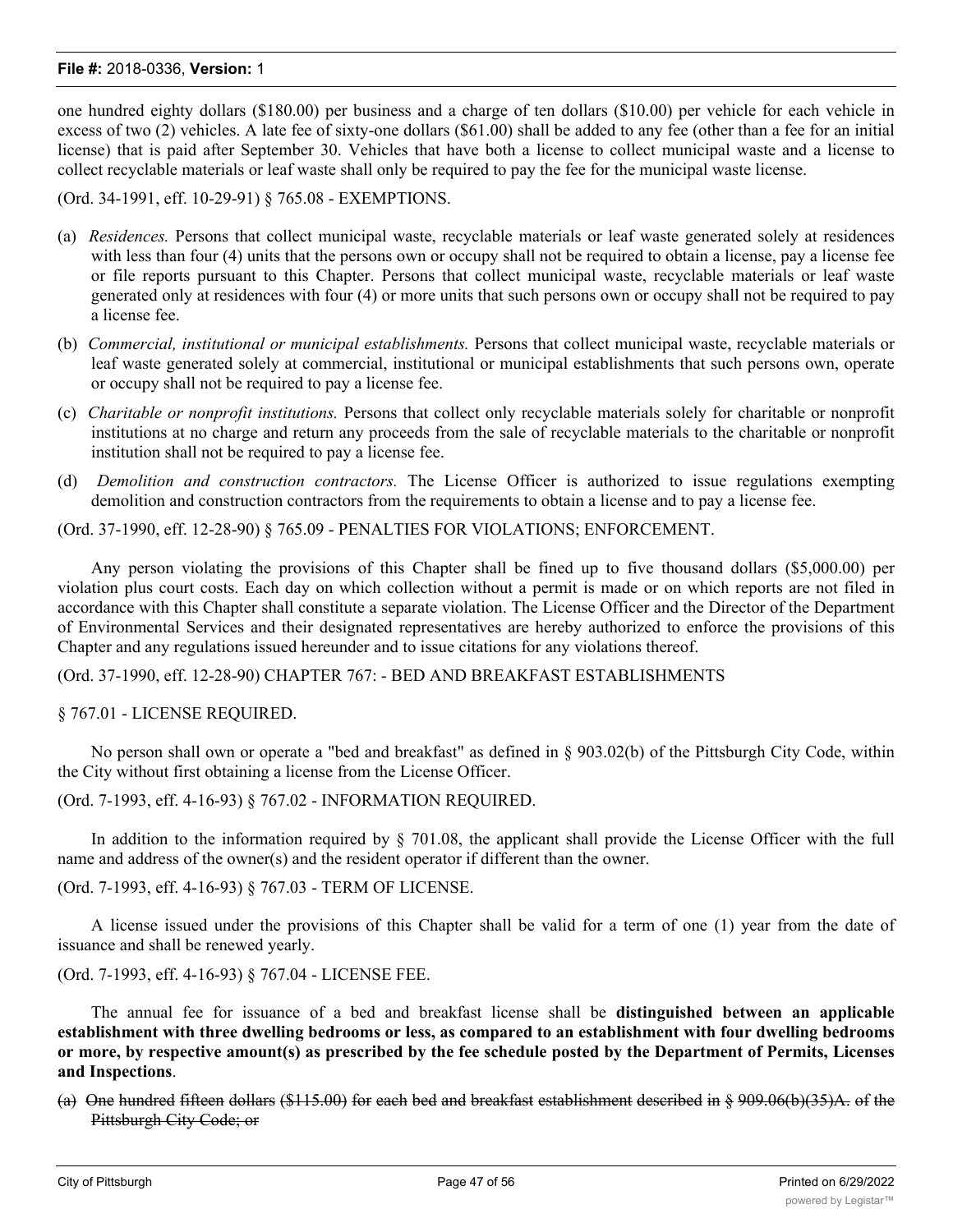(b) Three hundred forty-eight dollars (\$348.00) for each bed and breakfast establishment described in § 993.01(a)(52)A. of the Pittsburgh City Code.

#### (Ord. 7-1993, eff. 4-16-93) § 767.05 - **SUSPENSION AND REVOCATION.**

**The License holder shall be subject to provisions of 701.14(a).** PENALTIES FOR VIOLATIONS.

Violation of any provision of this Chapter or conditions, rules or regulations duly applied in connection with bed and breakfast licensure or occupancy shall result in the suspension of the license by the Licensing Officer for a period of one (1) year from the date of the violation.

(Ord. 7-1993, passed 4-16-93) CHAPTER 769: - JANITORIAL, BUILDING MAINTENANCE AND SECURITY **CONTRACTORS** 

§ 769.01 - TITLE AND PURPOSE.

- (a) Protection of displaced contract workers. This Chapter shall be known as "The Protection of Displaced Contract Workers Ordinance."
- (b) The purpose of this Ordinance is to require that all contractors awarded contracts for the performance of janitorial, security and/or building maintenance (including stationary engineers and window washers), within the City of Pittsburgh in Commercial Office or Residential Buildings, University Complexes, or other Complexes over one hundred thousand (100,000) square feet retain certain non-supervisory employees of the previous contractor for a one hundred eighty-day transition employment period during which period retained employees may not be terminated except for cause, and to require that such employees be provided with various other job security protections.

(Ord. 22-2004, § 1, eff. 11-30-04) § 769.02 - DEFINITIONS.

The following definitions shall apply throughout this Chapter:

- (1) *AWARDING AUTHORITY.* "Awarding authority" means any person that awards or otherwise enters into contracts for security, janitorial, or building maintenance services performed within the City of Pittsburgh, including any subcontracts for these services.
- (2) *CONTRACTOR.* "Contractor" means any person that enters into a service contract with the awarding authority and who employs five (5) or more persons at the work site.
- (3) *EMPLOYEE.* "Employee" means any person employed to provide service pursuant to a service contract. "Employee" does not include a person who is (a) a managerial, supervisory, or confidential employee, including those employees who would so be defined under the Fair Labor Standards Act; or (b) is employed less than fifteen (15) hours a week.
- (4) *PERSON.* "Person" means any individual, proprietorship, partnership, joint venture, corporation, limited liability company, trust, association, or other entity that may employ individuals or enter into other contracts.
- (5) *SERVICE CONTRACT.* "Service contract" means a contract let to a contractor by the awarding authority for the furnishing of security, janitorial, and/or building maintenance (including stationary engineers and window washers).
- (6) *SUCCESSORSHIP SERVICE CONTRACT.* "Successorship service contract" means a service contract with the awarding authority where the services to be performed have previously been rendered to the awarding authority as part of the same program or at the same facility under another substantially similar service contract that recently has been terminated or has ended within the previous thirty (30) days.

(Ord. 22-2004, § 1, eff. 11-30-04) § 769.03 - TRANSITION EMPLOYMENT PERIOD.

All service contracts to be performed within the City of Pittsburgh shall impose the following obligations on the contractor.

 $\mathcal{L}(\mathcal{A})$  the authority shall give an advance notice to any contractor, and to any contractor, any collective bargaining bargaining  $\mathcal{L}(\mathcal{A})$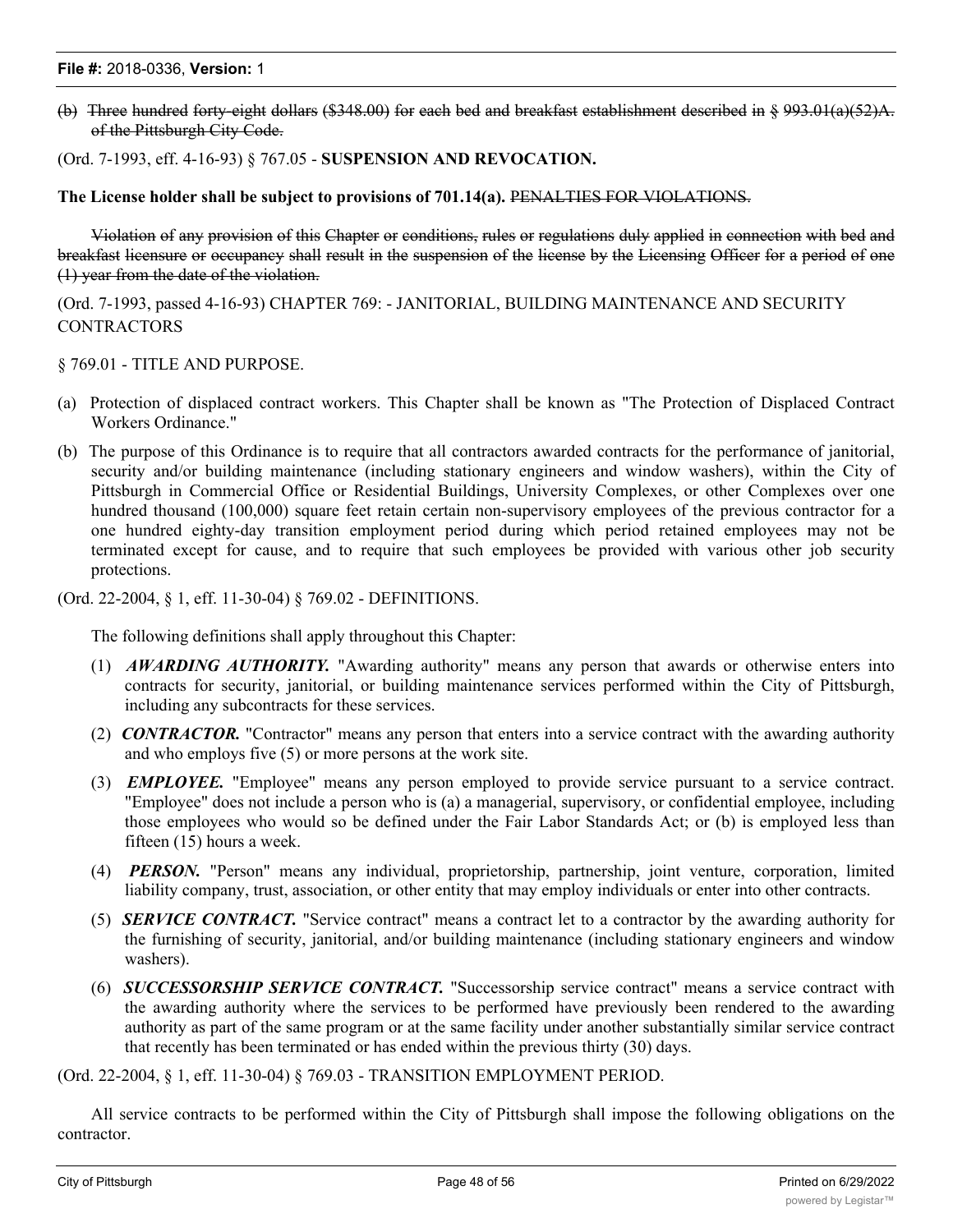- (1) The awarding authority shall give an advance notice to a service contractor, and to any collective bargaining representative of any of the service contractor employees performing work under the contract, that the service contractor's contract will be terminated and will provide the identity, address and telephone number of the successor contractor or contractors. Notice shall be given as much as reasonably practicable in the circumstances and in no event less than thirty (30) days.
- (2) Where the awarding authority has given notice to a service contractor that a service contract has been terminated or ended, the terminated or ending contractor shall, within three (3) days after receipt of such notice, provide to the successor contractor, the name, date of hire, and employment occupation classification of each employee employed at the site or sites covered by the predecessor contractor at the time of receiving said notice.
- (3) On that date said contract ends, the terminated or ending contractor shall update the information previously provided to make it current to the actual termination date.
- (4) If the terminated contractor has not learned the identity of the successor contractor, if any, the terminated contractor shall provide such information to the awarding authority who shall be responsible for providing such information to the successor contractor as soon as that contractor has been selected.
- (5) A successor contractor or sub-contractor shall retain, for a one hundred eighty-day transition employment period, all employees who have been employed by the terminated contractor or its sub-contractor at the site or sites covered by the contract for at least the eight (8) months immediately preceding the date the predecessor contract is terminated.
- (6) The successor contractor or sub-contractor shall hand deliver a written offer of employment to each employee as required by this section in the employee's native language or another language in which the employee is literate. Such offer shall state the time within which the employee must accept such offer but in no case may that time be less than ten (10) days from the date of the offer and in no case may the tenth day occur any later than five (5) days prior to the expiration of the predecessor contract.

The written offer required by this Section shall be substantially in the form attached to this Ordinance in language appropriate to each employee.

- (7) If at any time a successor contractor determines that fewer employees are required to perform the new service contract than were required by the terminated contractor, the successor contractor shall be required to retain employees by seniority within each job classification.
- (8) During such a one hundred eighty (180) day period, the successor contractor shall maintain a preferential hiring list of employees eligible for retention under Section 769.04, not retained by the successor contractor from which the successor contractor shall hire additional employees.
- (9) Except as provided under subsection (7) of this section, during such one hundred eighty (180) day period, the successor contractor shall not discharge without cause an employee retained pursuant to this Chapter. Cause shall be based only on the performance or conduct of the particular employee.
- (10) This statute shall not supercede the provisions of any collective bargaining agreement.

(Ord. 22-2004, § 1, eff. 11-30-04) § 769.04 - ENFORCEMENT.

- (1) An employee who has been displaced or terminated in violation of this Chapter by a successor contractor may bring an action in a Court of competent jurisdiction against the successor and may be awarded:
	- (a) back pay, including the value of benefits, for each day during which the violation continues, which shall be calculated at a rate of compensation not less than the higher of:
		- (1) the average regular rate of pay received by the employee, during the last year of the employee's employment in the same job classification times average hours worked per work day over the past four (4) months or
		- (2) the final regular rate of pay received by the employees at the time of termination times the average hours worked per work day over the past four (4) months; and

(b) reinstatement to his or her former position at no less than the last wage rate, with benefits and hours worked per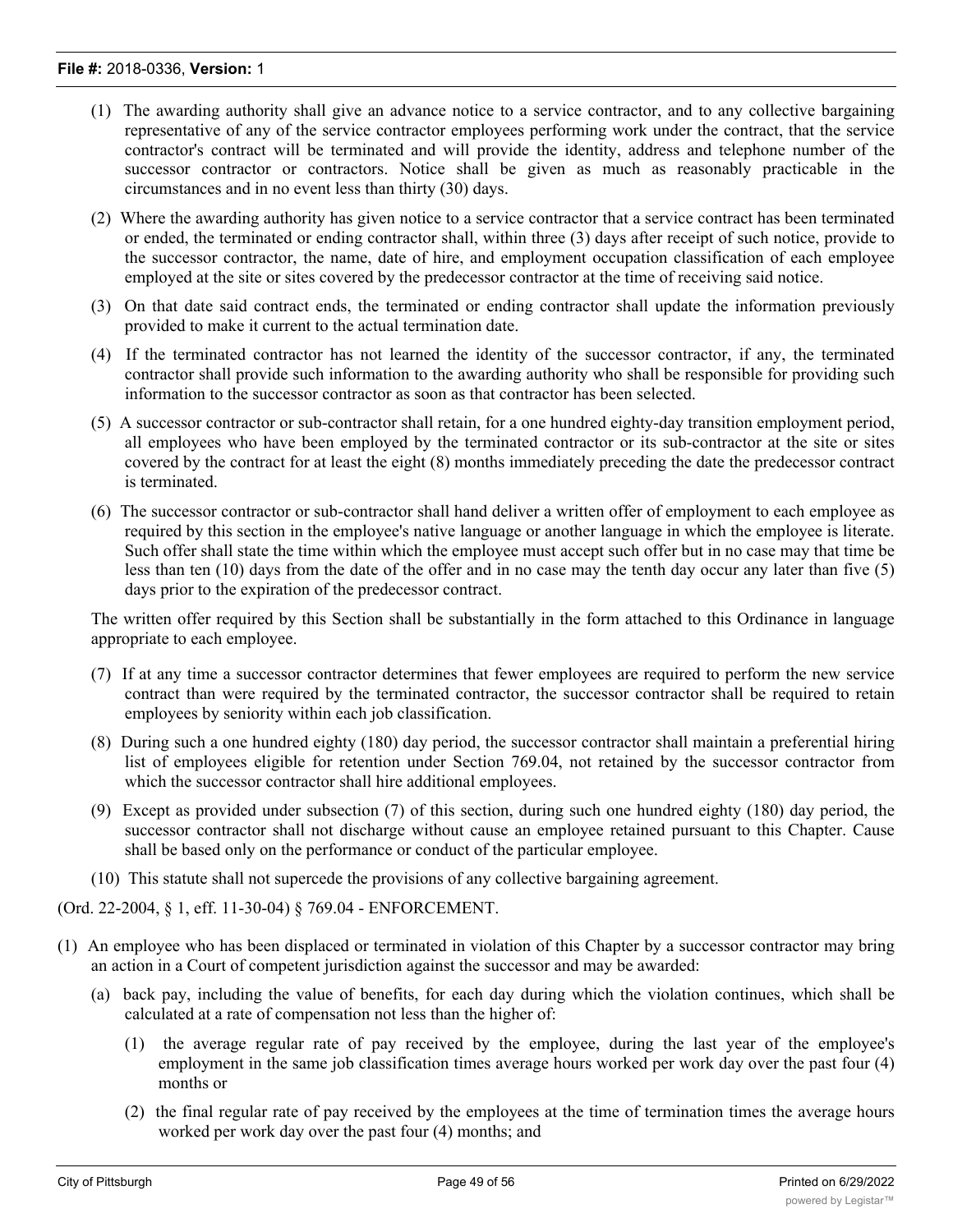- (b) reinstatement to his or her former position at no less than the last wage rate, with benefits and hours worked per work day, that the employee received.
- (2) If the employee is the prevailing party in any such legal action, the court shall award reasonable attorney's fees and costs to the employee as part of the costs recoverable.
- (3) This section shall not be construed to limit an employee's right to bring a common law cause of action for wrongful termination.
- (4) Each day a violation continues shall constitute a separate violation.
- (5) Any contractor who violates this Chapter shall pay penalties per employee per day of a violation of up to one hundred dollars (\$100.00) to two hundred dollars (\$200.00) per day.

(Ord. 22-2004, § 1, eff. 11-30-04) § 769.05 - LICENSE REQUIRED; FEE; REVOCATION.

- (a) No person shall engage in the business of a "Contractor" (as defined in Section 769.01) within the City without first obtaining a license from the License Officer in the Bureau of Building Inspection.
- (b) The annual fee for a Janitorial, Building Maintenance and Security Contractor shall be \$60.00.
- (c) Every person required to procure a license under this Section shall as a condition to the receipt or retention of said license:
	- (1) refrain from violating any provision of Chapter 769 of the Pittsburgh Code entitled Janitorial, Building Maintenance and Security Contractors.
	- (2) The Bureau of Building Inspection shall refrain from issuing or shall revoke, the business license of any person, who under color of such license intends to operate, or is operating, in violation of the provisions of Section 769.03, and shall take all steps necessary to terminated the business operations of any business establishment that has violated any of the provisions of this Ordinance.

(Ord. 22-2004, § 1, eff. 11-30-04) § 769.06 - NOTICE TO DISPLACED WORKERS.

All employees working for a contractor which is displaced by a successor contractor under this statute shall be provided with a written notice explaining in detail rights under this statute. A copy of the required Notice is attached to this Ordinance as Appendix A.

(Ord. 22-2004, § 1, eff. 11-30-04)

**Note-** Exhibit A is not set out herein, but is on file and available for inspection in the offices of the City Clerk. § 769.07 - EFFECTIVE DATE.

This ordinance shall take effect immediately.

(Ord. 22-2004, § 1, eff. 11-30-04) ARTICLE IX: - AMUSEMENT BUSINESSES CHAPTER 771: - AMUSEMENT PLACES AND **AMUSEMENT** PRODUCERS

#### § 771.01 - LICENSE REQUIRED.

No person shall conduct a place of amusement or be a producer of amusements without obtaining a license from the License Officer. § 771.02 - DEFINITIONS.

As used in this Chapter, certain words and terms are defined as follows:

(a) *AMUSEMENT.* All manner and forms of entertainment including: theatrical or operatic performances, concerts, moving picture shows, and all forms of entertainment at fair grounds and amusement parks; athletic contests including wrestling matches, boxing and sparring exhibitions, football, basketball and baseball games, billiards, pool, skating, golfing, tennis, hockey, swimming, and all other forms of diversion, sport or recreation or pastime, shows, exhibitions, contests, displays and games, and all other methods of obtaining admission charges, donations,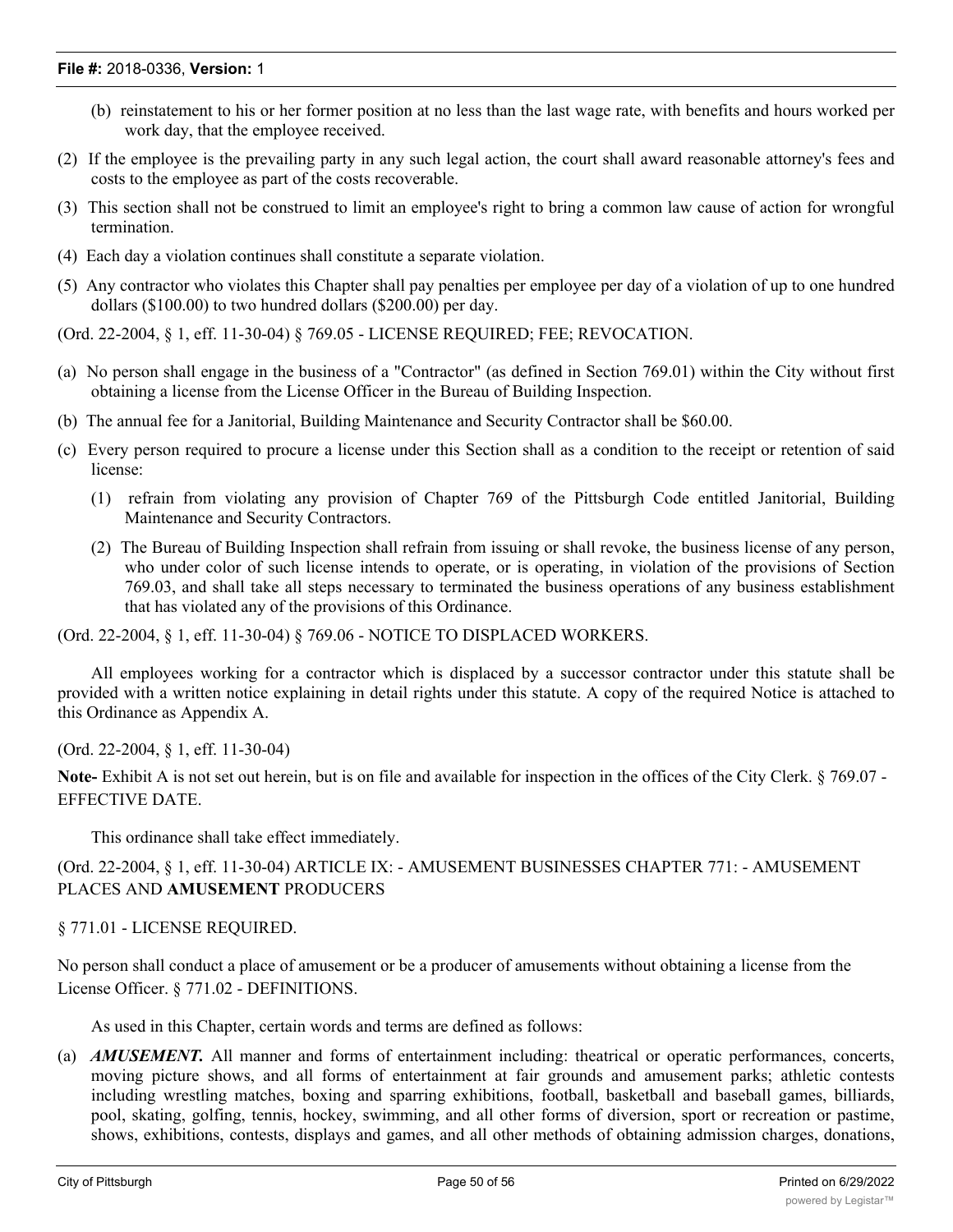contributions or monetary charges of any character from the general public or a limited or selected number thereof, directly or indirectly, in return for other than tangible property, or specific personal or professional service. Scholastic events such as athletic contests and plays where the participants are not adults are excluded from the definition of amusement.

- (b) *PLACE OF AMUSEMENT.* Any place, indoors or outdoors within the City where the general public or a limited or selected number thereof may, upon payment of an established price, attend or engage in any amusement as herein defined, and other like places.
- (c) *PRODUCER.* Any person who conducts, stages or produces an amusement at any place of amusement where the general public or a limited or selected number thereof may attend or engage in any amusement.
- (d) *SEASON SCHEDULE.* A contractual commitment under which a producer arranges to use a place of amusement for a series of the same type of amusement within a year.

(Am. Ord. 21-1995, eff. 10-2-95) § 771.03 - INFORMATION **AND QUALIFICATIONS OF APPLICANT** REQUIRED.

In addition to the information required by § 701.08, the applicant shall **provide as required by the License Officer**:

- (a) State the anticipated hours of operation;
- (b) State the type of amusement being conducted;
- (c) State the number of people expected to attend where applicable; and
- (d) File the application at least three (3) days before its effective date.
- **(e) Places of Amusement only shall provide a valid certificate of occupancy.**

#### § 771.04 - LICENSE FEES FOR PLACES AND PRODUCERS OF AMUSEMENT.

- (a) (1) The annual base license fee for places of amusement and producers of amusement with a capacity of less than five hundred (500) persons shall pay an annual fee of **an amount as prescribed by the fee schedule posted by** the Department of Permits, Licenses and Inspections for a license which expires 365 days from the date of **issuance.** of fifty-four dollars (\$54.00), due on or before January 1, of the current year.
	- (2) The annual base license fee for places of amusement and producers of amusement with a capacity of over five hundred (500) persons shall **be of an amount as prescribed by the fee schedule posted by the Department of Permits, Licenses and Inspections for a license which expires 365 days from the date of issuance.** pay a quarterly fee of four hundred ninety-two dollars (\$492.00).
	- (3) For those places of amusement which are established after January 1st of a year or for a producer of amusement who produces only after January 1st of a particular year and who had not anticipated producing in the City of Pittsburgh that particular year, the annual fee shall be due within thirty (30) days from the date of establishing a place of amusement or producing amusement.
- (b) All other places and producers of amusement (except for those on a season schedule) shall pay for each day such amusement is produced, a license fee of **an amount as prescribed by the fee schedule posted by the Department of Permits, Licenses and Inspections for a license which expires upon completion of the event.** of twenty-eight dollars (\$28.00).

(Ord.  $21$ -1995, eff.  $10$ -2-95)  $\frac{6}{5}$  771.05 - LICENSE FEES FOR PRODUCERS ON A SEASON SCHEDULE.

Any producer of amusement who does not own or operate the places where such amusements take place, whether licensed or not, shall pay the following base license fee:

(a) Producers of amusements on a season schedule shall pay four hundred fifteen dollars (\$415.00) per month in the season schedule.

(Ord. 42-1990, eff. 1-1-91; Am. Ord. 21-1995, eff. 10-2-95) § 771.06 - <del>LIABILITY FOR FAILURE OF PRODUCER TO</del>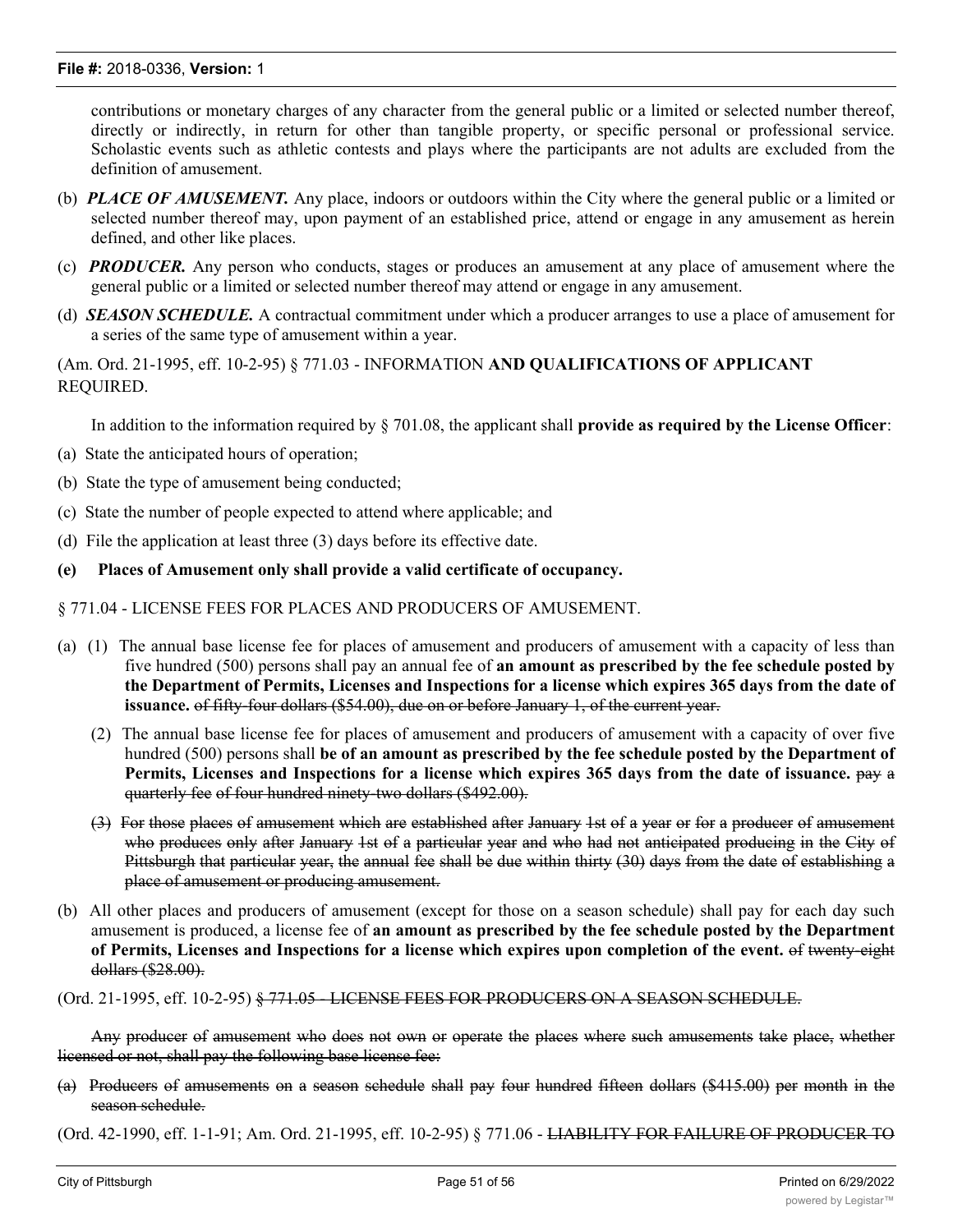#### PAY FEE. **SUSPENSION AND REVOCATION.**

#### **The License holder shall be subject to provisions of §701.14(a).**

If any producer fails to pay the license fees provided for in § 771.05, the owner or operator of the place where such amusements were conducted shall be liable for license fees. § 771.07 - ADDITIONAL FEES FOR SPECIALLY DETAILED POLICE.

- (a) For the purpose of this section only, License Officer shall mean the Director of the Department of Public Safety or his/her delegate, or other appropriate administration designee.
- (b) Where the License Officer determines that police officers shall be specially detailed to any event licensed under this Chapter, the owner or operator of a place of amusement or producer of the event shall pay the police so detailed. The License Officer shall consider the following factors to determine the need for specially detailed police:
	- (1) The estimated number of persons attending an event;
	- (2) The type of amusement being engaged in;
	- (3) The traffic situation at the particular place of amusement; and
	- (4) Past experience in similar types of events.
- (c) The License Officer shall collect additional fees after the event licensed has occurred unless the owner, operator or producer operates on a season schedule.
- (d) A producer of a nonseason scheduled event shall be required to deposit a fee in advance of the scheduled event to cover the estimated cost of police protection. Where the deposit is more than the cost of specified police protection, a refund shall be made upon application to the License Officer. The License Officer shall bill the applicable person for any underpayment for special police protection.
- (e) For amusements which are licensed by the State Athletic Commission (boxing, kick boxing and wrestling), the producer is required to have City paramedics and a City ambulance specially detailed to the event and, in such cases, the producer must present sufficient evidence (that the producer obtained City paramedics and an ambulance) before obtaining a permit. The producer is responsible for the cost of City paramedics and an ambulance covering the event. Off-duty City paramedics and a back-up ambulance shall be used so that Emergency Medical Services provided to the City of Pittsburgh residents will not be diminished.

(Am. Ord. 21-1995, eff. 10-2-95) CHAPTER 773: - RESERVED

[ *This Chapter containing regulations concerning Sunday Activities was repealed by Ordinance 25-1995, effective 10-12- 95]* CHAPTER 775: - CARNIVALS AND STREET FAIRS

#### § 775.01 - LICENSE **PERMIT** REQUIRED.

No person shall conduct a carnival or street fair without first obtaining a license **permit** from the **City's Special Events Office.** License Officer. § 775.02 - DEFINITION.

As used in this Chapter, "carnival or street fair" means the temporary setting up and maintaining of a place, indoors or outdoors in the open or under canvas, for public amusement or entertainment, at which merchandise or any commodity is disposed of by sale, auction, or any other manner, or when mechanical devices of any character are set up, maintained or operated for the enjoyment of the public and for the use of which a fee is charged. § 775.03 - INFORMATION REQUIRED.

In addition to the information required by  $\S$  701.08, the following information is required:

(a) Proposed date and place of carnival;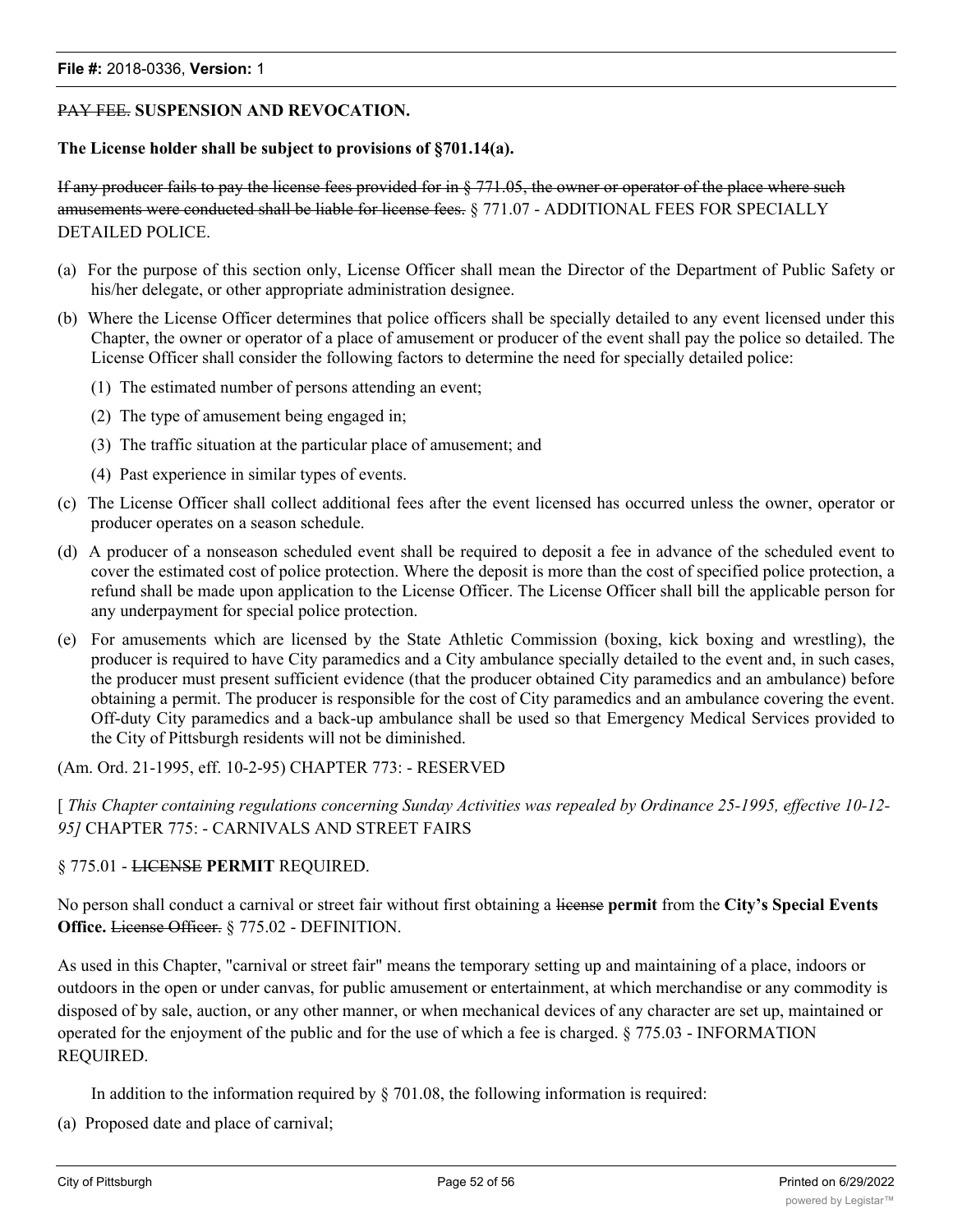(b) Organization, society or club, for whose benefit the carnival or street fair is being conducted.

(c) The nature of structures and devices to be used and the entertainment to be given or permitted. § 775.04 - DUTIES OF LICENSEE.

Any licensee shall:

(a) Close the carnival or street fair not later than 12:00 midnight; and

(b) Take any action reasonably required to prevent the use of loud or noisy devices or activities and the occurrence of disorder. § 775.05 - LICENSE FEE.

The fee for a street fair or carnival license shall be thirty-one dollars (\$31.00) per day. § 775.06 - ADDITIONAL FEES FOR SPECIALLY DETAILED POLICE.

The provisions of § 771.07 shall be applicable to this Chapter for conducting any street fair or carnival, and the licensee is liable for fees for specially detailed police. CHAPTER 777: - MECHANICAL AMUSEMENT DEVICES

#### § 777.01 - LICENSE REQUIRED; EXCEPTION.

- (a) No proprietor shall set up, allow to be set-up, establish or cause to be set up or established, exhibit, display or maintain on the premises of a business establishment within the city, for the purpose of gaining advantage or profit, any mechanical or electronic device, machine or apparatus of any kind for the playing of games or otherwise used for the purpose of amusement or entertainment by the insertion therein of any currency or a coin or any other metal disc, slug or token **or other form of payment to operate the machine**, without first obtaining a license from the License Officer. A license fee shall be paid for each machine. This provision shall be applicable to proprietors who charge fees for the use of pool tables on their premises although such pool tables do not operate through the insertion of currency, coin, metal disc, slug or token**, or any other form of payment to operate the machine.**
- (b) This Chapter is not applicable to devices, machines or apparatus where the cost, price or consideration for playing one (1) game is less than five cents (\$0.05)**.**
- (c) Upon the payment of the license fee provided by this Chapter, and if the application fully complies with this Chapter, the City of Pittsburgh License Officer shall issue a placard setting forth the number of machines/devices licensed by the City. Said placard shall be displayed in a clearly observable and readable location at the place where the machines/devices are installed and used. All placards issued by the City for video and mechanical amusement devices, shall clearly state that the video or mechanical amusement devices are for amusement purposes only, that they are not gambling devices and that only games and not money may be won on the machines/devices.

(Ord. 21-1988, eff. 11-2-88; Am. Ord. 26-1995, eff. 10-18-95; Am. Ord. 28-1999, eff. 11-5-99) § 777.02 - DEFINITIONS.

As used in this Chapter, certain terms are defined as follows:

- (a) *BUSINESS ESTABLISHMENT.* Any retail, manufacturing, wholesale, institutional, educational, religious, governmental or other nonresidential establishment, whether or not in operation.
- (b) *PROPRIETOR.* The person who owns the business establishment and controls the ingress and egress of the business establishment in which any mechanical or electronic device is placed for the use, patronage or recreation of the public or of persons in or about the place.
- (c) *ELECTRO MECHANICAL GAMBLING DEVICE.* Any electronic amusement device which:
	- (1) Is activated by the insertion or exchange of consideration such as a coin, **metal disc, slug or** token**,** or currency **or any other form of payment**; and
	- (2) Is a game of chance not requiring any skill or manual dexterity in order to receive a reward as extra playing credits; and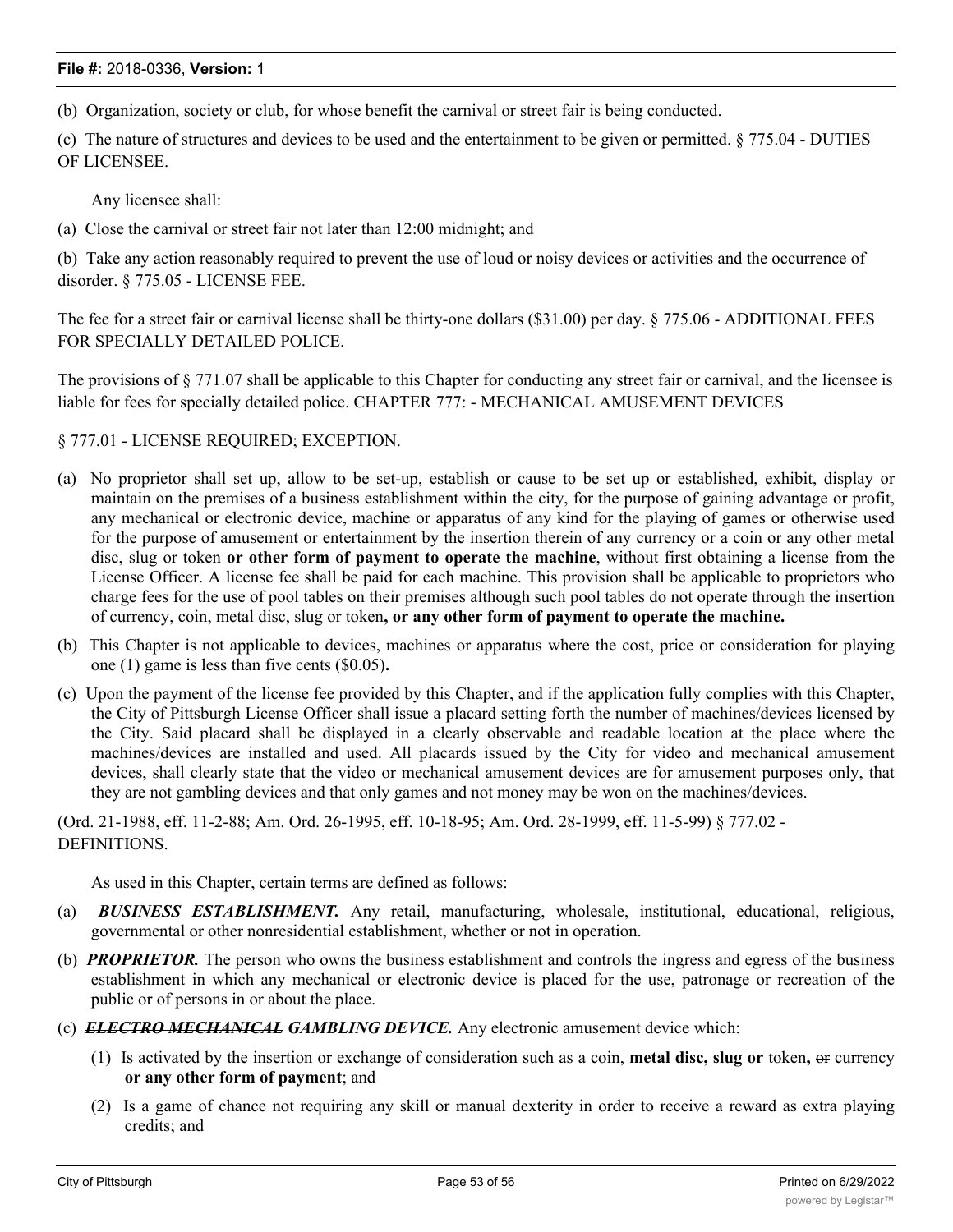- (3) Has the ability to, or be converted to knockdown or eliminate playing credits; and
- (4) Is a similar type, brand or model of an electro mechanical video display device which simulates the game of poker utilizing the rules that govern the card game of poker; or simulates slot machines consisting of rolling wheels stopping on numbers, foods, fruits, X's and O's, animals or other items which offer a winning line combination of the forementioned; or simulates the game of bingo; or any other type of games of chance used in casino style gambling.
- (d) **MECHNICAL DEVICE - A gaming device requiring skill or mechanical dexterity and the insertion of currency, coin, metal disc, slug or token, or any other form of payment to operate the machine.** *AMUSEMENT ARCADE.* Any location where six (6) or more mechanical devices are licensed under this Chapter, or any location licensed by the Pennsylvania Liquor Control Board where eight (8) or more mechanical devices are licensed under this Chapter, provided such location is not a nonconforming use under the Zoning Code. Such mechanical devices shall not include juke boxes.

(Ord. 3-1986, eff. 3-19-86; Ord. 38-1993, eff. 12-31-93; Am. Ord. 26-1995, eff. 10-18-95) § 777.03 - INFORMATION REQUIRED.

In addition to the information required in § 701.08, the following information is required:

(a) *Premises.*

- (1) Name and address of premises owner; and
- (2) Name, address and telephone number of business establishment owner or proprietor where machines are to be installed and used, and lease term if applicable.
- (b) *Devices.*
	- (1) Name, address and telephone number of owner of each device:
		- A. A list provided by the device owner on January 1 and July 1 of **at least** each year of the names and locations of each mechanical device and jukebox located within the city.
		- B. If the owner is a corporate entity or partnership, name, address and telephone number of each individual owning in excess of five (5) percent of the corporate entity or partnership, and each individual lending in excess of five hundred dollars (\$500.00) to the corporate entity or partnership.
	- (2) The type and fee for each machine, video or mechanical device, pool table, juke box or apparatus pursuant to this Chapter to be located on the premises.
- (c) *Certification.*
	- (1) A certification by the applicant, owner and proprietor, that the facts set forth in the application are true and correct to the applicant's, owner's and proprietor's personal knowledge, information or belief, and that any false statements therein are made subject to the penalties of the Crimes Code, 18 Pa.C.S. §4904, relating to unsworn falsification to authorities; and
	- (2) That applicant, owner and proprietor, have been provided a copy of this Chapter and that the applicant, owner and proprietor have read and agree to be bound by all terms and provisions hereof; and
	- (3) That the City of Pittsburgh shall notify the appropriate law enforcement officials of the use or possession of per se, modified or other illegal gambling devices, whether or not such devices are licensed; and
	- (4) That the City of Pittsburgh shall immediately revoke each license of any applicant, owner or proprietor for any device illegally used or possessed, either per se or as modified, in violation of the Crimes Code of the Commonwealth of Pennsylvania; and
	- (5) That the illegal use or possession of any unlawful gambling device, either per se or as modified, may result in criminal prosecution by the City of Pittsburgh or any other law enforcement officials; and
	- (6) That the City of Pittsburgh intends to prosecute the illegal possession or use of unlawful gambling devices and that no employee or agent of the City of Pittsburgh may promise, suggest or insinuate, either expressly or by

implication, that the applicant, owner or proprietor, who either illegally possesses or uses a per se, modified or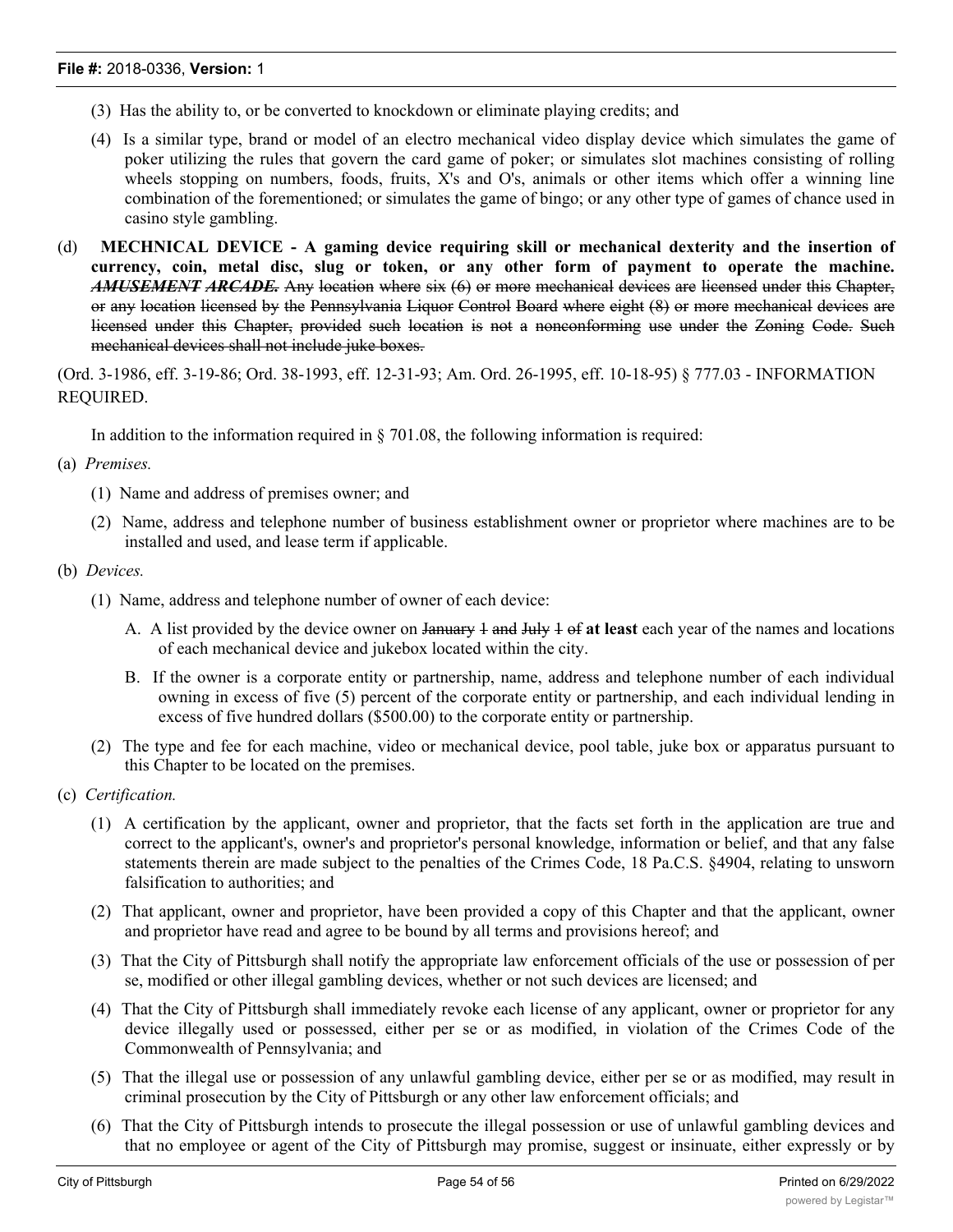implication, that the applicant, owner or proprietor, who either illegally possesses or uses a per se, modified or other illegal gambling devices, shall not be prosecuted for a violation of the Crimes Code of the Commonwealth of Pennsylvania.

- (Ord. 21-1988, eff. 11-2-88; Am. Ord. 28-1999, eff. 11-5-99) § 777.04 PROHIBITED DEVICES.
- (a) Nothing in this Chapter shall authorize, license or permit any gambling devices, or any mechanism that has been judicially determined to be a gambling device, or that is in any way contrary to present or future law.
- (b) No person shall permit any mechanical or other means of amusement to be located on the premises of any amusement arcade if such amusement device shows any specified anatomical area or specified sexual activity as set forth in zoning § 903.02(s).
- (Ord. 38-1993, eff. 12-31-93; Am. Ord. 26-1995, eff. 10-18-95) § 777.05 LICENSE FEES.
- (a) The annual fee for the issuance of a license to maintain a mechanical or electronic amusement device that is not a ride or a juke box or an electro mechanical gambling device shall be two hundred nine dollars (\$209.00). **of an amount as prescribed by the fee schedule posted by the Department of Permits, Licenses and Inspections.**
- (b) The annual fee for a juke box shall be **of an amount as prescribed by the fee schedule posted by the Department of Permits, Licenses and Inspections**. one hundred eighty dollars (\$180.00).
- (c) Licenses shall be obtained and posted prior to or simultaneous with establishing or maintaining a mechanical or electronic device. The license term shall be from January 1 through December 31**365 days from the date of issuance**. A late fee of fifty dollars (\$50.00) shall be assessed for each machine **license that is not renewed prior to the expiration thereof.** on the premises if the license is not obtained prior to January 1 of each year, or prior to or simultaneous with the first date establishing or maintaining the mechanical or electronic device.
- (d) The annual fee for **a**an electro mechanical gambling device as described in § 777.02(c) shall be **of an amount as prescribed by the fee schedule posted by the Department of Permits, Licenses and Inspections.** three hundred fifty dollars (\$350.00).
- (e) The annual license fee for proprietors with places containing pool or billiard tables shall be **of an amount as prescribed by the fee schedule posted by the Department of Permits, Licenses and Inspections.** one hundred forty-two dollars (\$142.00) per table. This fee shall be due on or before January 1.
- (f) The quarterly license fee for amusement arcades containing six (6) or more licensed mechanical or electronic amusement devices shall be seven hundred forty-six dollars (\$746.00). This fee shall be due on or before January 1, April 1, July 1, and October 1 of the current year.

(Ord. 16-1991, eff. 5-1-91; Ord. 46-1991, eff. 12-20-91; Ord. 38-1993, eff. 12-31-93; Am. Ord. 26-1995, eff. 10-18-95; Am. Ord. 31-1995, eff. 11-17-95; Am. Ord. 41-1995, eff. 12-31-95; Am. Ord. 43-1995, eff. 1-1-96; Am. Ord. 24-1996, eff. 7-26-96; Am. Ord. 28-1999, eff. 11-5-99) § 777.06 - RESPONSIBILITY.

- (a) The responsibility to insure that each premise containing the devices is licensed shall be joint and severable. Where the owner of the premise or the proprietor of the business establishment fails to acquire the proper license, the owner of the device shall bear the responsibility to either acquire the proper license or remove the device.
- (b) The owner of each device shall prominently display on each device through a decal or other method, their company name and business address.
- (c) The licensee, upon applying for and being granted such license, thereby permits all City Inspectors the right to inspect the premises for violation of any law, statute or ordinance.
- (Ord. 3-1986, eff. 3-19-86) § 777.07 REVOCATION, DEBARMENT AND CONTRABAND DECLARATION.
- (a) In the event an owner of a device, or person listed pursuant to  $\S 777.03(b)(1)B$ ., or owner of the premises, or applicant/proprietor of the business establishment is convicted of having a mechanical or electronic device that is in violation of any gambling laws of Pennsylvania, the License Officer shall revoke each City license which had been issued to such person and each City license for machines owned by such person. In addition, the person shall be